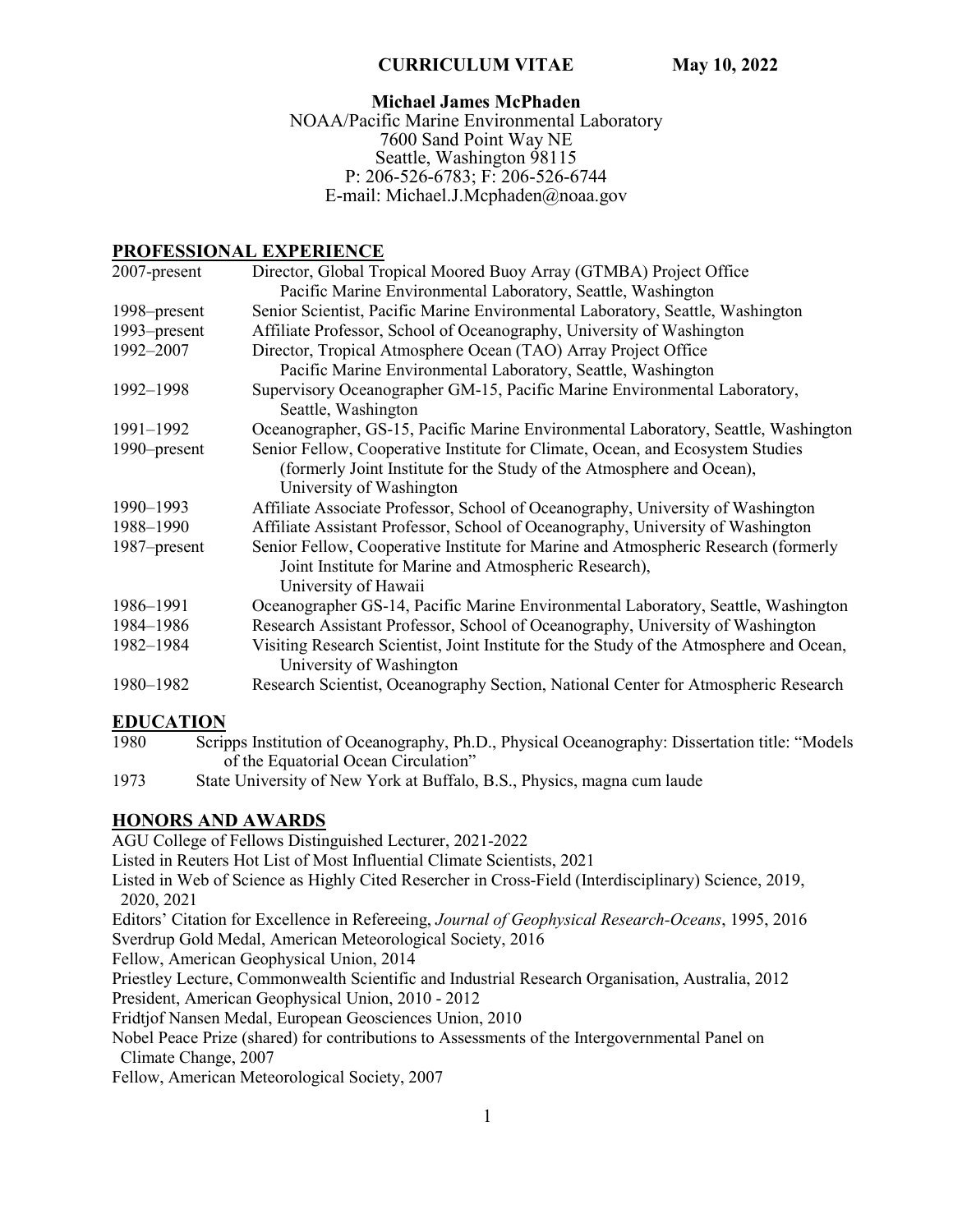Guest Professor, Ocean University of China, 2006 Fellow, the Oceanography Society, 2005 Scientific American "Science & Technology Web Awards" for El Niño Theme Page, 2005 Presidential Rank Award for Meritorious Federal Service, 2004 Listed in Web of Science as Highly Cited Researcher in Geosciences, 2004 Grace Hopper Government Technology Award ("Gracie Award") for TAO Project Leadership in the Innovative Application of Information Technology, 2003 American Geophysical Union, Frontiers of Geophysics Lecturer, 2002 Western Pacific Geophysics Meeting American Meteorological Society, Walter Orr Roberts Lecturer, 2002 American Meteorological Society, Special Award for Completing and Maintaining the TAO Array, 1999 Public Service Award, Federal Executive Board, Seattle, 1999 American Geophysical Union, Sverdrup Lecturer, Fall 1998 Meeting Department of Commerce, Gold Medal, 1997 NOAA/OAR Outstanding Publication Award, 1999, 2000, 2002, 2004 NOAA/PMEL Outstanding Publication Award, 1989–1993, 1995, 1997, 1998, 2007 Phi Beta Kappa

## **PROFESSIONAL SOCIETIES**

The Oceanography Society, 1988–present American Geophysical Union, 1979–present The American Meteorological Society, 1978–present The European Geosciences Union, 2005–present Marine Technology Society/IEEE, 1990

## **PROFESSIONAL SERVICE ACTIVITIES**

Member, AGU Legacy Committee, 2021-present Member, Program Advisory Group for the UK-US Changing North Atlantic Program, 2021-present. Member, Scientific Organizing Committee, WCRP-CLIVAR Workshop on Climate Interactions Among the Tropical Basins, 2021 Co-convenor, AGU Fall Meeting Special Session on ENSO in a Changing Climate, 2020 Member, International CLIVAR ENSO Conceptual Models Focus Group, 2020-present Session co-chair, International Indian Ocean Science Conference (IIOSC-2020), Goa, India, 2020 Member, International CLIVAR Tropical Basin Interaction Research Focus Group, 2019-present Member, The Oceanography Society Honors Nomination Committee, 2019-2021 Member, National Research Council Postdoc Mentoring Guide Review Committee, 2019-2020 Co-convenor, ENSO Science Symposium, Hobart, Australia, January 2019 Guest Editor, Ocean Dynamics (50<sup>th</sup> anniversary Liege Colloquium edition), 2018 Co-convenor, Second workshop on the Korea-US Indian Ocean Scientific (KUDOS) Research Program, San Diego, CA, 2018 Chair, Oceanographic Research Awards Committee, American Meteorological Society, 2019 Member, Awards Oversight Committee, American Meteorological Society, 2019 Member, Oceanographic Research Awards Committee, American Meteorological Society, 2017-2018 Member, Suomi Technology Medal Award Committee, American Meteorological Society, 2018-2019 Co-chair, Scientific Organizing Committee, Fourth International ENSO Conference, Guayaquil, Ecuador, 2018 Member, International review committee for the Tropical Atlantic Observing System, 2017–2018. Member, Advisory Committee, Centre for Southern Hemisphere Ocean Research (CSHOR), Hobart, Australia, 2017-2022 Co-convenor, First workshop on the Korea-US Indian Ocean Scientific (KUDOS) Research Program, Seoul, South Korea, 2017 Member, Oceanographic Research Awards Committee, American Meteorological Society, 2017-2018 Member, The Oceanography Society Fellows Evaluation Committee, 2017-2019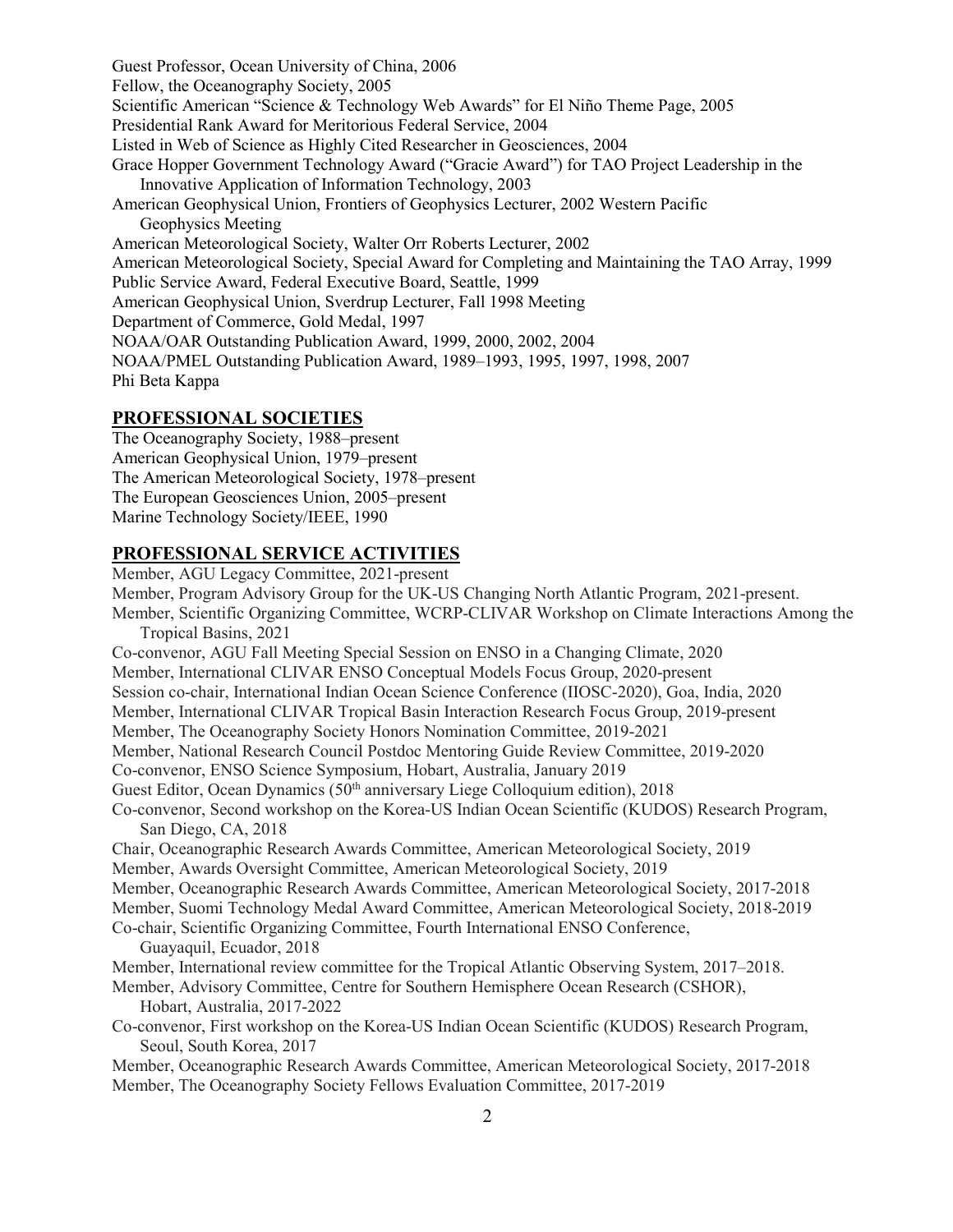- Member, US IIOE-2 Scientific Steering Committee, 2016 present
- Member, AGU Bowie Medal Committee, 2015-2018
- Vice-Chair, AGU Development Board, 2015-2019

Chair, AGU Ethics Committee, 2015-2019

- Member, Committee on Researcher Involvement in the AMS, 2015-2017
- Member, International CLIVAR ENSO Diversity Task Team, 2015-2018
- Convenor, AMS Annual Meeting Special Session on ENSO, Tropical Ocean-Atmosphere Interactions, and Global Climatic Impacts: 20 Years after TOGA, 2015
- Member, RAPID-AMOC Program Advisory Committee, 2014-2019
- Member, Indian Ocean GOOS (IOGOOS) Steering Committee, 2014-2019
- Member, Scientific Organizing Committee, Third International ENSO Conference, Guayaquil, Ecuador, 2014
- Convenor, AGU Fall Meeting Special Session on the 30th Anniversary of the 1982-1983 El Niño
- Chairman, Scientific Organizing Committee, Tropical Atlantic Climate Variability Conference, Venice, Italy, 2013
- President, American Geophysical Union, 2010 2012 (President-elect 2008 2010; Past President 2012-2014)
- Member, Review Committee, University of Maryland Department of Atmospheric and Oceanic Science, 2011
- Member, IUGG Nominations Committee, 2010-2011
- Member, International Scientific Advisory Committee, Centro Internacional para la Investigacion del Fenomeno de El Niño (CIIFEN), 2010-present
- Member, National Academy of Science Advisory Panel on National Security Implications of Climate Change for U.S. Naval Forces, 2009-2011
- Member, MIT/WHOI Joint Program Review Committee, 2009
- Member, RAPID-WATCH Program Advisory Committee, 2008-2014
- Contributing author, IPCC Fourth Assessment Report, 2007
- Convener, IUGG Symposium on Interannual to Interdecadal Climate Variability, 2007
- Member, RAPID (Rapid Climate Change) Review Committee, February 2007
- Member, Review Committee, Cooperative Institute for Climate and Ocean Research (CICOR), June 2005
- President, Ocean Sciences Section, American Geophysical Union, 2002–2004
- Member, Executive Committee, AGU Ocean Sciences Section, 2000–2008
- Member, IOC/WMO Joint Commission on Oceanography and Marine Meteorology, observations Coordination Group, 2001–present
- Member, International CLIVAR Global Synthesis and Observations Panel, 2004–2015
- Member, International CLIVAR Indian Ocean Panel, 2003–present
- Member, International CLIVAR Pacific Ocean Panel, 2001–present
- Chairman, Tropical Moored Buoy Implementation Panel, 2001–present
- Member, International CLIVAR/OOPC OceanSITES Working Group, 2000–present
- Editorial Board, Bulletin of the American Meteorological Society, 2001–present
- Member, PIRATA Steering Group, 1995–present
- Member, International CLIVAR Ocean Observations Panel, 2000–2003
- Member, OCEANOBS99 Conference Steering Committee, 1999
- Member, AMS Committee on the Interaction of the Sea and the Atmosphere, 1999–2002
- Member, O-CLIVAR Steering Group, 1996–1997
- Member, Nominations Committee, The Oceanography Society, 1994–1996
- Chairman, Pan American Climate Studies Subcommittee on Observations, 1994 –1996
- Member, Organizing Committee, Final TOGA Conference, 1994–1995
- Chairman, TAO Implementation Panel, 1992–2001
- Member, Ocean Observing System Development Panel, 1992–1994
- Member, International TOGA Scientific Steering Group, 1992–1994
- Member, National Academy of Science Advisory Panel on Near-term Development of Operational Ocean Observations, 1991 – 1993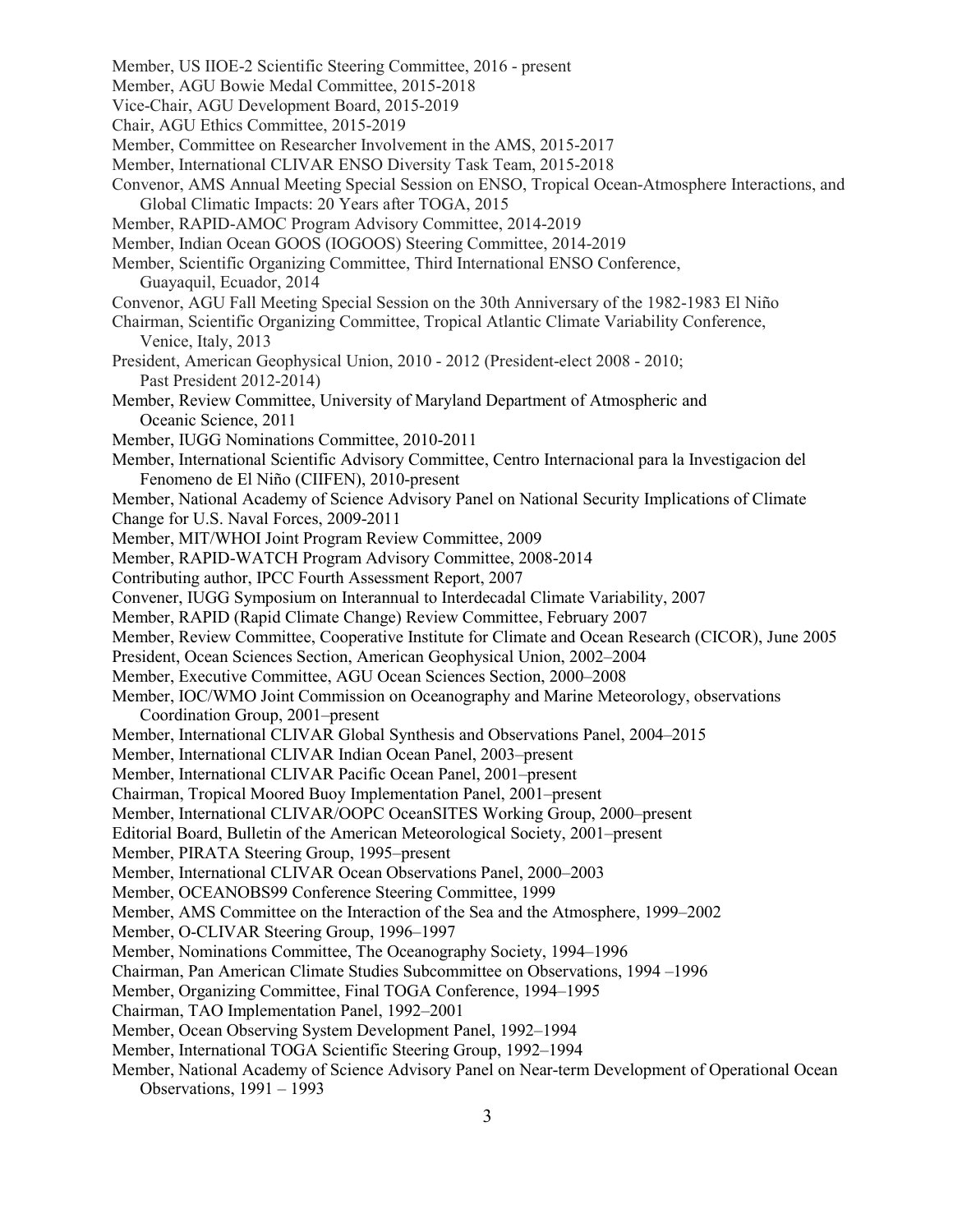Member, WCRP Pacific Panel, 1990 – 1994 Member, International TOGA Scientific Steering Group Ad Hoc Committee on Moored Current Measurements, 1989 Member, WOCE Moored Measurements Implementation Panel, 1988 – 1991 Member, EPOCS Council, 1987 – 1994 Convener, The ENSO Event of 1986 – 1987 Fall AGU, San Francisco, 1987 Member, US/PRC bilateral air-sea interaction planning committee, 1986 – 1992 Member, WOCE Committee on Surface Layer Observations, 1986 – 1988 Convener, Equatorial Undercurrent Centennial Conference, Fall AGU, San Francisco, 1986 Co-Convener, Second International TOGA Workshop on Thermal Sampling, Hobart, Australia, November 1986 Convener, TOGA Thermal Data Center Workshop, Monterey, California, July 1985 Consultant, CCCO Pacific, Atlantic, and Indian Ocean Panels, 1984 – 1990 Co-Chairman, Pacific Subsurface Thermal Field Monitoring Steering Group 1984 – 1987 Member, U.S. Delegation to India, Indo-U.S. bilateral on monsoon variability, Bangalore, India, 1984 Co-Convener, Pacific Subsurface Thermal Field Monitoring Workshop, Seattle, 1984 Member, TOGA Pacific Drafting Workshop, Miami, 1983 Convener, Special Ocean/Atmospheric Sciences session on El Niño 1982 – 1983, Fall AGU Meeting, San Francisco, 1983 Member, Navy/NOAA Committee on Observational Strategies for Ocean Monitoring, Miami, 1983 Consultant, FOCAL/SEQUAL Programs, 1982 – 1986 Member, Tropic Heat Experiment Executive Committee, 1981 – 1982 Consultant, CAGE Feasibility Study Committee, 1981 – 1982

Member, Equatorial Theoretical Panel, 1978 – 1984

#### **STUDENT RESEARCH SUPPORT**

| Ejha Siadari            | 2021-present |  |
|-------------------------|--------------|--|
| Minghong Liu            | 2019-2020    |  |
| <b>Hillary Scannell</b> | 2015-2017    |  |
| Guan Cong               | 2015-2016    |  |
| Yi Wang                 | 2011-2013    |  |
| Jacob Wenegrat          | 2010-2015    |  |
| Jean-Maxime Jardin 2007 |              |  |
| Natalia Stephanova      | 2005–2008    |  |
| Xuebin Zhang            | 2002-2007    |  |
| Weimin Wang             | 1994-2000    |  |
| Xuri Yu                 | 1991-1999    |  |
| <b>Rusty Brainard</b>   | 1991-1994    |  |
| Ken Duvall              | 1987         |  |
| Scott Springer          | 1986-1989    |  |
| Mary Landsteiner        | 1985-1987    |  |
| Jeff Proehl             | 1984-1988    |  |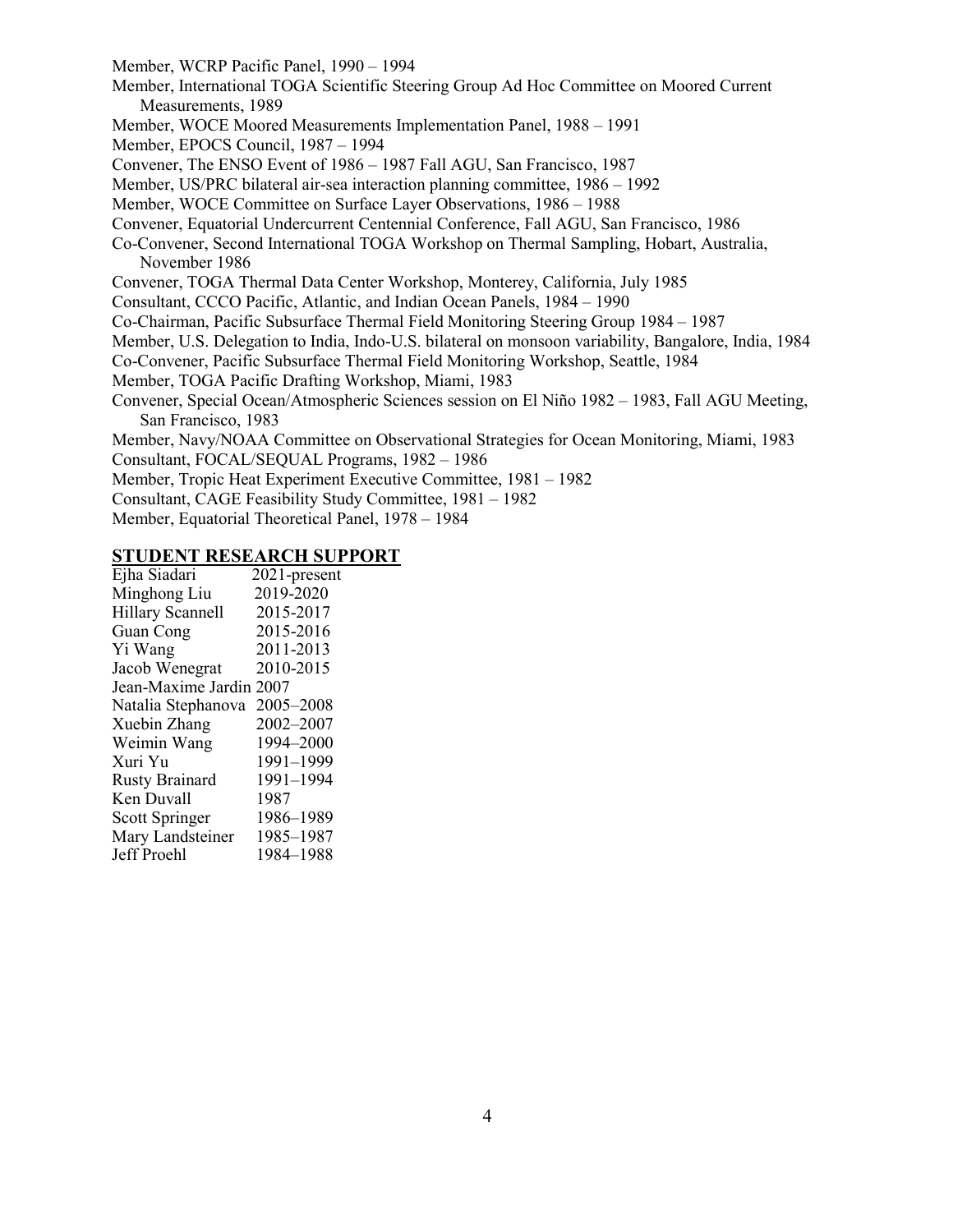## **STUDENT COMMITTEES**

- University of Washington Shirley Leung, Ph.D., 2020 Nan-Husn Chi, Ph.D., 2019 Hillary Scannell, M.S. (Chairman), 2018 Jacob Wenegrat, Ph.D. (Chairman), 2015 Chuanli Jiang, Ph.D., 2008 Natalia Stephanova, M.S. (Chairman), 2008 Xuebin Zhang, Ph.D. (Chairman), 2008 Weimin Wang, Ph.D. (Chairman), 2000 Xuri Yu, Ph.D. (Chairman), 1999 Keith Brainard, Ph.D., 1995 Joanna Meunch, Ph.D., 1995 Scott Springer, M.S. (Chairman), Ph.D., 1990 William Kessler, Ph.D., 1989 David Battisti, Ph.D., 1988 Mary Landsteiner, M.S. (Chairman), 1988 Jeff Proehl, Ph.D. (Co-Chairman), 1988
- Naval Postgraduate School Rusty Brainard, Ph.D., 1994
- University of Paris VI Lucia Bunge, Ph.D., 2006 Christophe Menkes, Ph.D., 1994
- University of Toulouse III Christelle Bosc, Ph.D., 2008 Sophie Cravatte, Ph.D., 2003 Takeshi Izumo, Ph.D., 2003
- École Nationale Supérieure d'Ingénieurs Jean-Maxime Jardin, B.S., 2007
- University of Maryland Gregory Foltz, Ph.D., 2003
- Utah State University Zachary Johnson, Ph.D., 2020 (est.)
- Macquarie University, New South Wales, Australia Shayne McGregor, Ph.D., 2008
- Ocean University of China, Qingdao, China Yi Wang, Ph.D., 2014
- Chinese Academy of Sciences, Qingdao Guan Cong, Ph.D., 2017
- Andhra University, Visakhaptnam, India B. Praveen Kumar, Ph.D. (thesis examiner), 2014
- Anna University, Chennai, India Simi Mathew, Ph.D. (thesis examiner), 2019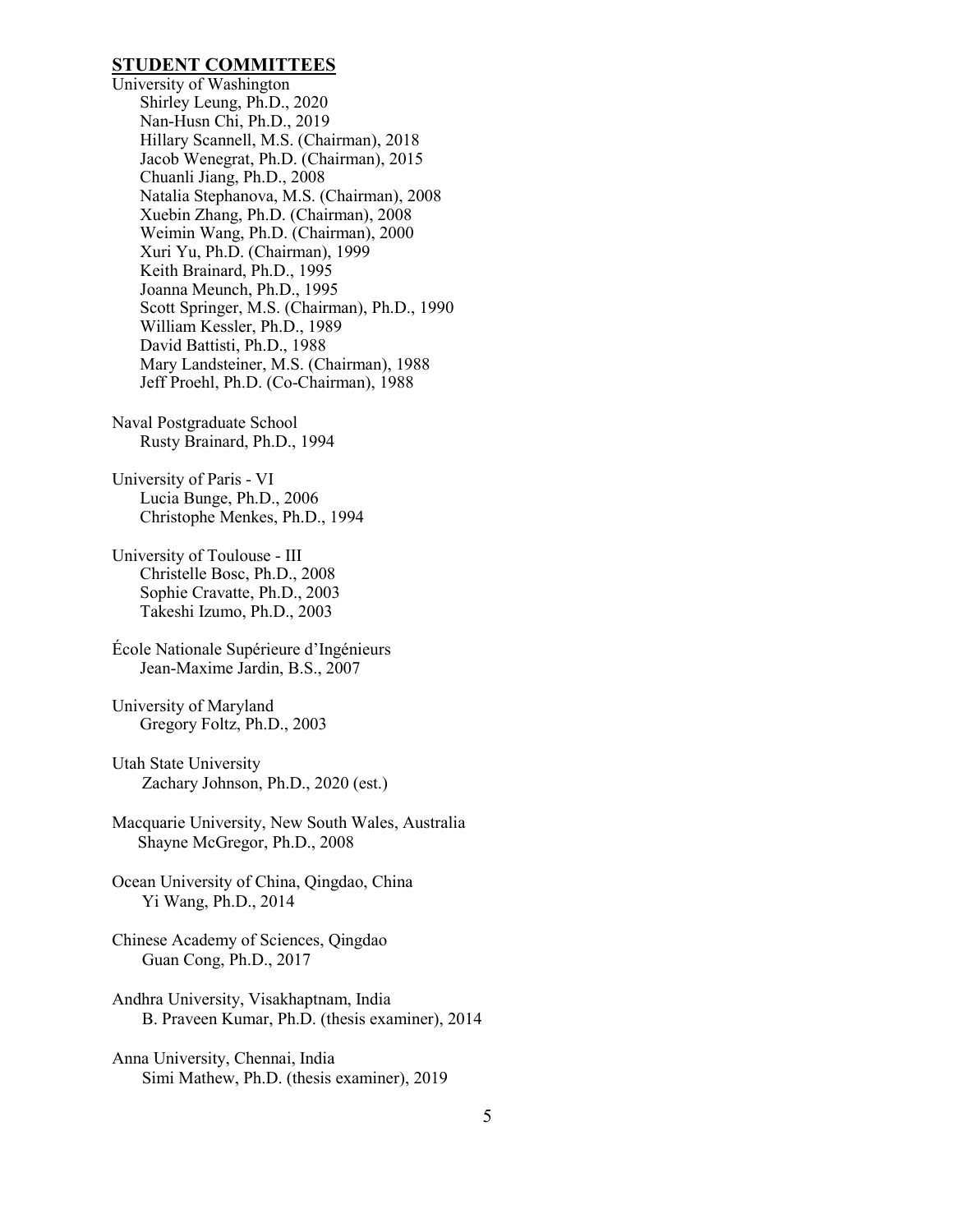## **POSTDOC SUPPORT AND SUPERVISION**

| Sree Lekha Jarugula | $2021$ - present |
|---------------------|------------------|
| Yann Planton        | $2019$ - present |
| Kandaga Pujiana     | $2017 - 2021$    |
| Lu Dong             | $2015 - 2017$    |
| Aaron Levine        | 2014 - 2018      |
| Ebenezer Nyadjro    | 2012 - 2014      |
| Joke Luebbecke      | 2011 - 2013      |
| Iskhaq Iskandar     | 2009 - 2011      |
| Motoki Nagura       | $2008 - 2010$    |
| Xuebin Zhang        | 2008             |
| Regina Rodrigues    | $2005 - 2007$    |
| <b>Greg Foltz</b>   | $2003 - 2006$    |
| Weimin Wang         | 2000             |
| Dongxiao Zhang      | 1999 - 2001      |
| Daniela Turk        | 1999 - 2001      |
| Xuri Yu             | 1999             |
| Chris Meinen        | $1998 - 2000$    |
| Kenong Bi           | $1995 - 1996$    |
| Meghan Cronin       | $1993 - 1995$    |
| Janet Sprintall     | $1992 - 1993$    |
| Eric Johnson        | $1990 - 1992$    |

## **UNDERGRADUATE MENTORING**

Robert van der Drift, North Carolina State University, NOAA Hollings Summer Intern, 2020 Alex Hewitt, University of Washington, NOAA Lapenta Summer Intern, 2021

## **VISITING FELLOW SUPPORT**

Dr. Roxy Mathew Koll (NRC Fellow), Indian Institute of Tropical Meteorology, India, 2018-2019

- Dr. Wahyu Pandoe (Fulbright Fellow), Agency for the Assessment and Application of Technology (BPPT), Indonesia, 2014
- Dr. Kunio Kutsuwada, Tokai University, 2000-2001
- Dr. Kentaro Ando, Japan Agency for Marine-Earth Science and Technology (JAMSTEC), 1994-1995
- Dr. Yoshifumi Kuroda, Japan Agency for Marine-Earth Science and Technology (JAMSTEC), 1990-1991

## **TEACHING EXPERIENCE**

Lecturer, ECCO Summer School, Friday Harbor, Washington, May 2019

Lecturer, GODAE OceanView International School: New Frontiers in Operational Oceanography, Mallorca, Spain, October 2017

Lecturer, CLIVAR-IPRC-WCRP ENSO Summer School, Puna, Hawaii, June 2008

Guest Lecturer, University of Washington, Ocean500: Current Problems in Oceanography, 2005, 2006, 2009 Lecturer, University of Rhode Island Summer School on Equatorial Dynamics, June 1991

# **OCEANOGRAPHIC RESEARCH CRUISES**

RV *Baruna Jaya VII*, 20 February-9 March 2017, Jakarta to Sabang, Indonesia

RV *Fridtjof Nansen*, 18-27 November 2008, Mahe, Seychelles to Pemba, Mozambique

NOAA Ship *Ka'imimoana*, 10-23 September 2006, Nuku Hiva, French Polynesia to Honolulu, Hawaii (Chief Scientist)

NOAA Ship *Ka'imimoana*, 5-27 April 2005, San Diego, CA to Galapagos Islands, Ecuador

NOAA Ship *Ka'imimoana*, 1-23 March 2002, Honolulu, HI to Galapagos Islands, Ecuador (Chief Scientist)

NOAA Ship *Ka'imimoana*, 27 September-15 October 1997, San Diego, CA to Nuku Hiva, French Polynesia (Chief Scientist)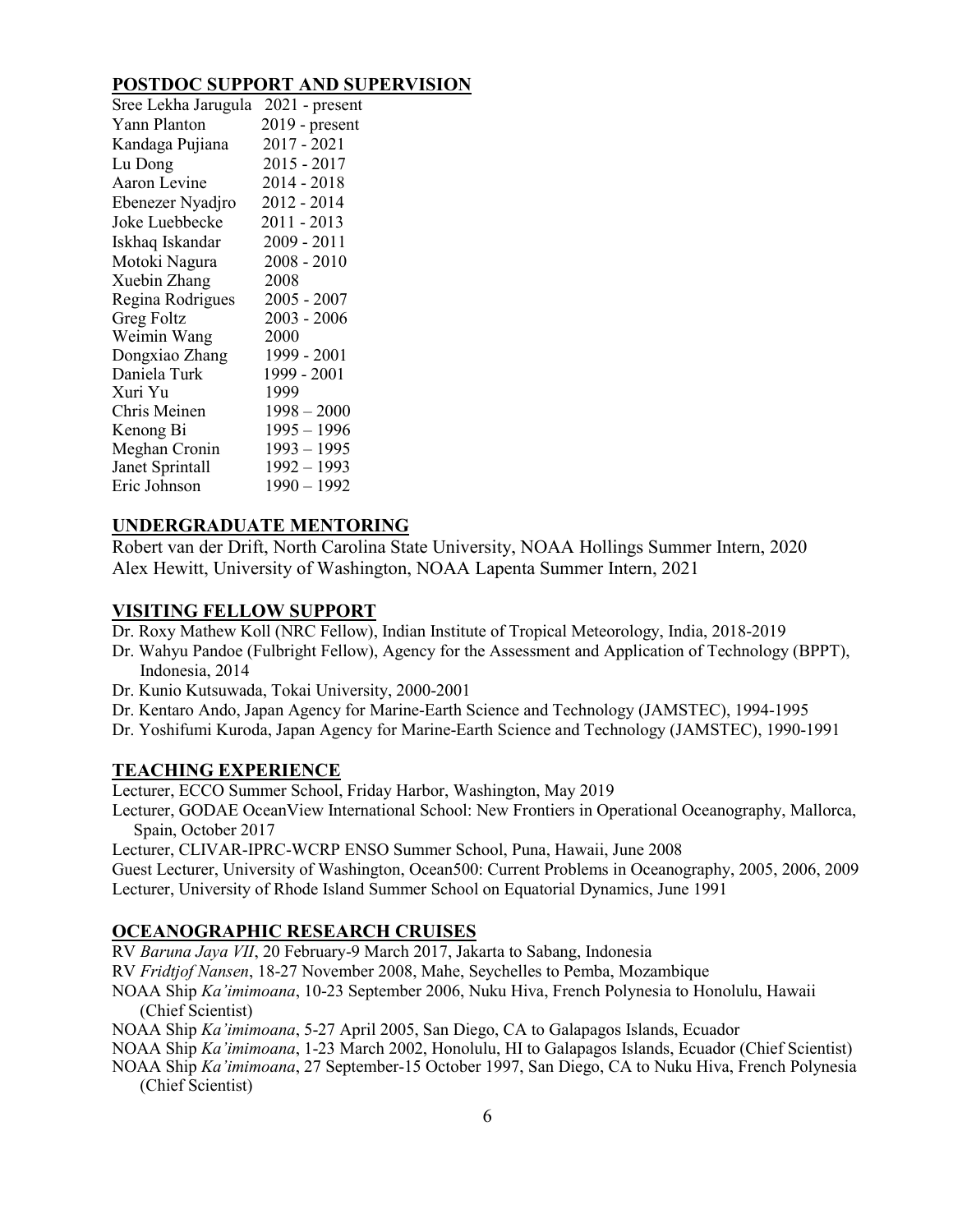RV *Le Noroit*, 2-18 February 1992, Kwajalein, Marshall Islands to Noumea, New Caledonia

RV *Le Noroit*, 26 March-4 April 1991, Kwajalein, Marshall Islands to Noumea, New Caledonia

NOAA Ship *Malcolm Baldridge*, 20 April-22 May 1990, Honolulu, HI to Rodman, Panama (Chief Scientist) *Xiangyanghong #14*, 12-28 October 1987, Pohnpei, Micronesia to Republic of Nauru

- NOAA Ship *Oceanographer*, 17 October-10 November 1986, Seattle, WA to Manzanillo, Mexico (Chief Scientist)
- RV *Marion Dufresne*, May-July 1983, Dakar, Senegal to La Reunion

## **REFEREED PUBLICATIONS**

- De Rovere, F., D. Zanchettin, M.J. McPhaden, and A. Rubino, 2022: Assessment of radiative heating errors in Tropical Atmosphere Ocean Array marine air temperature measurements. *Environ. Res. Lett.,* 17.014040, DOI:10.1088/17 48-9326/ac42fc.
- Guan, C., F. Tian, M.J. McPhaden, F. Wang, S. Hu, and R.-H. Zhang, 2022: Zonal structure of tropical Pacific surface salinity anomalies affects ENSO intensity and asymmetry. *Geophysical Research Letters*, *49*, e2021GL096197. [https://doi.org/10.1029/2021GL096197.](https://doi.org/10.1029/2021GL096197)
- Cai, W., A. Santoso, M. Collins, et al., 2021: Changing Niño-Southern Oscillation in a warming climate. *Nat. Rev. Earth Environ*. https://doi.org/10.1038/s43017-021-00199-z.
- Cai, W., B. Ng, T. Geng, L. Wu, A. Santoso, and M.J. McPhaden, 2021: Addendum: Butterfly effect and a self-modulating El Niño response to global warming. *Nature. 126*, e2020JC016840. https://doi.org/10.1038/s41586-021-03261-4.
- Capotondi, A., A.T. Wittenberg, J.-S. Kug, K. Takahashi, and M.J. McPhaden, 2021: ENSO Diversity. In El Niño Southern Oscillation in a Changing Climate (eds M.J. McPhaden, A. Santoso amd W. Cai). *AGU Monograph*, doi:10.1002/9781119548164. ch4.
- Feng, M., Y. Zhang, H.H. Hendon, MJ. McPhaden, and A.G. Marshall, 2021: Niño 4 west (Niño-4 W) sea surface temperature variability*. J. Geophys. Res., 126*, e2021JC017591. https://doi.org/10.1029/2021JC017591.
- Girishkumar, M.S., J. Joseph, M.J. McPhaden, and E. Pattabhi Rama Rao, 2021: Atmospheric Cold Pools and Their Influence on Sea Surface Temperature in the Bay of Bengal. *J. Geophys. Res., 126,* e2021JC017297. [https://doi.org/10.1029/2021JC017297.](https://doi.org/10.1029/2021JC017297)
- Iskandar, I., M. Nagura, and M.J. McPhaden, 2021: Role of the eastern boundary-generated waves on the termination of 1997 Indian Ocean Dipole event. *Geosci. Lett. 8*, 35. https://doi.org/10.1186/s40562-021- 00205-8.
- Jin, Y., Z. Liu, and M.J. McPhaden, 2021: A Theory of the Spring Persistence Barrier on ENSO. Part III: The Role of Tropical Pacific Ocean Heat Content, *J. Climate, 34*, 8567-8577. https://doi.org/10.1175/JCLI-D-21-0070.1.
- Karamperidou, C., M.F. Stuecker, A. Timmermann, K.-S. Yun, S.-S. Lee, F.-F. Jin, A. Santoso, M.J. McPhaden, and W. Cai, 2021: ENSO in a Changing Climate: Challenges, Paleo-Perspectives, and Outlook. In El Niño Southern Oscillation in a Changing Climate (eds M.J. McPhaden, A. Santoso and W. Cai). *AGU Monograph*, doi:10.1002/9781119548164.ch21.
- Lee, J., Y.Y. Planton, P.J. Gleckler, K.R. Sperber, E. Guilyardi, A.T. Wittenberg, M.J. McPhaden and G. Pallotta, 2021: Robust evaluation of ENSO in climate models: How many ensemble members are needed? *Geophys. Res. Lett., 48,* e2021GL095041. https://doi.org/10.1029/2021GL095041.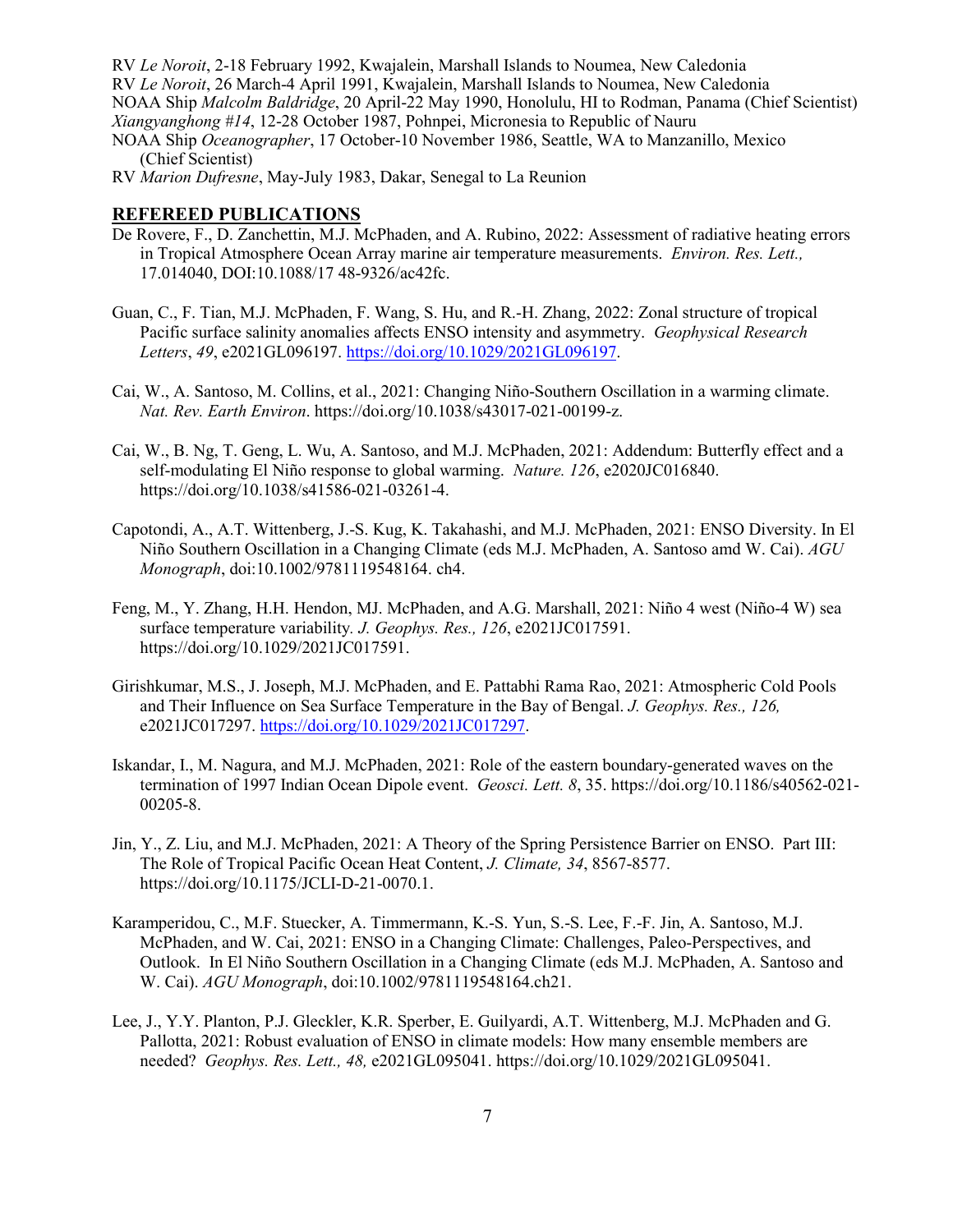- McPhaden, M.J., A. Santoso, and W. Cai, 2021: Introduction to El Niño Southern Oscillation in a Changing Climate. In El Niño Southern Oscillation in a Changing Climate (eds M.J. McPhaden, A. Santoso and W. Cai). *AGU Monograph*, doi:10.1002/9781119548164.ch1.
- McPhaden, M.J., T. Lee, S. Fournier, and M.A. Balmaseda, 2021: ENSO Observations. In El Niño Southern Oscillation in a Changing Climate (eds M.J. McPhaden, A. Santoso and W. Cai*). AGU Monograph,* doi:10.1002/9781119548164.ch3.
- Nagura, M. and M.J. McPhaden, 2021: Interannual variability in sea surface height at southern mid-latitudes of the Indian Ocean. *J. Phys. Oceanogr., 51*, 1595-1609. https://doi.org/10.1175/JPO-D-20-0279.1.
- Nagura, M., and M.J. McPhaden, 2021: Predicting interannual variability in sea surface height along the west coast of Australia using a simple ocean model. *Geophysical Research Letters, 48*, e2021GL094592. https://doi.org/10.1029/2021GL094592.
- Planton, Y.Y., J. Vialard, E. Guilyardi, M. Lengaigne, and M.J. McPhaden, 2021: The Asymmetric Influence of Ocean Heat Content on ENSO Predictability in the CNRM-CM5 Coupled General Circulation Model. *J. Climate*, 34, 5775-5793. https://doi.org/10.1175/JCLI-D-20-0633.1.
- Planton, Y.Y., and co-authors, 2021: Evaluating climate models with the CLIVAR 2020 ENSO metrics package. *Bull. Amer. Meteor. Soc., 102*, E193-E217. https://doi.org/10.1175/BAMS-D-19-0337.1.
- Power, S., M. Lengaigne, A. Capotondi, M. Khodri, J. Vialard, B. Jebri, E. Guilyardi, S. McGregor, J.-S. Kug, M. Newman, M. J. McPhaden, G. Meehl, D. Smith, J. Cole, J. Emile-Geay, D. Vimont, A.T. Wittenberg, M. Collins, G.-I. Kim, W. Cai, Y. Okumura, C. Chung, K.M. Cobb, F. Delage, Y.Y. Planton, A. Levine, F. Zhu, J. Sprintall, E. Di Lorenzo, X. Zhang, J.-J. Luo, X. Lin, M. Balmaseda, G. Wang, B.J. Henley, 2021: Decadal climate variability in the tropical Pacific: characteristics, causes, predictability and prospects. *Science, 374*, eaay9165. DOI: 10.1126/science.aay9165.
- Pujiana, K., and M.J. McPhaden, 2021: Biweekly mixed Rossby-gravity waves in the equatorial Indian Ocean. *J. Geophys. Res., 126*, e2020JC016840. [https://doi.org/10.1029/2020JC016840.](https://doi.org/10.1029/2020JC016840)
- Pujiana, K. and M.J. McPhaden, 2021: Intraseasonal Kelvin waves in the equatorial Indian Ocean and their propagation into the Indonesian Seas. *J. Geophys. Res., 25*. https://doi.org/10.1029/2019JC015839.
- Shroyer, E., et al., 2021: Bay of Bengal Intraseasonal Oscillations and the 2018 Monsoon Onset*. Bull. Am. Meteorol. Soc.* https://doi.org/10.1175/BAMS-D-20-0113.1.
- Yu, J-Y., E. Campos, Y. Du, T. Eldevik, S.T. Gille, T. Losada, M.J. McPhaden, and L.H. Smedsrud, 2021: Variability of the Oceans. In: Interacting Climates of Ocean Basins (C.R. Mechoso, Ed.). *Cambridge University Press*, Cambridge, UK, 358pp.
- Zhang, L., W. Han, G.A. Meehl, A. Hu, N. Rosenbloom, T. Shinoda, and M.J. McPhaden, 2021: Diverse Impacts of the Indian Ocean Dipole on El Niño-Southern Oscillation. *J. Climate, 34*, 9057-9070. https://journals.ametsoc.org/view/journals/clim/34/22/JCLI-D-21-0085.1.xml.
- Beal, L.M., J. Vialard, M.K. Roxy, J. Li, M. Andres, H. Annamalai, M. Feng, W. Han, R. Hood, T. Lee, M. Lengaigne, R. Lumpkin, Y. Masumoto, M.J. McPhaden, M. Ravichandran, T. Shinoda, B.M. Sloyan, P.G. Strutton, A.C. Subramanian, T. Tozuka, C.C. Ummenhofer, A.S. Unnikrishnan, J. Wiggert, L. Yu, L. Cheng, D.G. Desbruyères, and Parvathi, 2020: A roadmap to IndOOS-2: Better observations of the rapidly-warming Indian Ocean. *Bull. Am. Meteorol. Soc., 101*. E1891-E1913. doi:https://doi.org/10.1175/BAMS-D-19-0209.1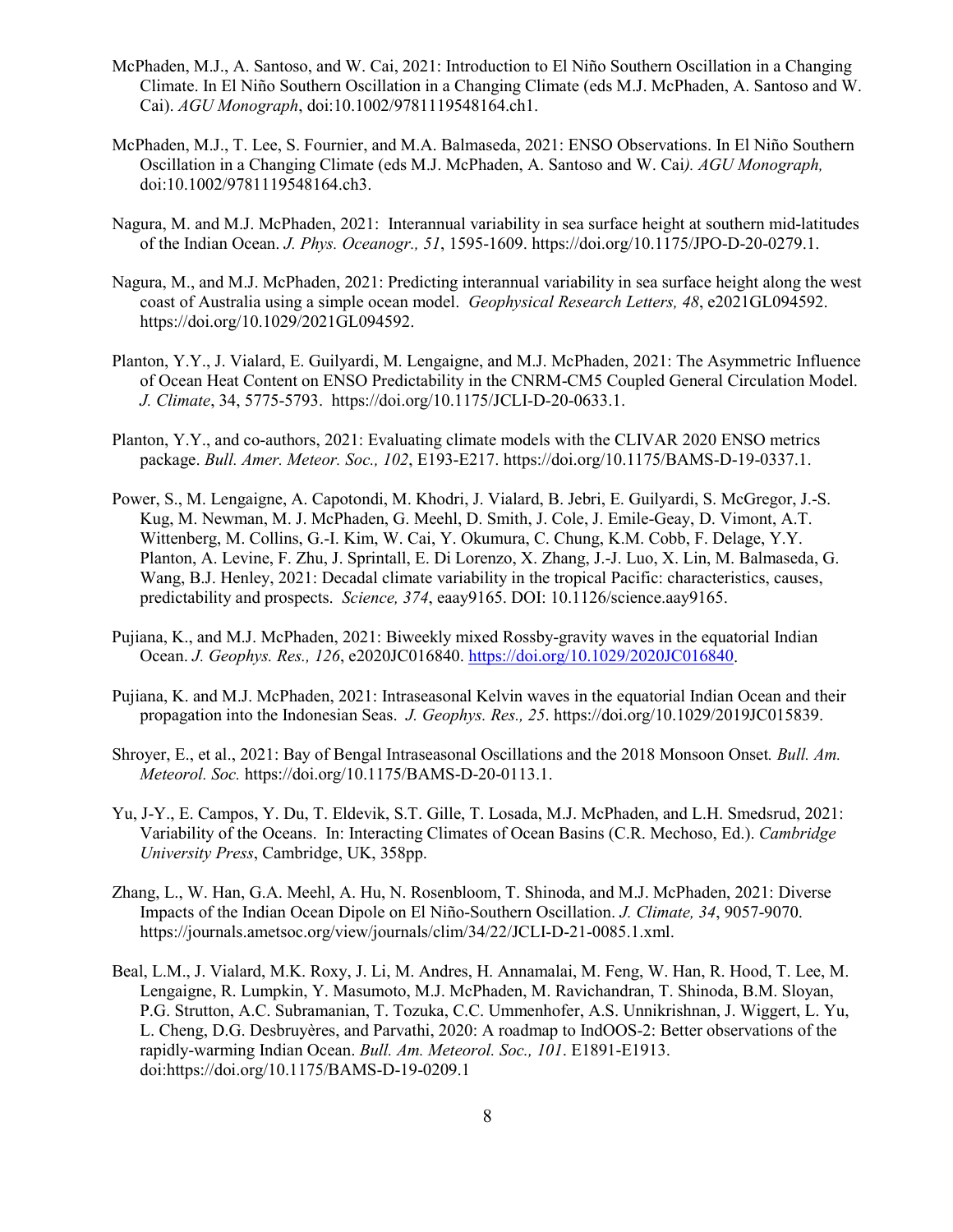- Cai, W., M.J. McPhaden, A.M. Grimm, et al., 2020: Climate impacts of the El Niño-Southern Oscillation on South America. *Nat. Rev. Earth Environ., 1*, 215-231. https://doi.org/10.1038/s43017-020-0040-3.
- Cai, W., B. Ng, T. Geng, L. Wu, A. Santoso, and M.J. McPhaden, 2020 Butterfly effect and a selfmodulating El Niño response to global warming*. Nature, 585*, 68-73. https://doi.org/10.1038/s41586- 020-2641-x.
- Chikamoto, Y., Z.F. Johnson, S.-Y. Simon Wang, M.J. McPhaden, and T. Mochizuki, 2020: El Niño Southern Oscillation evolution modulated by Atlantic forcing. *J. Geophys. Res., 125*, e2020JC016318. [https://doi.org/10.1029/2020JC016318.](https://doi.org/10.1029/2020JC016318)
- Girishkumar, M.S., K. Ashin, M.J. McPhaden, B. Balaji, and B. Praveenkumar, 2020: Estimation of vertical heat diffusivity at the base of the mixed layer in the Bay of Bengal*. J. Geophys. Res*., *125*, e2019JC015402. http://dx.doi.org/10.1029/2019JC015402.
- Hu, S., J. Sprintall, C. Guan, M.J. McPhaden, F. Wang, D. Hu, and W. Cai, 2020: Deep-reaching acceleration of global mean ocean circulation over the past two decades, *Sci. Adv., 6*. eaax7727.
- Hu, Z.-Z, A. Kumar, B. Huang, J. Zhu, M. L'Heureux, M.J. McPhaden, and J.-Y. Yu, 2020: The Interdecadal Shift of ENSO Properties in 1999/2000: A Review*. J. Climate*, *33*, 4441-4462. https://doi.org/10.1175/JCLI-D-19-0316.1.
- Hu, Z.-Z., M.J. McPhaden, A. Kumar, J.-Y. Yu, B. Huang, and N.C. Johnson, 2020: Uncoupled El Niño Warming. *Geophys. Res. Lett., 47*, e2020GL08762. DOI: 10.1029/2020GL087621.
- Johnson, Z. F., Y. Chikamoto, S.S. Wang, M.J. McPhaden, and T. Mochizuki, 2020: Pacific decadal oscillation remotely forced by the equatorial Pacific and the Atlantic Oceans. *Clim. Dyn., 55*, 789-811*.* https://doi.org/10.1007/s00382-020-05295-2.
- Joseph, J., M.S. Girishkumar, M.J. McPhaden, and E. Pattabhi Rama Rao, 2020: Diurnal variability of atmospheric cold pool events and associated air-sea interactions in the Bay of Bengal during the summer monsoon. *Clim. Dyn*. *56*, 837-853. https://doi.org/10.1007/s00382-020-05506-w.
- Pujiana, K. and M.J. McPhaden, 2020: Intraseasonal Kelvin waves in the equatorial Indian ocean and their propagation into the Indonesian seas. *J. Geophys. Res., 125*, e2019JC015839. https://doi.org/10.1029/2019JC015839.
- Rubino, A., D. Zanchettin, F. De Rovere, and M.J. McPhaden, 2020: On the interchangeability of sea-surface and near-surface air temperature anomalies in climatologies. *Sci. Rept*., *10*, 7433. https://doi.org/10.1038/s41598-020-64167-1.
- Bourlès, B.M. Araujo, M.J. McPhaden, P. Brandt, G. Foltz, R. Lumpkin, H. Giordani, F. Hernandez, N. Lefèvre, P. Nobre, E. Campos, R. Saravanan, J. Trotte-Duhà, M. Dengler, J. Hahn, R. Hummels, J. Lübbecke, M. Rouault, L. Cotrim, A. Sutton, M. Jochum, and R. Perez, 2019: PIRATA: A sustained observing system for tropical Atlantic climate research and forecasting. *Earth Space Sci., 6*, 577-616. https://doi.org/10.1029/2018EA000428.
- Cai, W.L. Wu, M. Lengaigne, Tim Li, S. McGregor, J.-S. Kug, J.-Y. Yu, M.F. Stuecker, A. Santoso, X. Li, Y.-G. Ham, Y. Chikamoto, B. Ng, M.J. McPhaden, Y. Du, D. Dommenget, F. Jia, J.B. Kajtar, N. Keenlyside, X. Lin, J.-J. Luo, M. Martín del Rey, Y. Ruprich-Robert, G. Wang, S.-P. Xie, Y. Yang, S.M. Kang, J.-Y. Choi, B. Gan, G.-I. Kim, C.-E. Kim, S. Kim, J.-H. Kim, P. Chang, 2019: Pan-tropical climate interactions*. Science*, 36(6430), eaav4236, DOI: 10.1126/science.aav4236.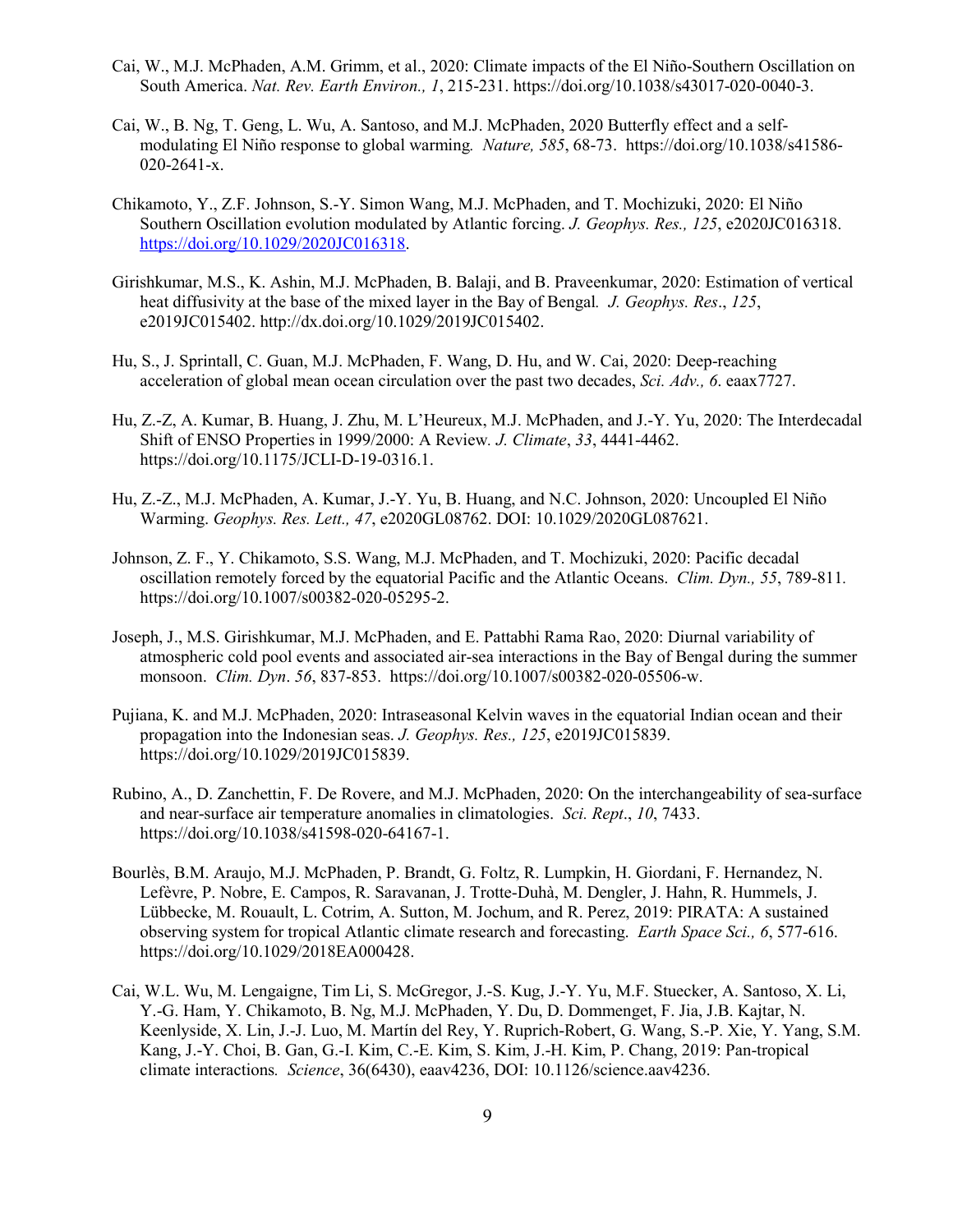- Cyriac, A., M.J. McPhaden, H.E. Phillips, N.L. Bindoff, and M. Feng, 2019: Seasonal evolution of the surface layer heat balance in the eastern subtropical Indian Ocean. *J. Geophys. Res*., *124*, 6459-6477. https://doi.org/10.1029/2018JC014559.
- Davis, R.E., L.D. Talley, D. Roemmich, W.B. Owens, D.L. Rudnick, J. Toole, R. Weller, M.J. McPhaden, and J.A. Barth, 2019: 100 Years of Progress in Ocean Observing Systems. *Am. Meteorol. Soc., Meteorological Monographs, 59*, 3.1-3.46, https://doi.org/10.1175/AMSMONOGRAPHS-D-18-0014.1.
- Foltz, G.R., et al, 2019: The Tropical Atlantic Observing System. *Front. Mar. Sci*, doi:10.3389/fmars.2019.00206.
- Guan, C., S. Hu, M.J. McPhaden, F. Wang, S. Gao, and Y. Hou, 2019: Dipole structure of mixed layer salinity in response to El Niño-La Niña asymmetry in the tropical Pacific. *Geophys. Res. Lett., 46*. 12,165-12,172. https://doi.org/10.1029/2019GL084817.
- Guan, C., M.J. McPhaden, F. Wang, and S. Hu, 2019: Quantifying the role of oceanic feedbacks on ENSO asymmetry. *Geophys. Res. Lett., 46*, 2140-2148. https://doi.org/10.1029/2018GL081332.
- Hermes, J.C., et al, 2019: A sustained ocean observing system in the Indian Ocean for climate related scientific knowledge and societal needs. *Front*. *Mar. Sci.,* doi: 10.3389/fmars.2019.00355.
- Hu, Z.-Z., B. Huang, J. Zhu, A. Kumar, and M.J. McPhaden, 2019: On the variety of coastal El Niño Events. *Clim. Dyn., 52(12)*, 7537-7552. https://doi.org/10.1007/s00382-018-4290-4.
- Lasitha Perera, G., G. Chen, M.J. McPhaden, T. Priyadarshana, K. Huang, and D. Wang, 2019: Meridional and zonal eddy-induced heat and salt transport in the Bay of Bengal and their seasonal modulation. *J. Geophys. Res., 124*. 8079-8101. https://doi.org/10.1029/2019JC015124.
- Leung, S., L. Thompson, M.J. McPhaden, and K.A.S. Mislan, 2019: ENSO drives near-surface oxygen and vertical habitat variability in the tropical Pacific. *Environ. Res. Lett*., 14 (6), 064020. https://doi.org/10.1088/1748-9326/ab1c13.
- Lim, E.-P., H.H. Hendon, P. Hope, C. Chung, F. Delage, and M.J. McPhaden, 2019: Continuation of tropical Pacific Ocean temperature trend may weaken extreme El Niño and its linkage to the Southern Annular Mode. *Scientific Reports*, *9*, 17044. doi:10.1038/s41598-019-53371-3.
- McPhaden, M.J., A. Santoso, and W. Cai, 2019: Understanding ENSO in a Changing Climate. Eos, *Trans. Am. Geophys. Union., 100*, https://doi.org/10.1029/2019EO124159.
- Pujiana, K., M.J. McPhaden, A.L. Gordon, and A.M. Napitu, 2019: Unprecedented response of Indonesian throughflow to anomalous Indo-Pacific climatic forcing in 2016. *J. Geophys. Res.,* 124, 3737-3754. [https://doi.org/1](https://doi.org/)0.1029/2018JC014574.
- Puy, M., J. Vialard, M. Lengaigne, E. Guilyardi, A. Voldoire, M. Balmaseda, G. Madec, C. Menkes, and M.J. McPhaden, 2019: Influence of Westerly Wind Events stochasticity of El Niño amplitude: the case of 2014 vs. 2015. *Clim. Dyn., 52*, 7435-7454. DOI:10.1007/s00382-017-3938-9.
- Roxy, M.K., P. Dasgupta, M.J. McPhaden, T. Suematsu, C. Zhang, and D. Kim, 2019: Twofold expansion of the Indo-Pacific warm pool warps the MJO life cycle*. Nature, 575*, 647-651. https://doi.org/10.1038/s41586-019-1764-4.
- Sutton, A.J., et al., 2019: Autonomous seawater pCO2 and pH time series from 40 surface buoys and the emergence of anthropogenic trends, *Earth Syst. Sci. Data, 11*, 421-439. https://doi.org/10.5194/essd-11-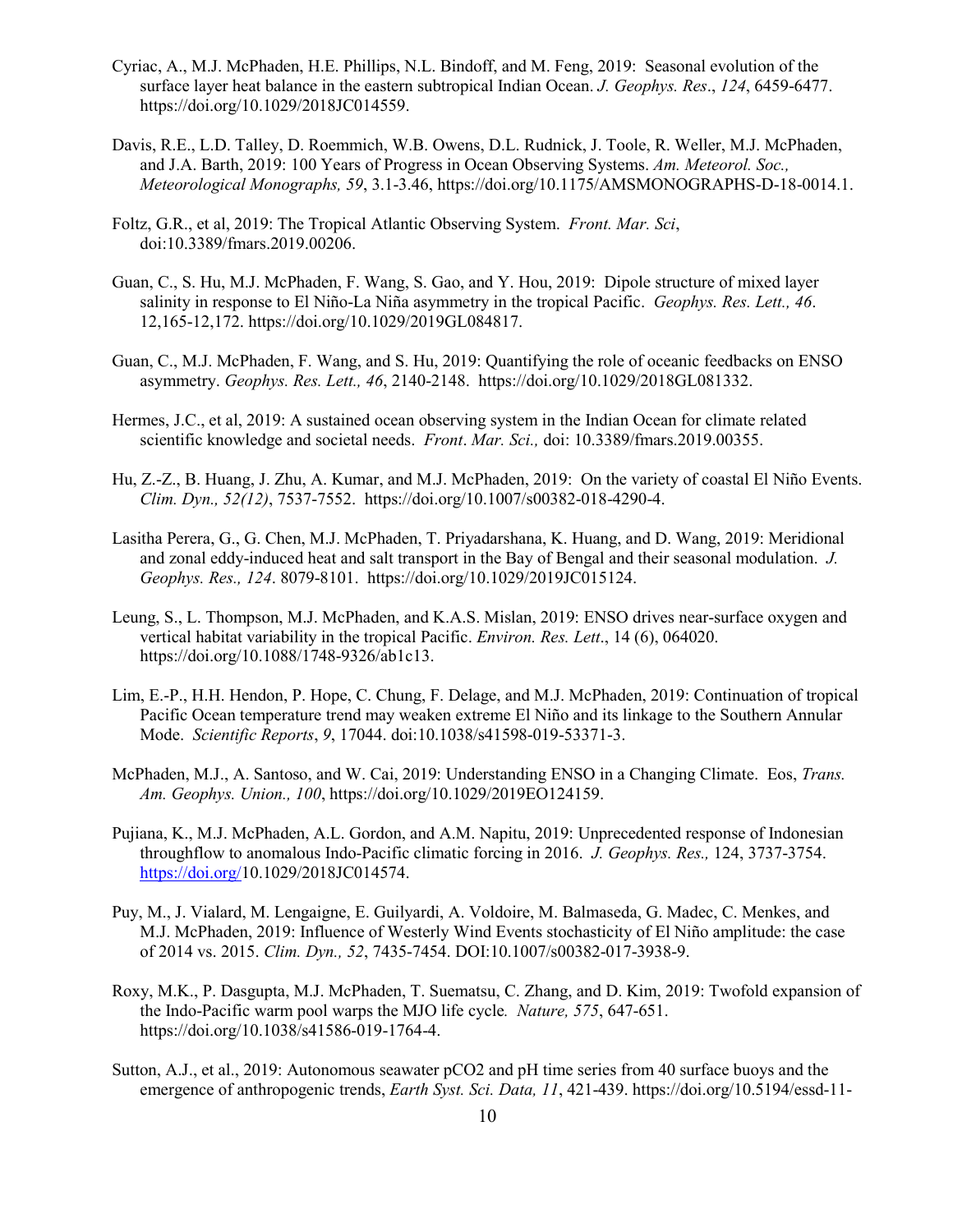- Cai, W., G. Wang, B. Dewitte, L. Wu, A. Santoso, K. Takahashi, Y. Yang, A. Carréric and M.J. McPhaden, 2018: Increased variability of eastern Pacific El Niño under greenhouse warming. *Nature. 564*, 201-206. https://doi.org/10.1038/s41586-018-0776-9.
- Dong, L. and M.J. McPhaden, 2018: Unusually warm Indian Ocean sea surface temperatures help to arrest development of El Niño in 2014. *Science Reports, 8*, 2249, doi:10.1038/s41598-018-20294-4.
- Huang, K., M.J. McPhaden, W. Wang, Q. Xie, J. Chen, Y. Shu, Q. Wang, J. Li, J. Yao, D. Wang, 2018: Vertical propagation of mid-depth zonal currents associated with surface wind forcing in the equatorial Indian Ocean. *J. Geophys, Res*., *123*, 7290-7307. https://doi.org/10.1029/2018JC013977.
- Levine, A.F.Z., D.M.W. Frierson, M.J. McPhaden, 2018: AMO forcing of Multidecadal Pacific ITCZ variability. *J. Climate*, 31, 5749-5764.
- McPhaden, M.J., 2018: Understanding and Predicting El Niño and the Southern Oscillation. In: Chassignet, E.P., A. Pascual, J. Tintoré, and J. Verron (Eds.). *New Frontiers in Operational Oceanography. GODAE OceanView, 815pp*, https://doi.org/10.17125/gov2018.
- Nagura, M. and M.J. McPhaden, 2018: The Shallow Overturning Circulation in the Indian Ocean, *J. Phys. Oceanogr., 48*, 413-434.
- Pujiana, K. and M.J. McPhaden, 2018: Ocean's response to the convectively coupled Kelvin waves in the eastern equatorial Indian Ocean. *J. Geophys. Res*., *123*, 5727-5741. https://doi.org/10.1029/2018JC013858.
- Scannell, H.A. and M.J. McPhaden, 2018: Seasonal mixed layer temperature balance in the southeastern tropical Atlantic. *J. Geophys. Res*., *123*, 5557-5570. https://doi.org/10.1029/2018JC014099.
- Timmermann, A., et al, 2018: El Niño-Southern Oscillation Complexity. *Nature*, *559*, 535-545. https://doi.org/10.1038/s41586-018-0252-6.
- Yeh, S.-W., W. Cai, S.-K. Min, M.J. McPhaden, D. Dommenget, B. Dewitte, M. Collins, K. Ashok, S.-I. An, B.-Y. Yim, and J.-S. Kug, 2018: ENSO atmospheric teleconnections and their response to greenhouse gas forcing. *Rev. Geophys*., *56*, 185-206. doi:10.1002/2017RG000568.
- Zhang, Y., M. Feng, Y. Du, H. Philips, N. Bindoff, and M.J. McPhaden, 2018: Strengthened Indonesian Throughflow drives decadal warming in the southern Indian Ocean. *Geophys. Res. Lett*., *45*, 6167-6175. https://doi.org/10.1029/2018GL078265.
- Brainard, R.E., T. Oliver, M.J. McPhaden, A. Cohen, R. Veneers, A. Heenan, B. Vargas-Angel, R. Rotjan, S. Mangubhai, E. Flint, and S.A. Hunter, 2017: Ecological Impacts of the 2015-2016 El Niño in the Central Equatorial Pacific. *Bull. Am. Meteorol. Soc*., *98*, S21 – S26.
- Chen, G., W. Han, Y. Li, M.J. McPhaden, J. Chen, W. Wang, and D. Wang, 2017: Strong Intraseasonal Variability of Meridional currents near 5ºN in the Eastern Indian Ocean: Characteristics and Causes. *J. Phys. Oceanogr*. *47*, 979-998.
- Cuypers, Y., P. Bouruet-Aubertot, J. Vialard, and M.J. McPhaden, 2017: Focusing of internal tides by nearinertial waves, *Geophys. Res. Lett., 44*, doi:10.1002/2017GL072625.

Dong, L. and M.J. McPhaden, 2017: The effects of external forcing and internal variability on the formation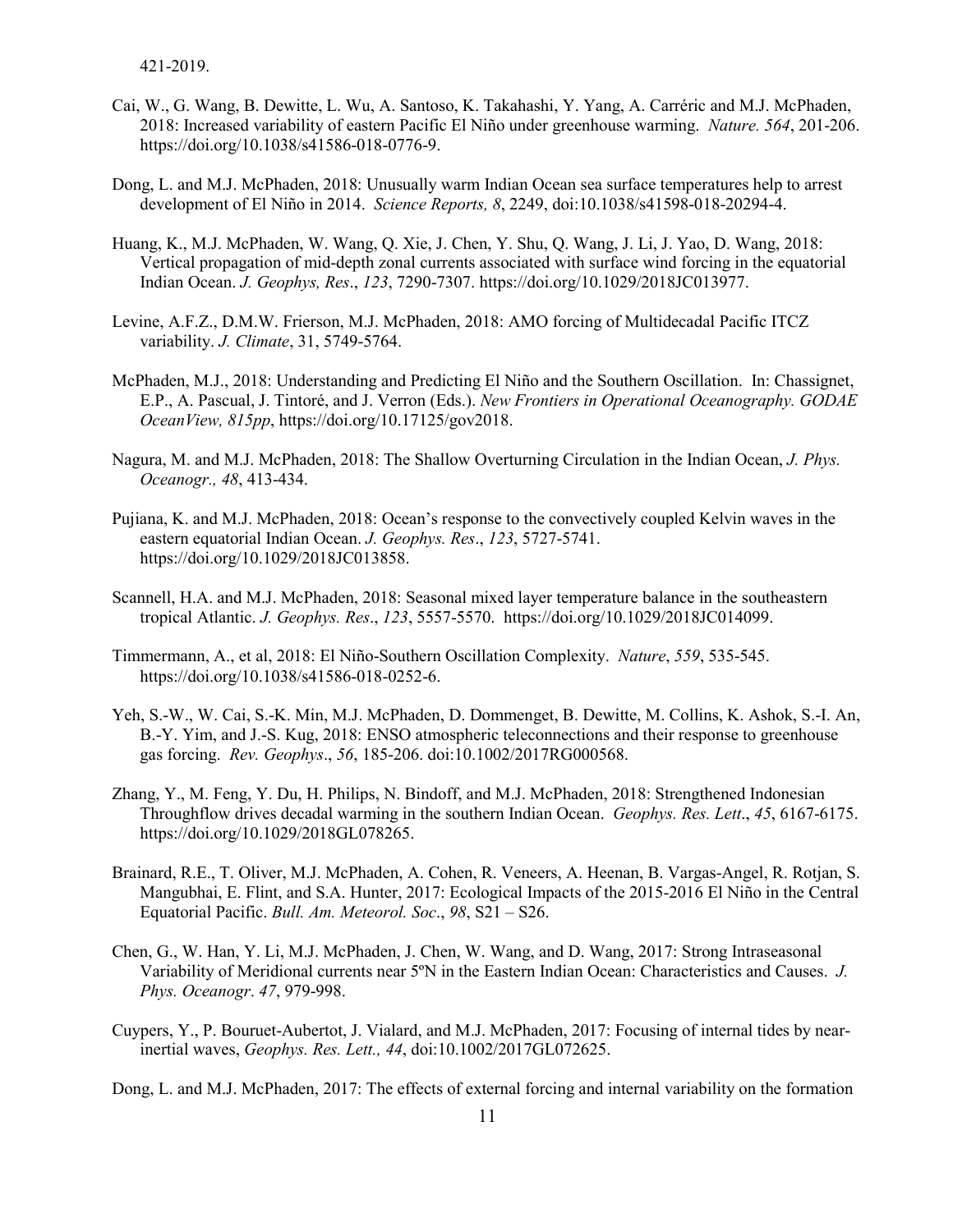of interhemispheric sea surface temperature gradient trends in the Indian Ocean. *J. Climate*, *30*, 9077- 9095.

- Dong, L. and M.J. McPhaden, 2017: Why has the relationship between Indian and Pacific Ocean decadal variability changed in recent decades? *J. Climate, 30,* 1971-1983.
- Dong, L. and M.J. McPhaden, 2017: The role of external forcing and internal variability in regulating global mean surface temperatures on decadal timescales. *Environ. Res. Lett*., *12,* 034011. [https://doi.org/10.1088/1748-9326/aa5dd8.](https://doi.org/10.1088/1748-9326/aa5dd8)
- Girishkumar, M.S., J. Joseph, V.P. Thangaprakash, P. Vijay and M.J. McPhaden, 2017: Mixed layer temperature budget for the northward propagating summer monsoon intraseasonal oscillation (MISO) in the central Bay of Bengal. *J. Geophys. Res*., *122*, 8841-8854. https://doi.org/10.1002/2017JC013073.
- Khodri, M., T. Izumo, J. Vialard, C. Cassou, M. Lengaigne, J. Mignot, E. Guilyardi, N. Lebas, Y. Ruprich-Robert, A. Robock, and M.J. McPhaden, 2017. How tropical explosive volcanic eruptions trigger El Niño events by cooling tropical Africa. *Nature Comm*., 8, doi:10.1038/s41467-017-00755-6.
- Levine, A.F.Z., M.J. McPhaden, and D.M.W. Frierson, 2017: The impact of the AMO on multidecadal ENSO variability. *Geophys. Res. Lett., 44*, 3,877-3,886, doi:10.1002/2017GL072524.
- Lübbecke, J.F., and M.J. McPhaden, 2017: Symmetry of the Atlantic Niño mode, *Geophys. Res. Lett., 44*, 965-973, doi:10.1002/2016GL071829.
- McGregor, S., A. Sen Gupta, D. Dommenget, T. Lee, M.J. McPhaden, and W.S. Kessler, 2017: Factors influencing the skill of synthesized satellite wind products in the tropical Pacific. *J. Geophys. Res. Oceans*, *122,* doi:10.1002/2016JC012340.
- Santoso, A., M.J. McPhaden, W. Cai, 2017: The defining characteristics of ENSO extremes and the strong 2015/16 El Niño. *Rev. Geophys*., 55, 1079-1129. https://doi.org/10.1002/2017RG000560.
- Wang, G., W. Cai, B. Gan, L. Wu, A. Santoso, X. Lin, Z. Chen and M. J. McPhaden, 2017: Continued increase of extreme El Niño frequency long after 1.5°C warming stabilization. *Nature Climate Change*, DOI: 10.1038/NCLIMATE3351.
- Wang, Y. and M.J. McPhaden, 2017: Seasonal Cycle of Cross-Equatorial Flow in the Central Indian Ocean*. J. Geophys. Res*., *122*, 3817-3827, doi:10.1002/2016JC012537.
- Dong, L. and M.J. McPhaden, 2016: Interhemispheric SST gradient trends in the Indian Ocean prior to and during the recent global warming hiatus. *J. Climate*, *29*, 9077-9095.
- Guan, C. and M.J. McPhaden, 2016: Ocean processes affecting the 21th century shift in ENSO SST variability. *J. Climate*, 29, 6861-6879.
- Levine, A.F.Z., F.F. Jin, M.J. McPhaden, 2016: Extreme Noise-Extreme El Niño: How State-Dependent Noise Forcing Creates El Niño-La Niña Asymmetry. *J. Climate*, 29, 5483-5499. DOI: http://dx.doi.org/10.1175/JCLI-D-16-0091.1
- Levine, A.F.Z. and M.J. McPhaden, 2016: How the July 2014 Easterly Wind Burst Gave the 2015-6 El Niño a Head Start. *Geophys. Res. Lett*., 43, 6503-6510. DOI:10.1002/2016GL069204.
- Nagura, M. and M.J. McPhaden, 2016: Zonal propagation of near surface zonal currents in relation to surface wind forcing in the equatorial Indian Ocean. *J. Phys. Oceanogr*., *46*, 3623-3638.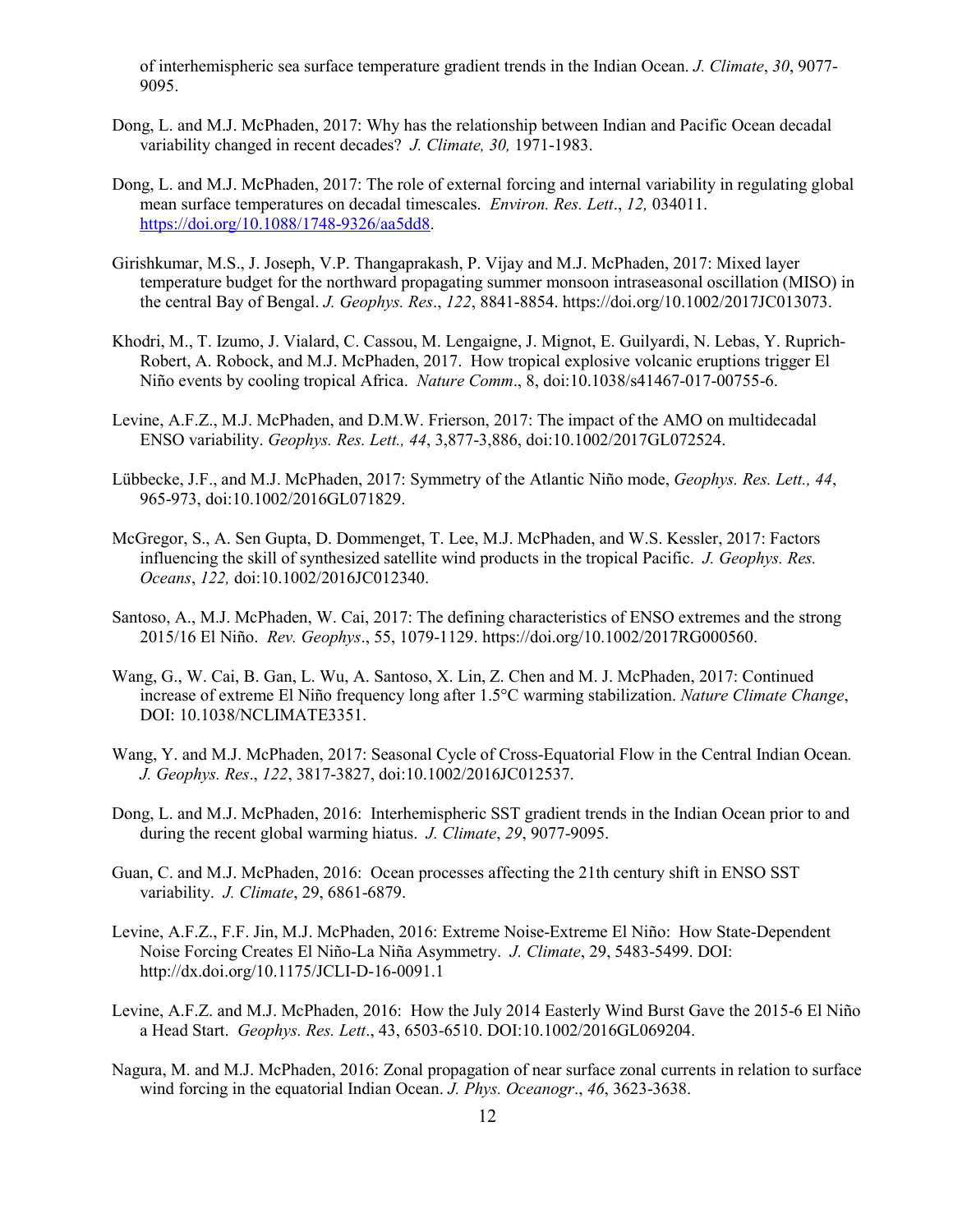- Sutton, A.J., C.L. Sabine, R.A. Feely, W.-J. Cai, M.F. Cronin, M.J. McPhaden, J.M. Morell, J.A. Newton, J.- H. Noh, S.R. Ólafsdóttir, J.E. Salisbury, U. Send, D.C. Vandemark, 2016: Using present-day observations to detect when anthropogenic change forces surface ocean carbonate chemistry outside preindustrial bounds. *Biogeosci*., *13*, 5065-5083, doi:10.5194/bg-13-5065-2016.
- Wenegrat, J.O. and M.J. McPhaden, 2016: A simple analytical model of the diurnal Ekman layer. *J*. *Phys. Oceanogr*., *46*, 2877-2894.
- Wenegrat, J.O. and M.J. McPhaden, 2016: Wind, waves, and fronts: Fricitonal effects in a generalized Ekman model. *J. Phys. Oceanogr., 46*, 371-394.
- Amaya, D.J., S.-P. Xie, A.J. Miller, and M.J. McPhaden, 2015: Seasonality of tropical Pacific decadaltrends during the 21st century global warming hiatus. *J. Geophys. Res., 120*, doi:10.1002/2015JC010906.
- Cai, W., G. Wang, A. Santoso, M.J. McPhaden, L. Wu, F.-F. Jin, A. Timmermann, M. Collins, G. Vecchi, M. Lengaigne, M.H. England, D. Dommenget, K. Takahashi, and E. Guilyardi, 2015: Increasing frequency of extreme La Niña events induced by greenhouse warming. *Nature Climate Change 5*, 132- 137, doi: 10.1038/nclimate2492.
- Cai, W., A. Santoso, G. Wang, S.-W. Yeh, S.-I. An, K. Cobb, M. Collins, E. Guilyardi, F.-F. Jin, J.-S. Kug, M. Lengaigne, M.J. McPhaden, K. Takahashi, A. Timmermann, G. Vecchi, M. Watanabe, L. Wu, 2015: ENSO and global warming. *Nature Climate Change*, 5, 849-859.
- Legler, D.M., H.J. Freeland, R. Lumpkin, G. Ball, M.J. McPhaden, S. North, R. Crowley, G.J. Goni, U. Send and M.A. Merrifield, 2015: The current status of the real-time in situ Global Ocean Observing System for operational oceanography. *J. Operational Oceanogr., 8* Suppl. 2, s189-s200.
- Levine, A.F.Z., and M.J. McPhaden, 2015: The annual cycle in ENSO growth rate as a cause of the spring predictability barrier. *Geophys. Res. Lett*., *42*, 5034-5041, doi:10.1002/2015GL064309.
- McPhaden, M.J. 2015: Playing hide and seek with El Niño. *Nat. Clim Change*, 5, 791-795.
- McPhaden, M.J., A. Timmermann, M.J. Widlansky, M.A. Balmaseda and T.N. Stockdale, 2015: The Curious Case of the El Niño that Never Happened: A Perspective from 40 Years of Progress in Climate Research and Forecasting. *Bull. Am. Meteorol. Soc., 96*, 1647-1665.
- McPhaden, M.J., Y. Wang, and M. Ravichandran, 2015: Volume transports of the Wyrtki Jets and their Relationship to the Indian Ocean Dipole. *J. Geophys. Res., 120*, 5302-5317, doi:10.1002/2015JC010901.
- Strutton, P.G., V.J. Coles, R.R. Hood, R.J. Matear, M.J. McPhaden and H.E. Phillips, 2015: Biogeochemical variability in the equatorial Indian Ocean during the monsoon transition. *Biogeochem., 12*, 2367-2382, doi:10.5194/bg-12-1-2015.
- Cai, W., S. Borlace, M. Lengaigne, P. van Rensch, M. Collins, G. Vecchi, A. Timmermann, Santoso, M. J. McPhaden, L. Wu, M. England, E. Guilyardi, and F.-F. Jin, 2014: Increasing frequency of extreme El Niño events due to greenhouse warming. *Nature Climate Change*, *4*, 111–116. doi:10.1038/nclimate2100.
- England, M. H., S. McGregor, P. Spence, G. A. Meehl, A. Timmermann, W. Cai, A. Sen Gupta, M. J. McPhaden, A. Purich, and A. Santoso, 2014: Recently intensified Pacific Ocean wind-‐driven circulation and the ongoing warming hiatus, *Nature Climate Change*, *4*, 222–227. doi:10.1038/nclimate2106.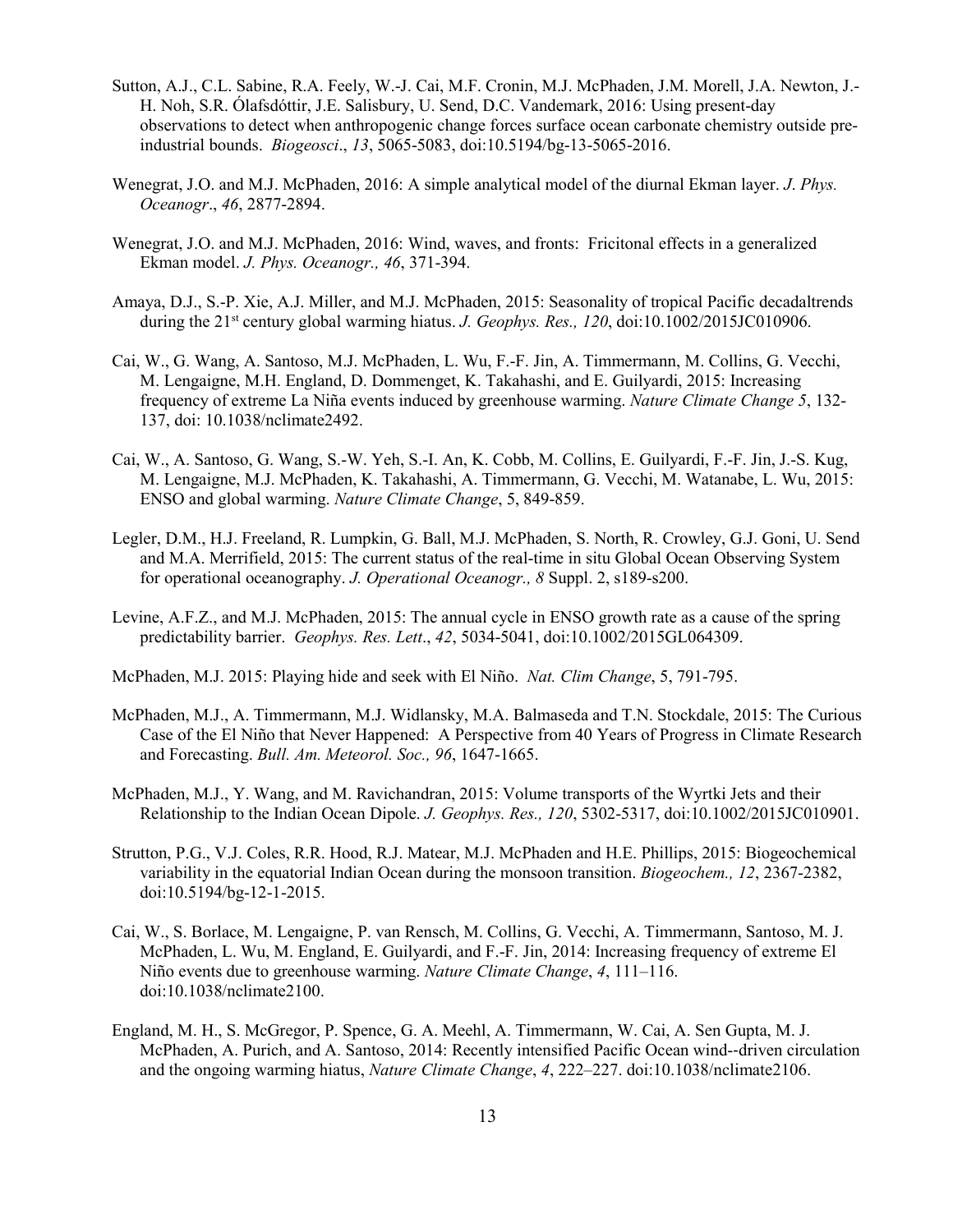- Han, W., J. Vialard, M.J. McPhaden, T. Lee, Y. Masomoto, M. Feng, and W. de Ruijter, 2014: Indian Ocean decadal variability: a review. *Bull. Am. Meteorol. Soc*., *95*, 1679-1703.
- Hood, R. R., M. J. McPhaden, and E. Urban, 2014: New Indian Ocean program builds on scientific legacy. *EOS*, *Trans. Am. Geophys. Union*, *95*, 349-60.
- Lee, T., G. Lagerloef, H.-Y. Kao, M. J. McPhaden, J. Willis, and M. M. Gierach, 2014: The influence of salinity on tropical Atlantic instability waves and eddies. *J. Geophys. Res*., 41, 7933–7941.
- Lübbecke, J. F. and M. J. McPhaden, 2014: Assessing the 21st century shift in ENSO variability in terms of the Bjerknes stability index. *J. Climate*, *27*, 2577-2587, doi: http://dx.doi.org/10.1175/JCLI-D-13- 00438.1.
- Lübbecke, J. F., N. L. Burls, C. J. C. Reason, and M. J. McPhaden, 2014: Variability in the South Atlantic anticyclone and the Atlantic Niño mode. *J. Climate*, *27*, 8135–8150, doi: [http://dx.doi.org/10.1175/JCLI-](http://dx.doi.org/10.1175/JCLI-D-14-00202.1)[D-14-00202.1](http://dx.doi.org/10.1175/JCLI-D-14-00202.1)
- McPhaden, M. J. and M. Nagura, 2014: Indian Ocean Dipole interpreted in terms of Recharge Oscillator theory. *Clim. Dyn., 42*, 1569–1586, doi 10.1007/s00382-013-1765-1.
- Nagura, M. and M. J. McPhaden, 2014: Zonal momentum budget along the equator in the Indian Ocean from a high resolution ocean general circulation model. *J. Geophys. Res*. Oceans, *119*, 4444-4461, doi:10.1002/2014JC009895.
- Nyadjro, E. and M. J. McPhaden, 2014: Variability of zonal currents in the eastern equatorial Indian Ocean on seasonal to interannual time scales. *J. Geophys. Res*., *119*, 7969–7986, doi:10.1002/2014JC010380.
- Praveen Kumar, B., J. Vialard, M. Lengaigne, V.S.N. Murty, G.R. Foltz, M.J. McPhaden, S. Pous, and C. de Boyer Montégut, 2014: Processes of interannual mixed layer temperature variability in the thermocline ridge of the Indian Ocean. *Clim. Dyn., 43*, 2377-2397, doi:10.1007/s00382-014-2059-y.
- Rodrigues, R. R. and M. J. McPhaden, 2014: Why did the 2011-12 La Niña cause a severe drought in the Brazilian Northeast? *Geophys. Res. Lett., 41*, 1012–1018. DOI: 10.1002/2013GL058703.
- Servain, J., G. Caniaux, Y. K. Kouadio, M. J. McPhaden, and M. Araujo, 2014: Recent Climatic Trends in the Tropical Atlantic. *Clim. Dyn*., *41*, 3071-3089, doi:10.1007/s00382-014-2168-7.
- Sutton, A. J. R. A. Feely, C. L. Sabine, M. J. McPhaden, T. Takahashi, F. P. Chavez, G. E. Friederich, and J. T. Mathis, 2014: Natural variability and anthropogenic change in equatorial Pacific surface ocean pCO2 and pH. *Global Biogeochem. Cycles*, *28*, 131–145, doi:10.1002/2013GB004679.
- Wen, C., A. Kumar, Y. Xue, and M. J. McPhaden, 2014: Understanding Causes for Change in ENSO Characteristics after 1999: An oceanic perspective. *J. Climate*, *19*, 7230-7249, http://dx.doi.org/10.1175/JCLI-D-13-00518.1.
- Wenegrat, J. O. and M. J. McPhaden, 2014: Dynamics of surface layer diurnal cycle in the equatorial Atlantic Ocean (0°, 23°W), *J. Geophys. Res*., doi: 10.1002/2014JC010504.
- Wenegrat, J. O., M. J. McPhaden, and R.-C. Lien, 2014: Wind Stress and Near-Surface Shear in the Equatorial Atlantic Ocean. *Geophys. Res. Lett., 41*, 1226–1231, doi:10.1002/2013GL059149.

Zhang, D., M. J. McPhaden, and T. Lee, 2014: Observed Interannual Variability of Zonal Currents in the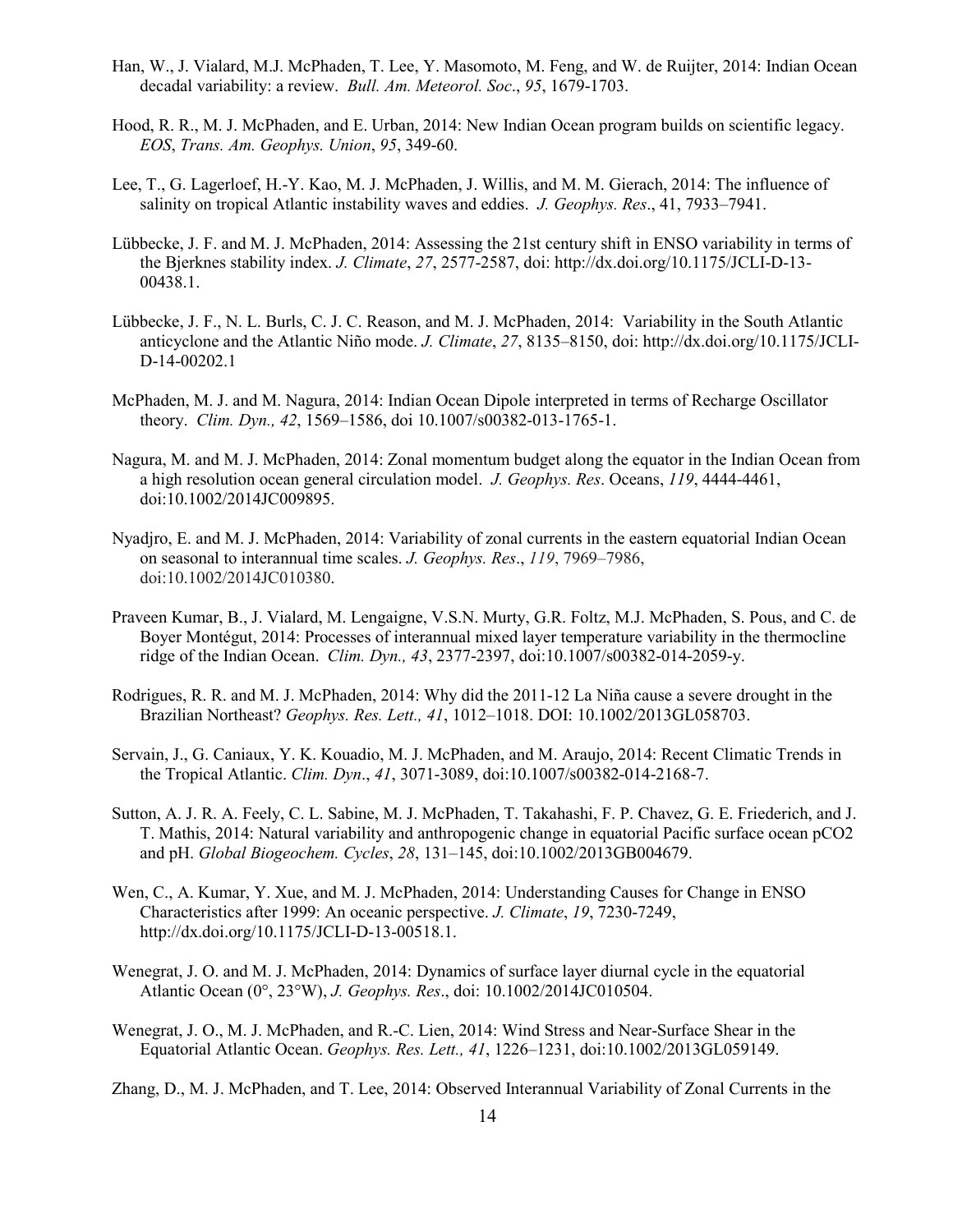Equatorial Indian Ocean Thermocline and Their Relation to Indian Ocean Dipole. *Geophys. Res. Lett*., 41, 7933-7941, doi: 10.1002/2014GL061449.

- Cuypers, Y., X. Le Vaillant, P. Bouruet-Aubertot, J. Vialard and M. J. McPhaden, 2013: Tropical storm-induced near-inertial internal waves during the Cirene experiment: energy fluxes and impact on vertical mixing. *J. Geophys. Res., 118,* 358-380, doi: 10.1029/2012JC007881.
- Feng, M., M. J. McPhaden, S.-P. Xie, and J. Hafner, 2013: La Niña forces unprecedented Leeuwin Current warming in 2011. *Nature Sci. Repts., 3, 1277,* doi 10.1038/srep01277.
- Foltz, G. R., A. T. Evan, H. P. Freitag, S. Brown, and M. J. McPhaden, 2013: Dust accumulation biases in PIRATA shortwave radiation records. *J. Atmos. Ocean. Tech. 30,* 1414-1432*,* doi: 10.1175/JTECH-D-12-00169.1.
- Girishkumar, M. S., M. Ravichandran and M. J. McPhaden, 2013: Temperature inversions and their influence on the mixed layer heat budget during the winters of 2006-07 and 2007-08 in the Bay of Bengal. *J. Geophys. Res., 118,* doi:10.1002/jgrc.20192.
- Luebbecke, J. and M. J. McPhaden, 2013: A comparative stability analysis of Atlantic and Pacific Niño modes. *J. Climate, 26,* 5965-5980, doi:10.1175/JCLI-D-12-00758.1.
- McGregor, S., N. Ramesh, P. Spence, M. H. England, M. J. McPhaden, and A. Santoso, 2013: Meridional movement of wind anomalies during ENSO events and their role in event termination, *Geophys. Res. Lett., 40,* doi:10.1002/grl.50136.
- McPhaden, M. J., and G. R. Foltz, 2013: Intraseasonal variations in the surface layer heat balance of the central equatorial Indian Ocean: The importance of zonal advection and vertical mixing. Geophys. Res. Lett., 40, 1-5, doi:10.1029/GL056092.
- Moum, J. N., A. Perlin, J. D. Nash, and M. J. McPhaden, 2013: Ocean mixing controls seasonal sea surface cooling in the equatorial Pacific cold tongue. *Nature, 500,* 64-67.
- Praveen Kumar, B., J. Vialard, M. Lengaigne, V.S.N. Murty, M.J. McPhaden, M.F. Cronin, F. Pinsard and K. Gopala Reddy, 2013: TropFlux wind stresses over the tropical oceans: evaluation and comparison with other products. *Clim. Dynamics*, 40, 2049-2071, doi: 10.1007/s00382-012-1455-4.
- Santoso, A., S. McGregor, F.-F. Jin, W. Cai, M. H. England, S.-I. An, M. J. McPhaden, and E. Guilyardi, 2013: Late 20 Century Emergence of El Niño Propagation Asymmetry and Future Projections. Nature, 504, 126-130.
- Bingham, F. M., G. R. Foltz, and M. J. McPhaden, 2012: Characteristics of the seasonal cycle of surface layer salinity in the global ocean. *Ocean Science, 8,* 915-929.
- Cai, W., M. Lengaigne, S. Borlace, M. Collins, T. Cowan, M. J. McPhaden, A. Timmermann, S. Power, J. Brown, C. Menkes, A. Ngari, E. M. Vincent, and M. Widlansky, 2012: More extreme swings of the South Pacific Convergence Zone due to greenhouse warming. *Nature, 488,* 365-370.
- Foltz, G.R., M.J. McPhaden, and R. Lumpkin, 2012: A strong Atlantic Meridional Mode event in 2009: The role of mixed layer dynamics. *J. Climate, 25,* 363-380, doi:10.1175/JCLI-D-11-00150.1.
- Gierach, M. M, T. Lee, D. Turk, and M. J. McPhaden, 2012: Biological Response to the 1997-98 and 2009- 10 El Niño events in the Equatorial Pacific Ocean. *Geophys. Res. Lett., 39,* L10602,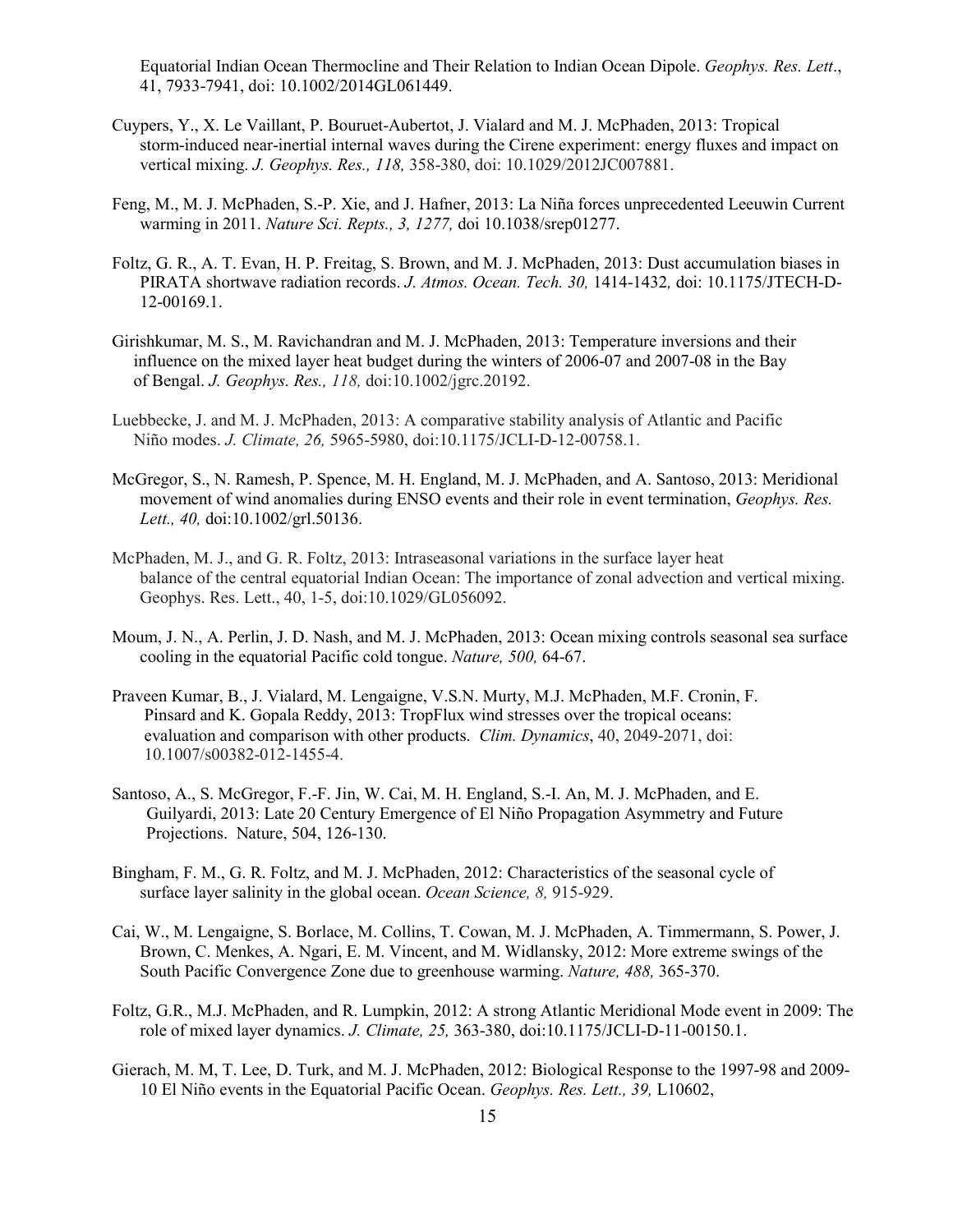doi:10.1029/2012GL051103.

- Gnanaseelan, C., A. Deshpande, and M. J. McPhaden, 2012: Impact of Indian Ocean Dipole and El Niño/Southern Oscillation forcing on the Wyrtki jets. *J. Geophys. Res., 117,* C08005, doi:10.1029/2012JC007918.
- Luebbecke, J. and M. J. McPhaden, 2012: On the inconsistent relationship between Atlantic and Pacific Niños. *J. Climate, 25,* 4294-4303.
- Maneesha, K., V. S. N. Murty, M. Ravichandran, T. Lee, Weidong Yu, and M. J. McPhaden, 2012: Upper ocean variability in the Bay of Bengal during the tropical cyclones Nargis and Laila. *Prog. Oceanogr., 106,* 49-61.
- McPhaden, M. J., 2012: A 21st Century Shift in the Relationship between ENSO SST and Warm Water Volume Anomalies. *Geophys. Res. Lett., 39,* L09706, doi:10.1029/2012GL051826.
- Morrissey, M. L., H. J. Diamond, M. J. McPhaden, H. P. Freitag, and J. S. Greene, 2012: An Investigation of the Consistency of TAO/TRITON Buoy-mounted Capacitance Rain Gauges. *J. Atmos. Ocean. Tech., 29,* 834-845, doi: 10.1175/JTECH-D-11-00171.1.
- Nagura, M., and M. J. McPhaden, 2012: The dynamics of wind-driven intraseasonal variability in the equatorial Indian Ocean, *J. Geophys. Res., 115,* C07009, doi:10.1029/2011JC007405.
- Praveen Kumar, B., J. Vialard, M. Lengaigne, V.S.N. Murty and M.J. McPhaden, 2012: TropFlux: Air-Sea Fluxes for the Global Tropical Oceans: Description and evaluation. *Clim. Dynamics, 38,* 1521-1543, doi:10.1007/s00382-011-1115-0.
- Wu, L., W. Cai, L. Zhang, H. Nakamura, A. Timmermann, T. Joyce, M. J. McPhaden, M. Alexander, B. Qiu, M. Visbeck, P. Chang, and B. Giese, 2012: Enhanced Warming over the Global Subtropical Western Boundary Currents. *Nature Climate Change, 2,* 161–166, doi: 10.1038/NCLIMATE1353.
- Delcroix T., G. Alory, S. Cravatte, T. Corrége, and M. J. McPhaden, 2011: A gridded sea surface salinity data set for the tropical Pacific with sample applications (1950-2008). *Deep-Sea Res.* Part I, 58, 38-48.
- Girishkumar, M. S., M. Ravichandran, M. J. McPhaden, and R. R. Rao, 2011: Intraseasonal variability in barrier layer thickness in the south central Bay of Bengal, *J. Geophys. Res., 116,* C03009, doi:10.1029/2010JC006657.
- Iskandar, I., and M. J. McPhaden, 2011: Dynamics of wind-forced intraseasonal zonal current variations in the equatorial Indian Ocean, *J. Geophys. Res., 116,* C06019, doi:10.1029/2010JC006864.
- McPhaden, M. J., T. Lee, and D. McClurg, 2011: El Niño and its relationship to changing background conditions in the tropical Pacific. *Geophys. Res. Lett., 38,* L15709, doi:10.1029/2011GL048275.
- Turk, D., C. S. Meinen, D. Antoine, M. J. McPhaden, and M. R. Lewis, 2011: Implications of changing El Niño patterns for biological dynamics in the equatorial Pacific Ocean. *Geophys. Res. Lett., 38,* L23603, doi: 10.1029/2011GL049674.
- Yu, L. and M. J. McPhaden, 2011: Ocean pre-conditioning of Cyclone Nargis in the Bay of Bengal: Interaction between Rossby waves, surface fresh waters, and sea surface temperatures. *J. Phys. Oceanogr., 41,* 1741-1755.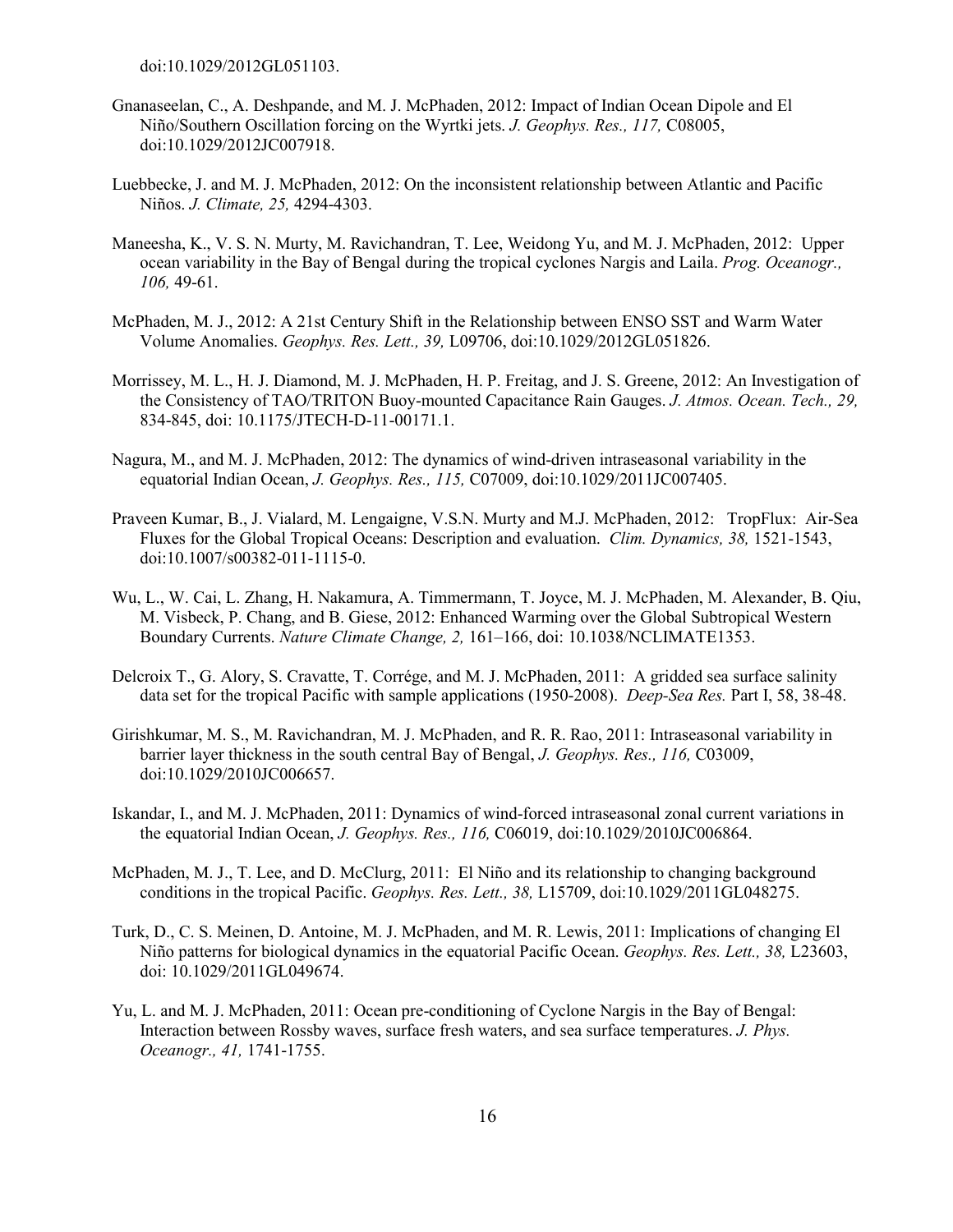- Zhang, D., R. Msadek, M. J. McPhaden, and T. Delworth, 2011: Multidecadal variability of the North Brazil Current and its connection to the Atlantic Meridional Overturning Circulation. *J. Geophys. Res., 116,*  C04012, doi:10.1029/2010JC006812.
- Balmaseda, M.A., Y. Fujii, O. Alves, T. Lee, M. Rienecker, T. Rosati, D. Stammer, Y. Xue, H. Freeland, M.J. McPhaden, L. Goddard, and C. Coelho, 2010: Role of the Ocean Observing System in an end-toend seasonal forecasting system. In *Proceedings of the "OceanObs'09: Sustained Ocean Observations and Information for Society" Conference (Vol. 1)*, Venice, Italy, 21–25 September 2009, Hall, J., D.E. Harrison, and D. Stammer, Eds., ESA Publication WPP-306.
- Bingham, F., G. R. Foltz, and M. J. McPhaden, 2010: Seasonal Cycles of Surface Layer Salinity in the Pacific Ocean. *Ocean Sci., 6,* 775-787.
- Chang, Y.-T., T. Yung Tang, S.-Y. Chao, M.-H. Chang, D. S. Ko, Y. J. Yang, W.-D. Liang, and M. J. McPhaden, 2010: Mooring observations and numerical modeling of thermal structures in the South China Sea, *J. Geophys. Res., 115*, C10022, doi:10.1029/2010JC006293.
- Feng, M., M. J. McPhaden, and T. Lee, 2010: Decadal variability of the Pacific subtropical cells and their influence on the southeast Indian Ocean. *Geophys. Res. Lett., 37,* L09606, doi:10.1029/2010GL042796.
- Foltz, G. R., and M. J. McPhaden, 2010: Abrupt equatorial wave-induced cooling of the Atlantic cold tongue in 2009. *Geophys. Res. Lett., 37,* L24605, doi:10.1029/2010GL045522.
- Foltz, G. R., and M. J. McPhaden, 2010: Interaction between the Atlantic meridional and Nino modes. *Geophys. Res. Lett.,* L18604, doi:10.1029/2010GL044001.
- Foltz, G. R., J. Vialard, P. Kumar, and M. J. McPhaden, 2010: Seasonal mixed layer heat balance of the southwestern tropical Indian Ocean. *J. Climate, 23*, 947-965.
- Gulev, S.K., S.A. Josey, M. Bourassa, L.-A. Breivik, M.F. Cronin, C. Fairall, S. Gille, E.C. Kent, C.M. Lee, M.J. McPhaden, P.M.S. Monteiro, U. Schuster, S.R. Smith, K.E. Trenberth, D. Wallace, and S.D. Woodruff, 2010: Surface Energy and  $CO<sub>2</sub>$  fluxes in the global ocean-atmosphere-ice system. In *Proceedings of the "OceanObs'09: Sustained Ocean Observations and Information for Society" Conference (Vol. 1)*, Venice, Italy, 21–25 September 2009, Hall, J., D.E. Harrison, and D. Stammer, Eds., ESA Publication WPP-306.
- Huang, B., Y. Xue, D. Zhang, A. Kumar, and M. J. McPhaden, 2010: The NCEP GODAS Ocean Analysis of the Tropical Pacific Mixed Layer Heat Budget on Seasonal to Interannual Time Scales. *J. Climate, 23,* 4901-4925.
- Lampitt, R. S., P. Favali, C. R. Barnees, M. J. Church, M. F. Cronin, K. L. Hill, Y. Kaneda, D. M. Karl, A. H. Knap, M. J. McPhaden, K. A. Nittis, I. G. Priede, J.-F. Rolin, U. Send, C.-C. Teng, T. W. Trull, D. W. R. Wallace, R. A. Weller, 2010: In situ sustained Eulerian observatories. In *Proceedings of the "OceanObs'09: Sustained Ocean Observations and Information for Society" Conference (Vol. 1),* Venice, Italy, 21-25 September 2009, Hall, J. Harrison, D. E., and Stammer, D., Eds., ESA Publication WPP-306.
- Lee, T., and M. J. McPhaden, 2010: Increasing intensity of El Niño in the central-equatorial Pacific. *Geophys. Res. Lett., 37,* L14603, doi:10.1029/2010GL044007.
- Masumoto, Y., W. Yu, G. Meyers, N. D'Adamo, L. Beal, W.P.M. de Ruijter, M. Dyoulgerov, J. Hermes, T. Lee, J.R.E. Lutjeharms, J.P. McCreary, Jr., M.J. McPhaden, V.S.N. Murty, D. Obura, C.B. Pattiaratchi, M. Ravichandran, C. Reason, F. Syamsudin, G. Vecchi, J. Vialard, and L. Yu, 2010: Observing systems in the Indian Ocean. In Proceedings of the *"OceanObs'09: Sustained Ocean Observations and*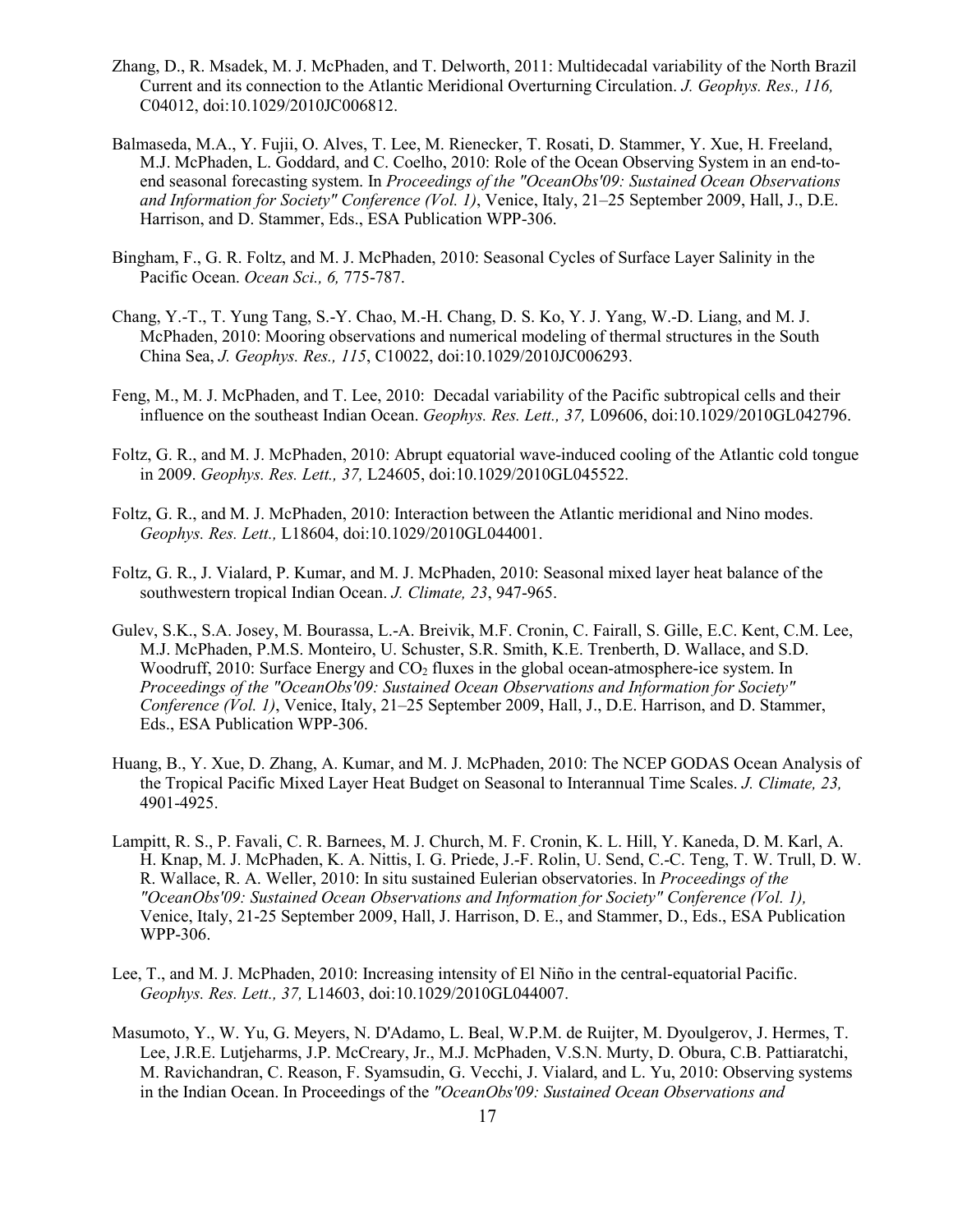*Information for Society" Conference (Vol. 2),* Venice, Italy, 21–25 September 2009, Hall, J., D.E. Harrison, and D. Stammer, Eds., ESA Publication WPP-306, doi: 10.5270/OceanObs09.cwp.60.

- McPhaden, M.J., K. Ando, B. Bourlès, H.P. Freitag, R. Lumpkin, Y. Masumoto, V.S.N. Murty, P. Nobre, M. Ravichandran, J. Vialard, D. Vousden, and W. Yu, 2010: The global tropical moored buoy array. In *Proceedings of the "OceanObs'09: Sustained Ocean Observations and Information for Society" Conference (Vol. 2)*, Venice, Italy, 21–25 September 2009, Hall, J., D.E. Harrison, and D. Stammer, Eds., ESA Publication WPP-306. doi: 10.5270/OceanObs09.cwp.61.
- McPhaden, M. J., A. J. Busalacchi, and D. L. T. Anderson, 2010: A TOGA retrospective. *Oceanography, 23,* 86-103.
- Nagura, M., and M. J. McPhaden, 2010: Wyrtki Jet dynamics: Seasonal variability, *J. Geophys. Res., 115,* C07009, doi:10.1029/2009JC005922.
- Nagura, M. and M. J. McPhaden, 2010: Dynamics of zonal current variations associated with the Indian Ocean dipole. *J. Geophys. Res., 115,* C11026, doi:10.1029/2010JC006423.
- Radenac, M.-H, P. E. Plimpton, A. Lebourges-Dhaussy, L. Commien, and M. J. McPhaden, 2010: Impact of environmental forcing on the acoustic backscattering strength in the equatorial Pacific: diurnal, lunar, intraseasonal, and interannual variability. *Deep-Sea Res., 57,* 1314-1328.
- Rienecker, M.M., T. Awaji, M. Balmaseda, B. Barnier, D. Behringer, M. Bell, M. Bourassa, P. Brasseur, J. Carton, J. Cummings, L.-A. Breivik, E. Dombrowsky, C. Fairall, N. Ferry, G. Forget, H. Freeland, S.M. Griffies, K. Haines, D.E. Harrison, P. Heimbach, M. Kamachi, E. Kent, T. Lee, P.-Y. Le Traon, M. McPhaden, M.J. Martin, P. Oke, M.D. Palmer, E. Remy, T. Rosati, A. Schiller, D.M. Smith, D. Snowden, D. Stammer, K.E. Trenberth, and Y. Xue, 2010: Synthesis and assimilation systems— Essential adjuncts to the Global Ocean Observing System. In *Proceedings of the "OceanObs'09: Sustained Ocean Observations and Information for Society" Conference (Vol. 1)*, Venice, Italy, 21–25 September 2009, Hall, J., D.E. Harrison, and D. Stammer, Eds., ESA Publication WPP-306.
- Send, U., R. A. Weller, D. Wallace, F. Chavez, R. Lampitt, T. Dickey, M. Honda, K. Nittis, R. Lukas, M. McPhaden, and R. Feely, 2010: OceanSITES. In Proceedings of the *"OceanObs'09: Sustained Ocean Observations and Information for Society" Conference (Vol. 2),* Venice, Italy, 21–25 September 2009, Hall, J., D.E. Harrison, and D. Stammer, Eds., ESA Publication WPP-306, doi:10.5270/OceanObs09.cwp.79.
- Xue, Y., O. Alves, M.A. Balmaseda, N. Ferry, S. Good, I. Ishikawa, T. Lee, M.J. McPhaden, K.A. Peterson, and M. Rienecker, 2010: Ocean state estimation for global ocean monitoring: ENSO and beyond ENSO. In *Proceedings of the "OceanObs'09: Sustained Ocean Observations and Information for Society" Conference (Vol. 2)*, Venice, Italy, 21–25 September 2009, Hall, J., D.E. Harrison, and D. Stammer, Eds., ESA Publication WPP-306.
- Zhang, X. and M.J. McPhaden, 2010: Interannual surface layer heat balance in the eastern equatorial Pacific and its relationship with local atmospheric forcing. *J. Climate, 23,* 4375–4394.
- Clarke, C., et al, 2009: An overview of global ocean observing Systems relevant to GODAE. *Oceanography, 22*, 22-33.
- Cravatte, S.E., T. Delcroix, D. Zhang, M.J McPhaden, and J. Leloup, 2009: Observed freshening and warming of the western Pacific warm pool. *Clim. Dyn., 33,* 565-589.
- Foltz, G.R., and M.J. McPhaden, 2009: Impact of barrier layer thickness on SST in the central tropical North Atlantic. *J. Climate, 22,* 285-299.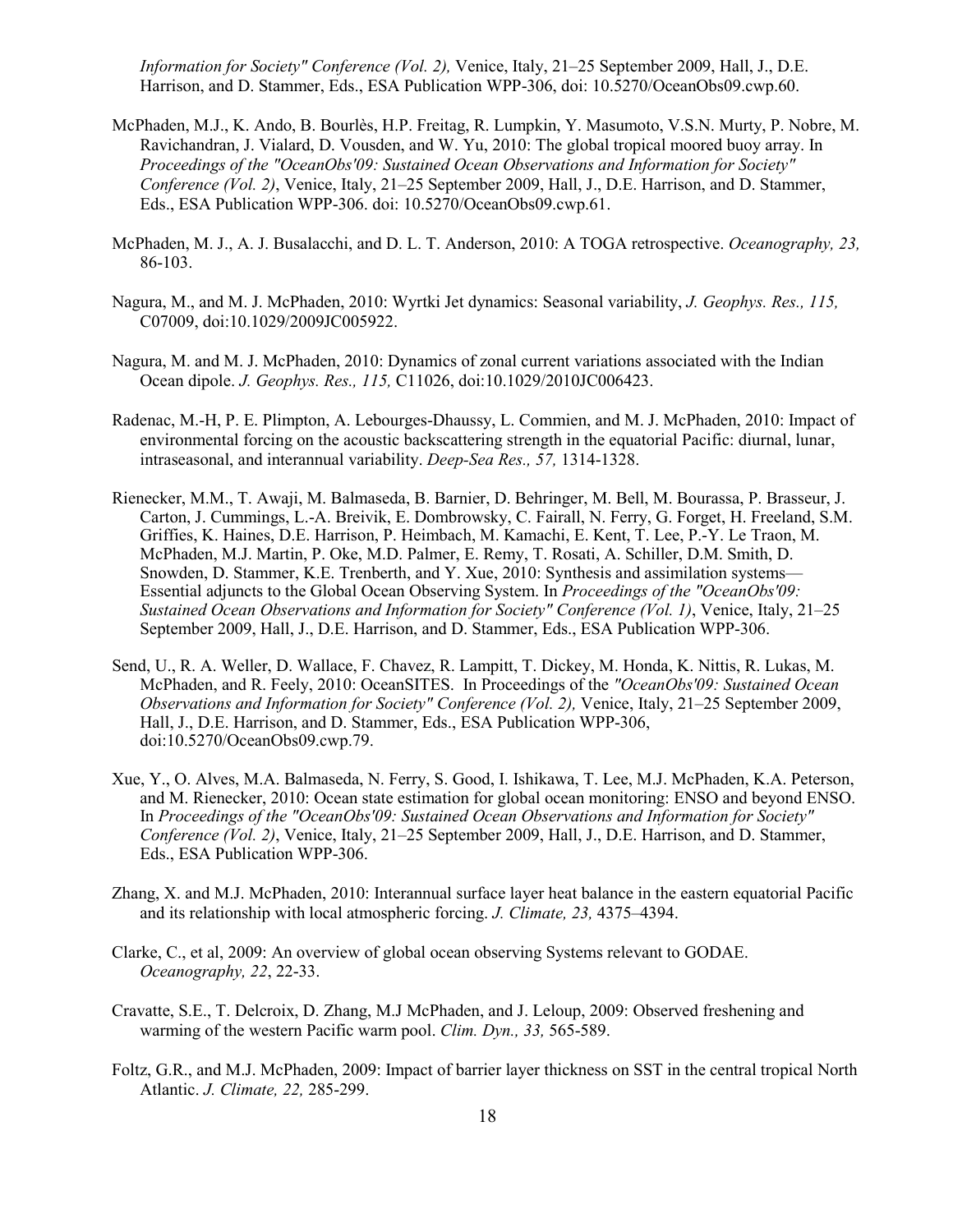- McPhaden, M.J., G.R. Foltz, T. Lee, V.S.N. Murty, M. Ravichandran, G.A. Vecchi, J. Vialard, J.D. Wiggert, L. Yu, 2009: Ocean-Atmosphere Interactions During Cyclone Nargis. *EOS, Trans. Am. Geophys. Union, 90,* 53-54.
- McPhaden, M.J., G. Meyers, K. Ando, Y. Masumoto, V.S.N. Murty, M. Ravichandran, F. Syamsudin, J. Vialard, L. Yu, and W. Yu, 2009: RAMA: The Research Moored Array for African-Asian-Australian Monsoon Analysis and Prediction. *Bull. Am. Meteorol. Soc.,* 90, 459-480.
- McPhaden, M. J., and X. Zhang, 2009: Asymmetry in zonal phase propagation of ENSO sea surface temperature anomalies, *Geophys. Res. Lett., 36,* L13703, doi:10.1029/2009GL038774.
- Vialard, J., J.P. Duvel, M. McPhaden, P. Bouruet-Aubertot, B. Ward, E. Key, D. Bourras, R. Weller, P. Minnett, A. Weill, C. Cassou, L. Eymard, T. Fristedt, C. Basdevant, Y. Dandoneau, O. Duteil, T. Izumo, C. de Boyer Montégut, S. Masson, and F. Marsac, 2009: Cirene: Air-sea interactions in the Seychelles-Chagos thermocline ridge region. *Bull. Am. Meteorol. Soc., 90,* 45-61.
- Bourlès, B., R. Lumpkin, M.J. McPhaden, F. Hernandez, P. Nobre, E. Campos, L. Yu, S. Planton, A. Busalacchi, A.D. Moura, J. Servain, and J. Trotte, 2008: The PIRATA Program: History, Accomplishments, and Future Directions. *Bull. Amer. Meteor. Soc., 89*, 1111-1125.
- Foltz, G.R., and M.J. McPhaden, 2008: Impact of Saharan dust on tropical North Atlantic SST. *J. Climate, 21,* 5048-5060.
- Foltz, G.R., and M.J. McPhaden, 2008: Trends in Saharan dust and tropical Atlantic climate during 1980- 2006. *Geophys. Res. Lett., 35,* L20706, doi:10.1029/2008GL035042.
- Foltz, G.R. and M.J. McPhaden, 2008: Seasonal mixed layer salinity balance of the tropical North Atlantic Ocean. *J. Geophys. Res. 113,* C02013, doi:10.1029/2007JC004178.
- Lee, T. and M.J. McPhaden, 2008: Decadal phase change in large-scale sea level and winds in the Indo-Pacific region at the end of the 20th century. *Geophys. Res. Lett., 35,* L01605, doi:10.1029/2007GL032419.
- McPhaden, M.J., 2008: Evolution of the 2006-07 El Niño: The Role of Intraseasonal to Interannual Time Scale Dynamics. *Adv. Geosci., 14,* 219-230.
- McPhaden, M.J., M.F. Cronin, and D.C. McClurg, 2008: Meridional structure of the surface mixed layer temperature balance on seasonal time scales in the eastern tropical Pacific. *J. Climate, 21,* 3240-3260.
- Nagura, M. and M.J. McPhaden, 2008: The dynamics of zonal current variations in the central equatorial Indian Ocean. *Geophys. Res. Lett., 35,* K23603, doi:10.1029/2008GL035961.
- Vialard, J., G. Foltz, M.J. McPhaden, J.P. Duvel and C. de Boyer Montégut, 2008: Strong Indian Ocean sea surface temperature signals associated with the Madden-Julian oscillation in late 2007 and early 2008. *Geophys. Res. Lett., 35,* L19608, doi:10.1029/2008GL035238.
- Yoneyama, K., et al, 2008: MISMO field experiment in the tropical Indian Ocean. *Bull. Am. Meteor. Soc., 89,* 1889-1903.
- Zhang, X. and M.J. McPhaden, 2008: Eastern equatorial Pacific forcing of ENSO sea surface temperature anomalies. *J. Climate, 21,* 6070-6079.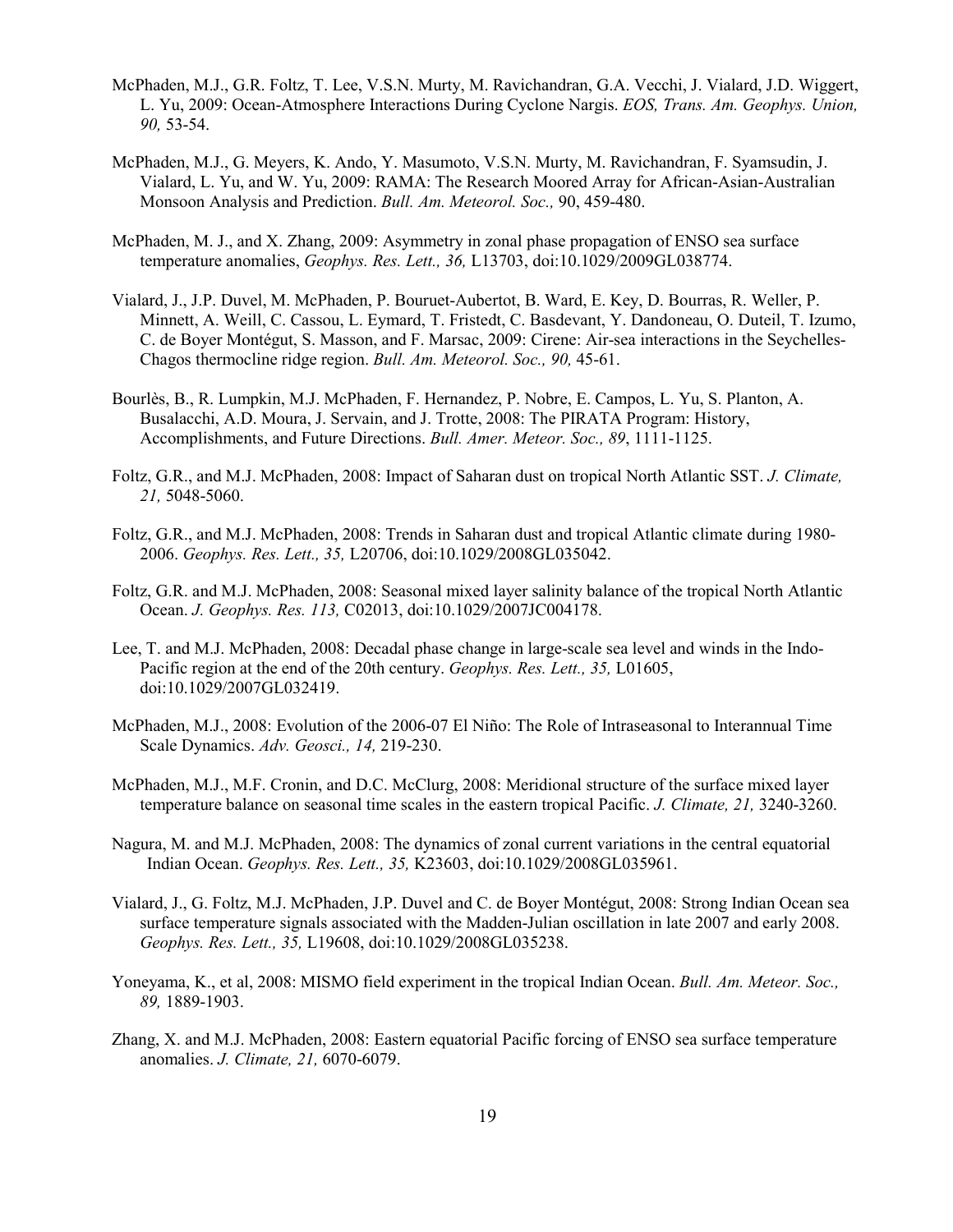- Cheng, W., M.J. McPhaden, D. Zhang, and E.J. Metzger, 2007: Recent changes in the Pacific subtropical cells inferred from an eddy resolving ocean circulation model. *J. Phys. Oceanogr.*, *37*, 1340-1356.
- Delcroix. T., S. Cravatte, and M.J. McPhaden, 2007: Decadal variations and trends in tropical Pacific sea surface salinity since 1970. *J. Geophys. Res., 112*(C3), C03012, doi:10.1029/2006JC003801.
- Behrenfeld, M.J., K. Worthington, R.M. Sherrell, F.P. Chavez, P. Strutton, M.J. McPhaden, and D.M. Shea, 2006: Controls on tropical Pacific Ocean productivity revealed through nutrient stress diagnostics. *Nature, 442,* 1025-1028.
- Bennett, A.F., B.S. Chua, H.-E. Ngodock, D.E. Harrison, and M.J. McPhaden, 2006: Generalized inversion of the Gent-Cane model of the Tropical Pacific with Tropical Atmosphere-Ocean (TAO) data. *J. Mar. Res., 64*, 1-42.
- Cronin, M.F., C. Fairall, and M.J. McPhaden, 2006: An assessment of buoy derived and numerical weather prediction surface heat fluxes in the tropical Pacific. *J. Geophys. Res., 111,* C06038, doi:10.1029/2005JC003324.
- Feely, R.A., T. Takahashi, R. Wanninkhof, M.J. McPhaden, C.E. Cosca, S.C. Sutherland and M.-E. Carr, 2006: Decadal Variability of the Air-Sea CO2 Fluxes in the Equatorial Pacific Ocean. *J. Geophys. Res., 111.*, C08S90, doi:101029/2005JC003129.
- Foltz, G.R. and M.J. McPhaden, 2006: Unusually warm sea surface temperatures in the tropical North Atlantic during 2005. *Geophys. Res. Lett., 33,* L19703, doi:10.1029/2006GL027394.
- Foltz, G.R. and M.J. McPhaden, 2006: The role of oceanic heat advection in the evolution of tropical North and South Atlantic SST anomalies. *J. Climate, 19,* 6122-6138.
- Maes, C., K. Ando, T. Delcroix, W.S. Kessler, M.J. McPhaden, and D. Roemmich, 2006: Observed correlation of surface salinity, temperature and barrier layer at the eastern edge of the western Pacific warm pool. *Geophys. Res. Lett., 33,* L06601, doi:10.1029/2005GL024772.
- McPhaden, M.J., S.E. Zebiak, and M.H. Glantz, 2006: ENSO as an integrating concept in Earth science. *Science, 314,* 1740-1745.
- McPhaden, M.J., X. Zhang, H.H. Hendon, and M.C. Wheeler, 2006: Large Scale Dynamics and MJO Forcing of ENSO Variability. *Geophys. Res. Lett., 33*(16), L16702, doi:10.1029/2006GL026786.
- Schein, K.A. et al, 2006: The state of the climate 2005. *Bull. Am. Meteorol. Soc., 87,* S1-S102.
- Zhang, D., and M.J. McPhaden, 2006: Decadal variability of the shallow Pacific meridional overturning circulation: relation to tropical sea surface temperatures in observations and climate change models. *Ocean Modelling, 15*, 250-273.
- Zhang, X. and M.J. McPhaden, 2006: Wind stress variations and interannual sea surface temperature anomalies in the eastern equatorial Pacific. *J. Climate, 19,* 226-241.
- Capotondi, A., M.A. Alexander, C. Deser, and M.J. McPhaden, 2005: Anatomy and Decadal Evolution of the Pacific Subtropical-Tropical Cells (STCs). *J. Climate, 18*, 3739-3758.
- Delcroix, T., M.J. McPhaden, A. Dessier, and Y. Gouriou, 2005: Time and space scales for sea surface salinity in the tropical oceans. *Deep-Sea Res., 52*, 787-813.
- Foltz, G.R. and M.J. McPhaden, 2005: Mixed layer heat balance on intraseasonal time scales in the northwestern tropical Atlantic Ocean. *J. Climate, 18,* 4168-4184.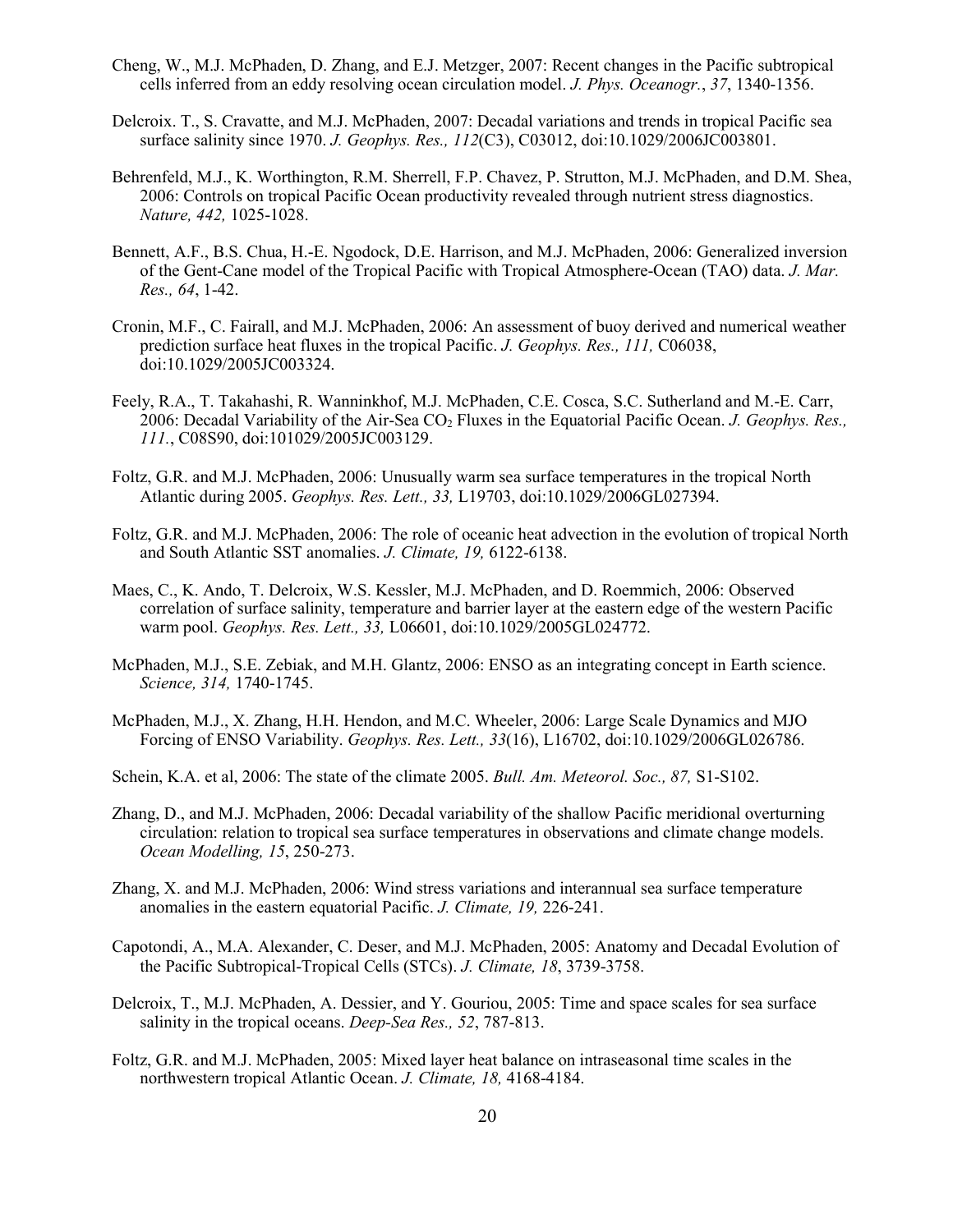Grodsky, S.A., J.A. Carton, C. Provost, J. Servain, J. A. Lorenzzetti, and M.J. McPhaden, 2005: Tropical instability waves at 0°N, 23°W in the Atlantic: A case study using Pilot Research Moored Array in the Tropical Atlantic (PIRATA) mooring data. *J. Geophys. Res., 110*, C08010, doi:10.1029/2005JC002941.

Levinson, D.H. et al, 2005: State of the Climate in 2004. *Bull. Am. Meteor. Soc., 86*(6), S1-S86.

- Cai, W. M.J. McPhaden, and M.A. Collier, 2004: Multidecadal fluctuations in the relationship between equatorial Pacific heat content anomalies and ENSO amplitude. *Geophys. Res. Lett., 31*, L01201, doi:10.1029/2003GL018714.
- Foltz, G.R., S.A. Grodsky, J.A. Carton, and M.J. McPhaden, 2004: Seasonal salt budget of the northwestern tropical Atlantic Ocean along 38°W. *J. Geophys. Res., 109*(C3), C03052, doi:10.1029/2003JC002111.
- Foltz, G.R. and M.J. McPhaden, 2004: 30-70 day oscillations in the tropical Atlantic. *Geophys. Res. Lett., 31*, L15205, doi:10.1029/2004GL020023.
- McPhaden, M.J., 2004: Evolution of the 2002–03 El Niño. *Bull. Am. Meteor. Soc., 85*, 677–695.
- McPhaden, M.J. and D. Zhang, 2004: Pacific Ocean circulation rebounds. *Geophys. Res. Lett., 31*, L18301, doi:10.1029/2004GL020727.
- Rajeevan, M. and M.J. McPhaden, 2004: Tropical Pacific upper ocean heat content variations and Indian summer monsoon rainfall. *Geophys. Res. Lett., 31*, L18203, doi:10.1029/2004GL020631.
- Serra, Y. and M.J. McPhaden, 2004: In situ observations of the diurnal variability in rainfall over the tropical Atlantic and Pacific Oceans. *J. Climate, 17*, 3496–3509.
- Cosca, C.E., R.A. Feely, R. Wanninkhof, J. Boutin, J. Etcheto, and M.J. McPhaden, 2003: Seasonal and interannual variations of fCO2-SST relationships for the central and eastern equatorial Pacific. *J. Geophys. Res., 108*(C8), 3278, doi:10.1029/2000JC000677.
- Foltz, G.R., S.A. Grodsky, J.A. Carton, and M.J. McPhaden, 2003: Seasonal mixed layer heat budget of the tropical Atlantic Ocean. *J. Geophys. Res., 108*(C5), 3146, doi:10.1029/2002JC001584.
- McPhaden, M.J., 2003: Tropical Pacific Ocean heat content variations and ENSO persistence barriers. *Geophys. Res. Lett., 30*(9), 1480, doi:10.1029/2003GL016872.
- Scavia, D., M.P. Sissenwine, H.L. Dantzler, M.J. McPhaden, P.F. Moersdorf, 2003: NOAA=s ocean observing programs. *Oceanography, 16,* 61–67.
- Serra, Y.L and M.J. McPhaden, 2003: Multiple time space comparisons of ATLAS buoy rain gauge measurements to TRMM satellite precipitation measurements. *J. Appl. Meteorol., 42*, 1045–1059.
- Zhang, D., M.J. McPhaden, and W.E. Johns, 2003: Observational evidence for flow between the subtropical and tropical Atlantic: The Atlantic subtropical cells. *J. Phys. Oceanogr., 33,* 1783–1797.
- Cronin, M.F. and M.J. McPhaden, 2002: Barrier layer formation during westerly wind bursts. *J. Geophys. Res., 107*(C12), 8020, doi:10.1029/2001JC001171.
- Cronin, M.F., N. Bond, C. Fairall, J. Hare, M.J. McPhaden, and R.A. Weller, 2002: Enhanced Oceanic and Atmospheric Monitoring for the Eastern Pacific. *Eos Trans. AGU, 83*, 205.
- Delcroix, T. and M.J. McPhaden, 2002: Interannual sea surface salinity and temperature changes in the western Pacific warm pool during 1992–2000. *J. Geophys. Res., 107*(C12), 8002, doi:10.1029/2001JC000862.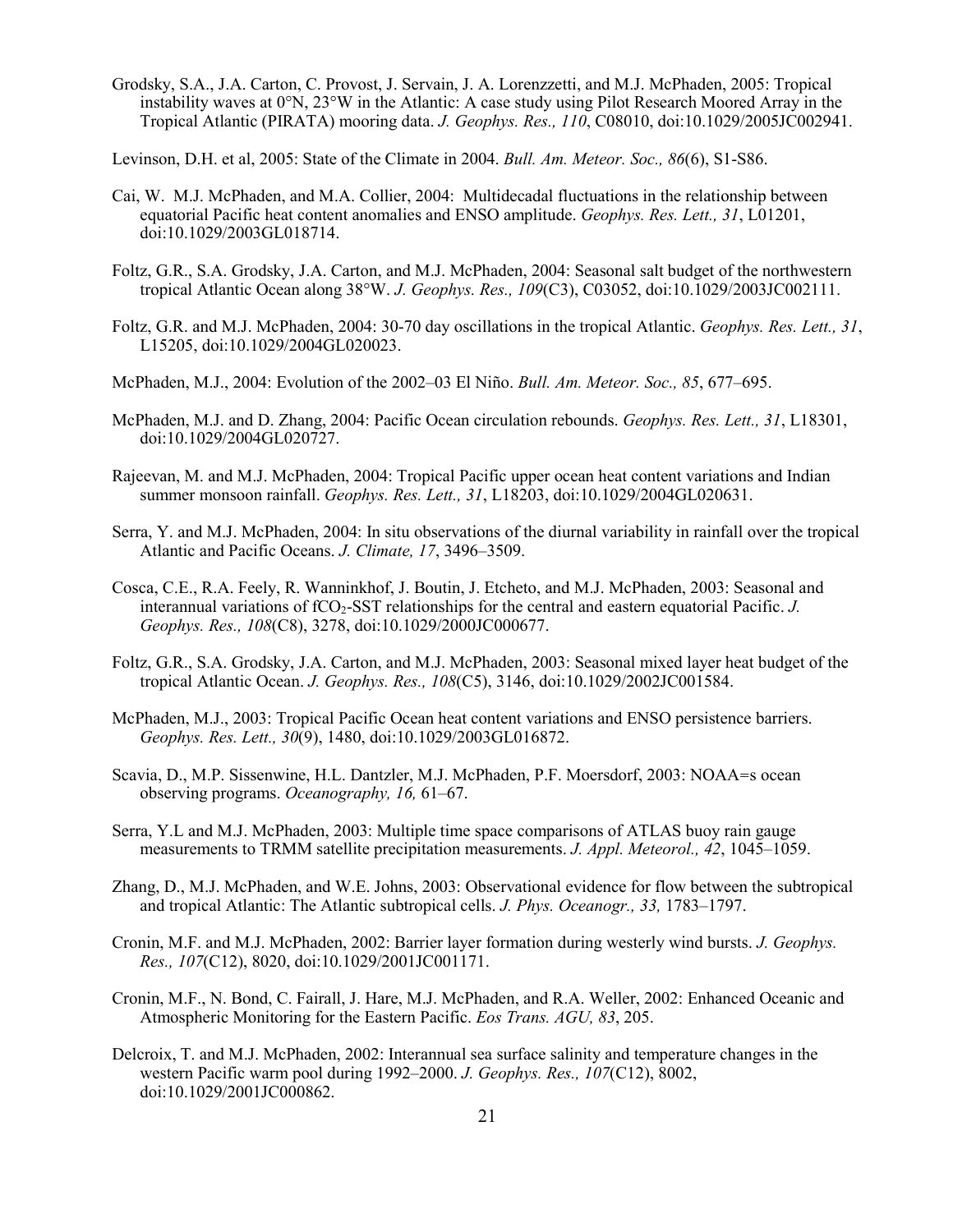- Feely, R.A., J. Boutin, C.E. Cosca, Y. Dandonneau, J. Etcheto, H.Y. Inoue, M. Ishii, C.L. Quéré, D. Mackey, M.J. McPhaden, N. Metzl, A. Poisson, and R. Wanninkhof, 2002: Seasonal and interannual variability of CO2 in the equatorial Pacific. *Deep-Sea Res., 49*, 2443–2469.
- Kutsuwada, K. and M.J. McPhaden, 2002: Intraseasonal variations in the upper equatorial Pacific Ocean prior to and during the 1997–98 El Niño. *J. Phys. Oceanogr., 32,* 1133–1149.
- Lien, R.-C., E.D. D=Asaro, and M.J. McPhaden, 2002: Internal waves and turbulence in the upper central equatorial Pacific: Lagrangian and Eulerian observations. *J. Phys. Oceanogr., 32*, 2619–2639.
- Maes, C., M.J. McPhaden, and D. Behringer, 2002: Signatures of salinity variability in tropical Pacific Ocean dynamic height anomalies. *J. Geophys. Res., 107*(C12), 8012, doi:10.1029/2000JC000737.
- McPhaden, M.J., 2002: Mixed layer temperature balance on intraseasonal time scales in the equatorial Pacific Ocean. *J. Climate, 15*(18), 2632–2647.
- McPhaden, M.J. and D. Zhang, 2002: Slowdown of the meridional overturning circulation in the upper Pacific Ocean. *Nature, 415*, 603–608.
- Medavaya, M., D.E. Waliser, R.A. Weller, and M.J. McPhaden, 2002: Assessing ocean buoy shortwave observations using clear-sky model calculations. *J. Geophys. Res., 107*(C2), 3014, doi:10.1029/2000JC000558.
- Thum, N., S.K. Esbensen, D.B. Chelton, and M.J. McPhaden, 2002: Air-sea heat exchange along the Northern Sea surface temperature front in the eastern tropical Pacific. *J. Climate, 15*(23), 3361–3378.
- Chelton, D.B., S.K. Esbensen, M.G. Schlax, N. Thum, M.H. Freilich, F.J. Wentz, C.L. Gentemann, M.J. McPhaden, and P.S. Schopf, 2001: Observations of coupling between surface wind stress and sea surface temperature in the eastern tropical Pacific. *J. Climate, 14*, 1479–1498.
- Dickinson, S., K.A. Kelly, M.J. Caruso, and M.J. McPhaden, 2001: A note on comparisons between TAO buoy and NASA scatterometer wind vectors. *J. Atmos. Oceanic Technol., 18*, 799–806.
- Godfrey, J.S., G.C. Johnson, M.J. McPhaden, G. Reverdin, and S. Wijffels, 2001: The Tropical Ocean Circulation. In: Ocean Circulation and Climate - Observing and Modelling the Global Ocean, G. Siedler, J. Church, and W.J. Gould, eds., *Academic Press*, 215–246.
- Johnson, G.C., M.J. McPhaden, and E. Firing, 2001: Equatorial Pacific Ocean horizontal velocity, divergence, and upwelling. *J. Phys. Oceanogr., 31*, 839–849.
- Kelly, K.A., S. Dickinson, M.J. McPhaden, and G.C. Johnson, 2001: Ocean currents evident in satellite wind data. *Geophys. Res. lett., 28*, 2469–2472.
- McPhaden, M.J., T. Delcroix, K. Hanawa, Y. Kuroda, G. Meyers, J. Picaut, and M. Swenson, 2001: The El Niño/Southern Oscillation (ENSO) Observing System. In: *Observing the Ocean in the 21st Century*. Australian Bureau of Meteorology, Melbourne, Australia, 231–246.
- Meinen, C.S. and M.J. McPhaden, 2001: Interannual variability in warm water volume transports in the equatorial Pacific during 1993–1999. *J. Phys. Oceanogr., 31*, 1324–1345.
- Meinen, C.S., M.J. McPhaden, and G.C. Johnson, 2001: Vertical velocities and transports in the equatorial Pacific during 1993–1999. *J. Phys. Oceanogr., 31*, 3230–3248.
- Nowlin, Jr., M. Briscoe, W.D., N. Smith, M.J. McPhaden, D. Roemmich, P. Chapman, and J.F. Grassle, 2001: Evolution of a sustained ocean observing system. *Bull. Am. Meteorol. Soc., 82,*1368–1376.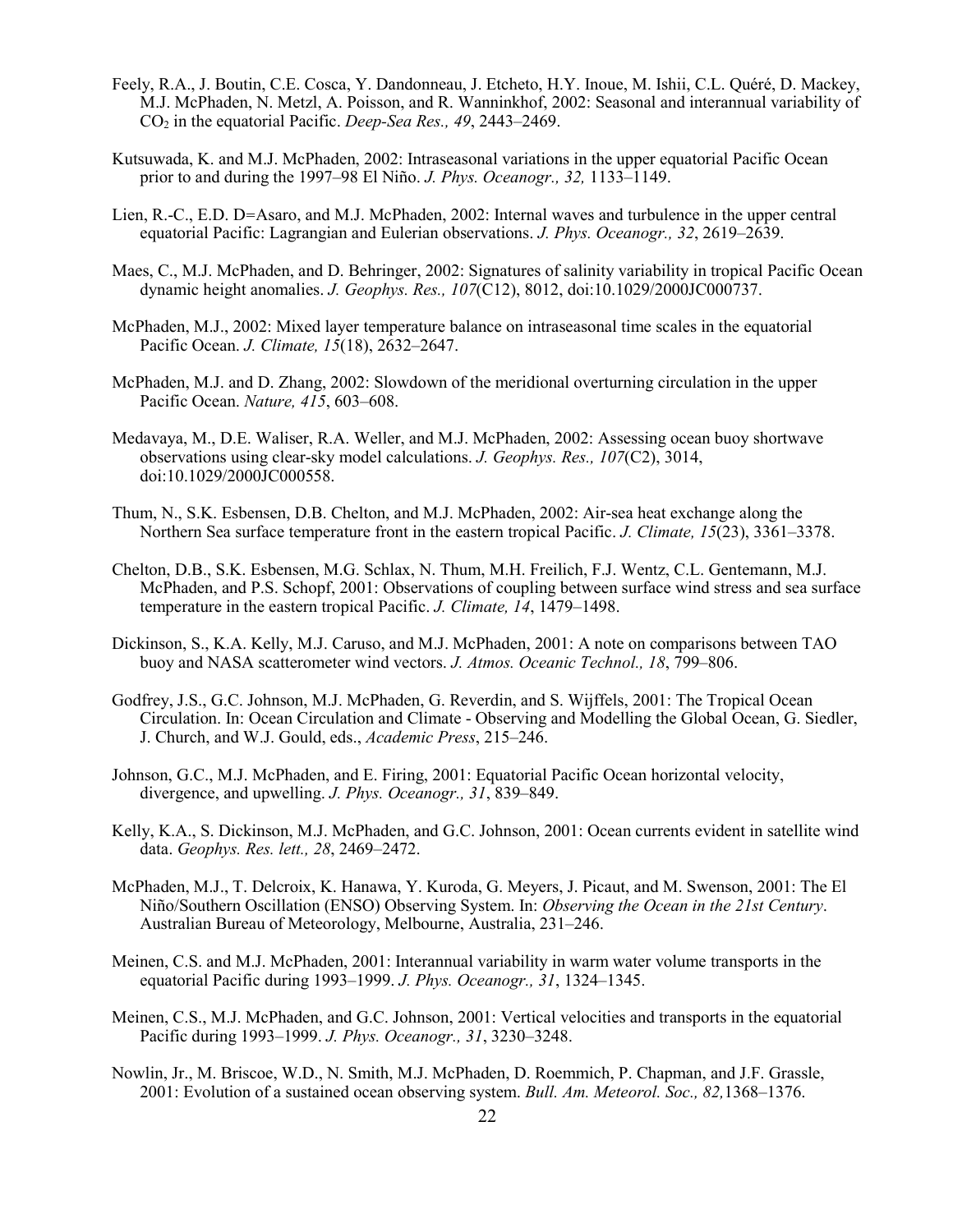- Serra, Y.L., P.A Hearn, H.P. Freitag, and M.J. McPhaden, 2001: ATLAS self-siphoning rain gauge error estimates. *J. Atmos. Oceanic Technol., 18*, 1989–2002.
- Turk, D., M.J. McPhaden, M.R. Lewis, and A.J. Busalacchi, 2001: Remotely-sensed biological production in the Tropical Pacific during 1992–1999. *Science, 293*, 471–474.
- Vialard, J., C. Menkes, J.-P. Boulanger, P. Delecluse, E. Guilyardi, M.J. McPhaden, and G. Madec, 2001: A model study of oceanic mechanisms affecting equatorial Pacific sea surface temperature during the 1997–98 El Niño. *J. Phys. Oceanogr., 31*, 1649–1675.
- Wang, W. and M. J. McPhaden, 2001: Surface layer heat balance in the equatorial Pacific Ocean during the 1997–98 El Niño and the 1998–99 La Niña. *J. Climate, 14*, 3393–3407.
- Wang, W. and M.J. McPhaden, 2001: What is the mean seasonal cycle of surface heat flux in the equatorial Pacific? *J. Geophys. Res., 106*, 837–857.
- Bennett, A.F., B.S. Chua, D.E. Harrison, and M.J. McPhaden, 2000: Generalized inversion of Tropical Atmosphere-Ocean (TAO) data and a coupled model of the tropical Pacific, II: La Niña, error statistics, and array assessment. *J. Climate, 13*, 2770–2785.
- Cronin, M.F., M.J. McPhaden, and R.H. Weisberg, 2000: Wind forced reversing currents in the western equatorial Pacific*. J. Phys. Oceanogr., 30*, 657–676.
- Johnson, G.C., M.J. McPhaden, G.D. Rowe, and K.E. McTaggart, 2000: Upper equatorial Pacific Ocean current and salinity variability during the 1996–98 El Niño-La Niña cycle. *J. Geophys. Res., 105*, 1037– 1053.
- Meinen, C.S. and M.J. McPhaden, 2000: Observations of warm water volume changes in the equatorial Pacific and their relationship to El Niño and La Niña. *J. Climate, 13*, 3551–3559.
- Nystuen, J.A., M.J. McPhaden, and H.P. Freitag, 2000: Surface measurements of precipitation from an ocean mooring: The underwater acoustic log from the South China Sea. *J. Appl. Meteorol., 39*, 2182–2197.
- Wang, W. and M.J. McPhaden, 2000: The surface layer heat balance in the equatorial Pacific Ocean. Part II: Interannual variability. *J. Phys. Oceanogr., 30*, 2989–3008.
- Zhang C. and M.J. McPhaden, 2000: Intraseasonal surface cooling in the equatorial western Pacific. *J. Climate, 13*, 2261–2276.
- Chavez, F.P., P.G. Strutton, G.E. Friederich, R.A. Feely, G.C. Feldman, D.G. Foley, and M.J. McPhaden, 1999: Biological and chemical response of the equatorial Pacific Ocean to the 1997-1998 El Niño. *Science, 286*, 2126–2131.
- Cronin, M.F. and M.J. McPhaden, 1999: Diurnal cycle of rainfall and sea surface salinity in the western Pacific warm pool. *Geophys. Res. Lett., 26*, 3465–3468.
- Johnson, G.C. and M.J. McPhaden, 1999: Interior pycnocline flow from the subtropical to the equatorial Pacific Ocean. *J. Phys. Oceanogr., 29*, 3073–3089.
- McPhaden, M.J., 1999: Genesis and evolution of the 1997–98 El Niño. *Science, 283*, 950–954.
- McPhaden, M.J. and X. Yu, 1999: Equatorial waves and the 1997–98 El Niño. *Geophys. Res. Lett., 26*, 2961–2964.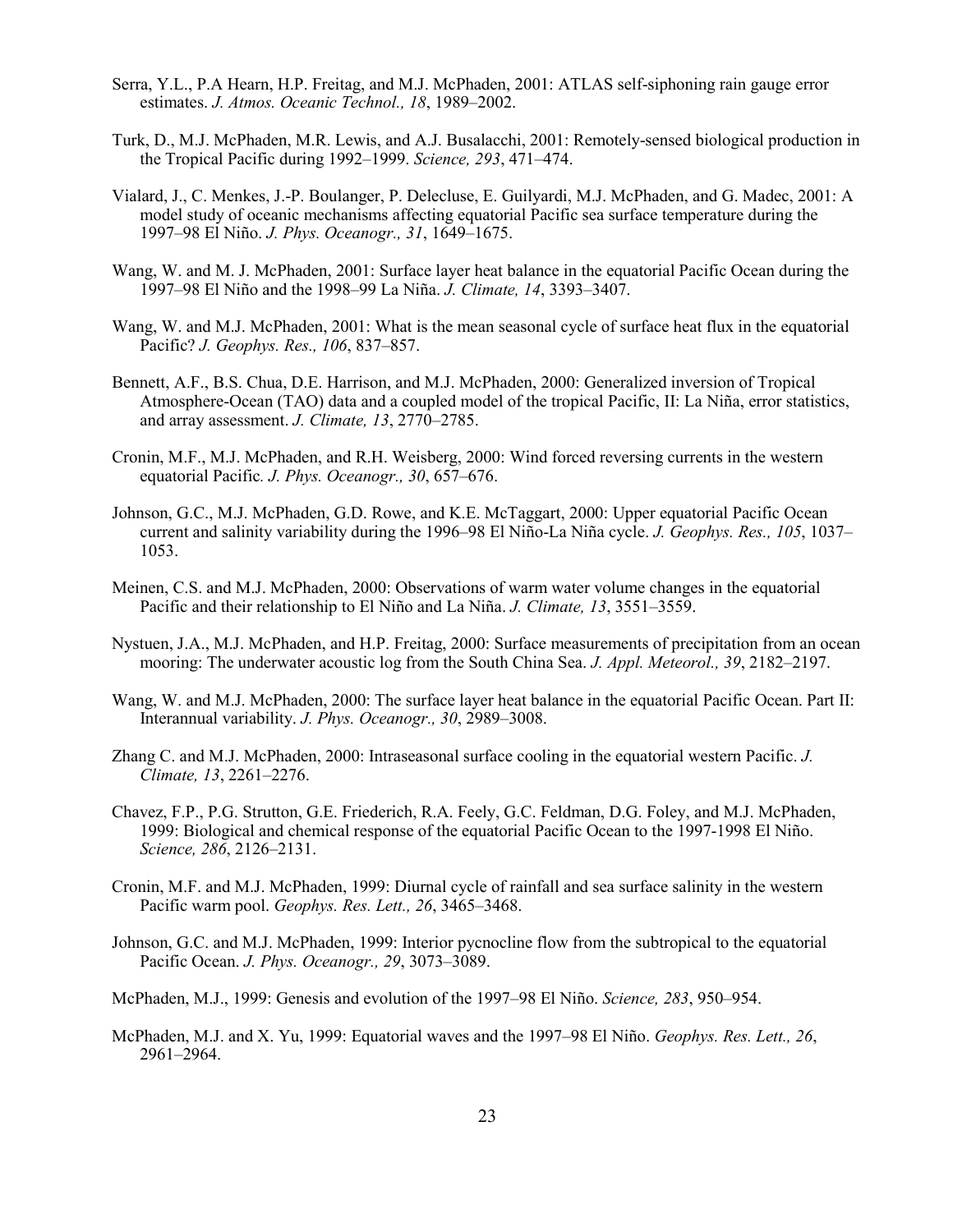- Wang, W. and M.J. McPhaden, 1999: The surface layer heat balance in the equatorial Pacific Ocean, Part I: Mean seasonal cycle. *J. Phys. Oceanogr., 29*, 1812–1831.
- Yu, X. and M.J. McPhaden, 1999: Seasonal variability in the equatorial Pacific. *J. Phys. Oceanogr., 29*, 925– 947.
- Yu, X. and M.J. McPhaden, 1999: Dynamical analysis of seasonal and interannual variability in the equatorial Pacific. *J. Phys. Oceanogr., 29*, 2350–2369.
- Bennett, A.F., B.S. Chua, D.E. Harrison, and M.J. McPhaden, 1998: Generalized inversion of Tropical Atmosphere-Ocean data and a coupled model of the tropical Pacific. *J. Climate, 11*, 1768–1792.
- Chavez, F.P., P.G. Strutton, and M.J. McPhaden, 1998: Biological-physical coupling the central equatorial Pacific during the onset of the 1997–98 El Niño. *Geophys. Res. Lett., 25*, 3543–3546.
- Cronin, M.F. and M.J. McPhaden, 1998: Upper ocean salinity balance in the western equatorial Pacific. *J. Geophys. Res., 103*, 27,567–27,589.
- McPhaden, M.J., A.J. Busalacchi, R. Cheney, J.R. Donguy, K.S. Gage, D. Halpern, M. Ji, P. Julian, G. Meyers, G.T. Mitchum, P.P. Niiler, J. Picaut, R.W. Reynolds, N. Smith, and K. Takeuchi, 1998: The Tropical Ocean-Global Atmosphere (TOGA) observing system: A decade of progress. *J. Geophys. Res., 103*, 14,169–14,240.
- Servain, J., A.J. Busalacchi, M.J. McPhaden, A.D. Moura, G. Reverdin, M. Vianna, and S.E. Zebiak, 1998: A Pilot Research Moored Array in the Tropical Atlantic (PIRATA). *Bull. Am. Meteorol. Soc., 79*(10), 2019–2031.
- Ando, K. and M.J. McPhaden, 1997: Variability of surface layer hydrography in the tropical Pacific Ocean. *J. Geophys. Res., 102*, 23,063–23,078.
- Archer, D., J. Aiken, W. Balch, R. Barber, J. Dunne, P. Flament, W. Gardner, C. Garside, C. Goyet, E. Johnson, D. Kirchman, M. McPhaden, J. Newton, E. Peltzer, L. Welling, J. White, and J. Yoder, 1997: A Meeting Place of Great Ocean Currents: Shipboard Observations of a Convergent Front at 2°N in the Pacific. *Deep-Sea Res., 44*, 1827–1850.
- Cronin, M.F. and M.J. McPhaden, 1997: The upper ocean heat balance in the western equatorial Pacific warm pool during September-December 1992. *J. Geophys. Res., 102*, 8533–8553.
- Foley, D.G., T.D. Dickey, M.J. McPhaden, R.R. Bidigare, M.R. Lewis, R.T. Batber, S.T. Lindley, C. Garside, D.V. Manov, and J.D. McNeil, 1997: Time series of physical, bio-optical, and geochemical properties in the central equatorial Pacific Ocean at 0°,140°W February 1992–March 1993. *Deep-Sea Res., 44*, 1801–1826.
- Gu, D., S.G.H. Philander, and M.J. McPhaden 1997: The seasonal cycle and its modulation in the eastern tropical Pacific Ocean. *J. Phys. Oceanogr., 27*, 2209–2218.
- Pinkel, R., M. Merrifield, M.J. McPhaden, J. Picaut, S. Rutledge, D. Siegel, and L. Washburn, 1997: Solitary waves in the western equatorial Pacific Ocean. *Geophys. Res. Lett., 24*, 1603–1606.
- Plimpton, P.E., H.P. Freitag, and M.J. McPhaden, 1997: ADCP velocity errors from pelagic fish schooling around equatorial moorings. *J. Atmos. Oceanic Technol., 14*, 1212–1223.
- Esbensen, S.K. and M.J. McPhaden, 1996: Enhancement of tropical ocean evaporation and sensible heat flux by atmospheric mesoscale systems. *J. Climate, 9*, 2307–2325.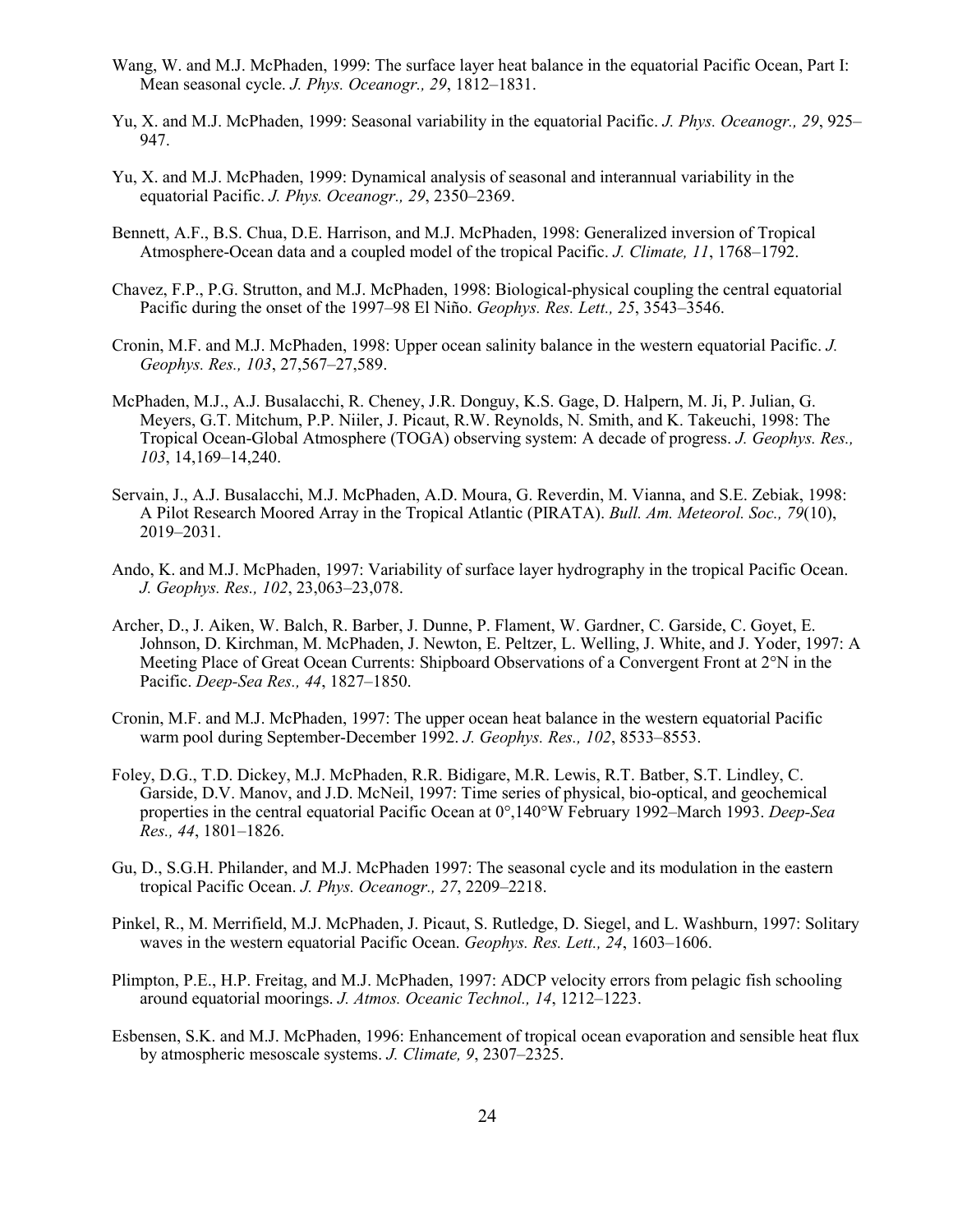- Kessler, W.S., M.C. Spillane, M.J. McPhaden, and D.E. Harrison, 1996: Scales of variability in the equatorial Pacific inferred from the Tropical Atmosphere-Ocean (TAO) Array. *J. Climate, 9*, 2999–3024.
- Lien, R.-C., M.J. McPhaden, and M.C. Gregg, 1996: High-frequency internal waves in the upper central equatorial Pacific and their possible relationship to deep-cycle turbulence. *J. Phys. Oceanogr., 26*, 581– 600.
- McPhaden, M.J., 1996: Monthly Period Oscillation in the Pacific North Equatorial Countercurrent. *J. Geophys. Res., 101*, 6337–6359.
- Nowlin, W.D., N. Smith, G. Needler, P.K. Taylor, R. Weller, R. Schmitt, L. Merlivat, A. Vézina, A. Alexiou, M.J. McPhaden, and M. Wakatsuchi, 1996: An Ocean Observing System for climate. *Bull. Am. Meteorol. Soc., 77*, 2243–2273.
- Picaut, J., M. Ioualalen, C. Menkes, T. Delcroix and M.J. McPhaden, 1996: Mechanism of the zonal displacements of the Pacific warm pool: Implications for ENSO. *Science, 274*, 1486–1489.
- Bond, N.A. and M.J. McPhaden, 1995: An indirect estimate of the diurnal cycle in upper ocean turbulent heat fluxes at the equator, 140°W. *J. Geophys. Res., 100*, 18,369–18,378.
- Katz, E.J., A. Busalacchim M. Bushnell, Frank González, L. Gourdeau, M.J. McPhaden, and J. Picaut, 1995: A comparison of coincidental time series of the ocean surface height by satellite altimeter, mooring, and inverted echo sounder. *J. Geophys. Res., 100*, 25,101–25,108.
- Kessler, W.S. and M.J. McPhaden, 1995: The 1991–93 El Niño in the Central Pacific. *Deep-Sea Res., Part II, 42*, 295–333.
- Kessler, W.S. and M.J. McPhaden, 1995: Oceanic equatorial waves and the 1991–93 El Niño. *J. Climate, 8*, 1757–1774.
- Kessler, W.S., M.J. McPhaden, and K.M. Weickmann, 1995: Forcing of intraseasonal Kelvin Waves in the equatorial Pacific. *J. Geophys. Res., 100*, 10,613–10,631.
- Picaut, J., A.J. Busalacchi, M.J. McPhaden, L. Gourdeau, F.I. Gonzalez, and E.C. Hackert, 1995: Openocean validation of TOPEX/POSEIDON sea level in the western equatorial Pacific. *J. Geophys. Res., 100*, 25,109–25,127.
- Smith, N.R., G.T. Needler, and the Ocean Observing System Development Panel, 1995: An Ocean Observing System for Climate: The Conceptual Design. *Climatic Change, 31*, 475–494.
- Zhang, G.J. and M.J. McPhaden, 1995: On the relationship between sea surface temperature and latent heat flux in the equatorial Pacific. *J. Climate, 8*, 589–605.
- Zhang, G. J., V. Ramanathan, and M.J. McPhaden, 1995: Convection-Evaporation Feedback in the Equatorial Pacific. *J. Climate, 8*, 3040–3051.
- Busalacchi, A.J., M.J. McPhaden, and J. Picaut, 1994: Variability in equatorial Pacific sea surface topography during the verification phase of the TOPEX/Poseidon mission. *J. Geophys. Res., 99*, 24,725– 24,738.
- Feely, R.A., R. Wanninkhof, C.E. Cosca, M.J. McPhaden, R.H. Byrne, F.J. Millero, F.P. Chavez, T. Clayton,  $D.M.$  Campbell, and P.P. Murphy, 1994: The effect of tropical instability waves on  $CO<sub>2</sub>$  species distributions along the equator in the eastern equatorial Pacific during the 1992 ENSO event. *Geophys. Res. Lett., 21*, 277–280.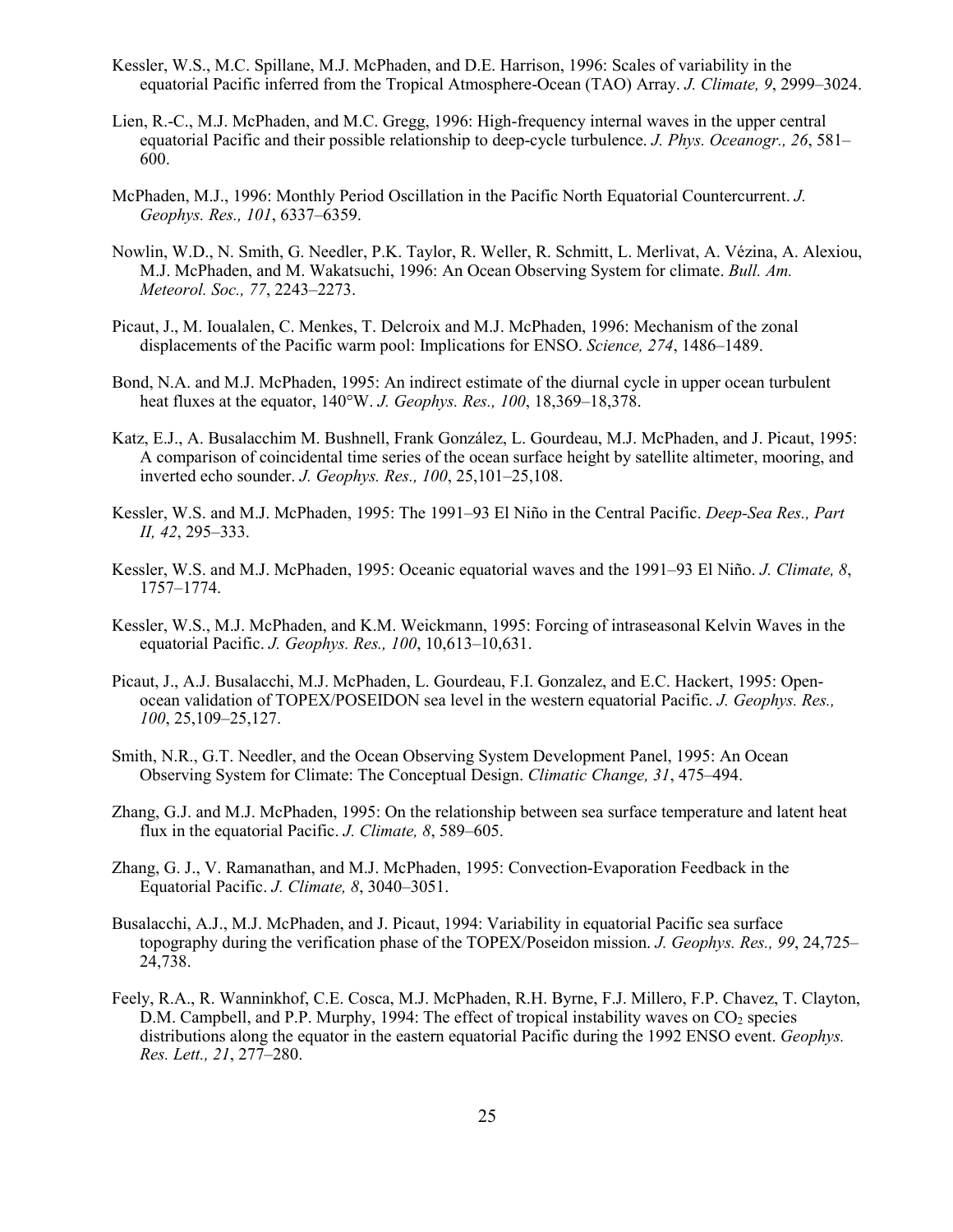- Lien, R.-C., M.J. McPhaden, and D. Hebert, 1994: Intercomparison of ADCP Measurements at 0°,140°W. *J. Atmos. Oceanic Technol., 11*, 1334–1349.
- McPhaden, M.J., 1994: The eleven-year El Niño? *Nature, 370*, 326–327.
- Morrissey, M., W.F. Krawjeski, and M.J. McPhaden, 1994: Estimating rainfall in the tropics using the fractional time raining. *J. Appl. Meteorol., 33*, 387–393.
- Reverdin, G., C. Frankignoul, E. Kestenare, and M.J. McPhaden, 1994: Seasonal variability in the surface currents of the equatorial Pacific. *J. Geophys. Res., 99*, 20,323–20,344.
- Sprintall, J. and M.J. McPhaden, 1994: Surface layer variations observed in multi-year time series measurements from the western equatorial Pacific. *J. Geophys. Res., 99*, 963–979.
- Delcroix, T., G. Eldin, M.J. McPhaden, and A. Morliere, 1993: Effects of westerly wind bursts upon the western equatorial Pacific Ocean, February–April 1991*. J. Geophys. Res., 98*, 16,379–16,386.
- Johnson, E.S. and M.J. McPhaden, 1993: Effects of a three-dimensional mean flow on intraseasonal Kelvin waves in the equatorial Pacific Ocean. *J. Geophys. Res., 98*, 10,185–10,194.
- Johnson, E.S. and M.J. McPhaden, 1993: On the structure of intraseasonal Kelvin waves in the equatorial Pacific Ocean. *J. Phys. Oceanogr., 23*, 608–625.
- Kuroda, Y. and M.J. McPhaden, 1993: Variability in the western equatorial Pacific Ocean during JAPACS cruises in 1989 and 1990*. J. Geophys. Res., 98*, 4747–4759.
- McPhaden, M.J., 1993: TOGA-TAO and the 1991–92 ENSO event. *Oceanogr., 6*, 36–44.
- McPhaden, M.J., 1993: Tradewind fetch-related variations in equatorial undercurrent depth, speed and transport. *J. Geophys. Res., 98*, 2555–2559.
- McPhaden, M.J., F. Bahr, Y. du Penhoat, E. Firing, S.P. Hayes, P.P. Niiler, P.L. Richardson, and J.M. Toole, 1992: The response of the western equatorial Pacific Ocean to westerly wind bursts during November 1989–January 1990. *J. Geophys. Res., 97*, 14,289–14, 03.
- McPhaden, M.J. and H. Peters, 1992: On the diurnal cycle of near surface temperature variability in the eastern equatorial Pacific. *J. Phys. Oceanogr., 22*, 1317–1329.
- Moum, J.N., M.J. McPhaden, D. Hebert, H. Peters, C.A. Paulson, and D.R. Caldwell, 1992: Internal waves, dynamic instabilities and turbulence in the equatorial thermocline. *J. Phys. Oceanogr., 22*, 1357–1359.
- Hayes, S.P., P. Chang, and M.J. McPhaden, 1991: Variability of the sea surface temperature in the eastern equatorial Pacific during 1986–88. *J. Geophys. Res., 96*, 10,553–10,566.
- Hebert, D., J.N. Moum, C.A. Paulson, D.R. Caldwell, T.K. Chereskin, and M.J. McPhaden, 1991: Detailed structure of the upper ocean in the central equatorial Pacific during April 1987. *J. Geophys. Res., 96*, 7127–7136.
- McPhaden, M.J., D.V. Hansen, and P.L. Richardson, 1991: A comparison of ship drift, drifting buoy and current meter mooring velocities in the Pacific South Equatorial Current. *J. Geophys. Res., 96*, 775–782.
- McPhaden, M.J. and S.P. Hayes, 1991: On the variability of winds, sea surface temperature, and surface layer heat content in the western equatorial Pacific. *J. Geophys. Res., 96*(Suppl.), 3331–3342.
- Busalacchi, A.J., M.J. McPhaden, J. Picaut, and S. Springer, 1990: Sensitivity of wind-driven tropical Pacific Ocean simulations on seasonal and interannual time-scale. *J. Mar. Sys., 1*, 119–154.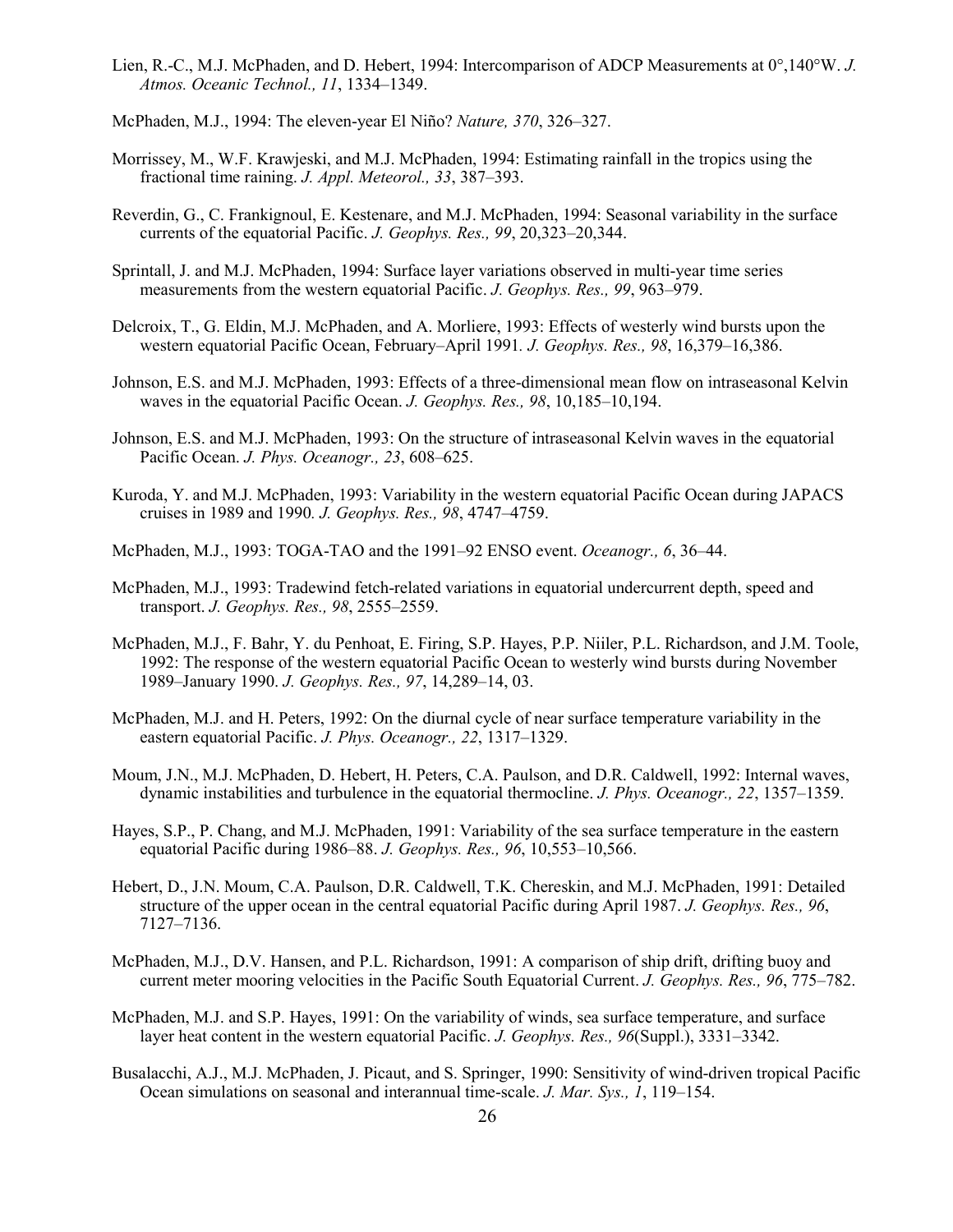- Bender, M. and M.J. McPhaden, 1990: Anomalous nutrient distribution in the equatorial Pacific in April 1988: evidence for rapid biological uptake. *Deep-Sea Res., 37*, 1075–1084.
- Landsteiner, M., M.J. McPhaden, and J. Picaut, 1990: On the sensitivity of Sverdrup transport estimates to the specification of wind stress forcing in the tropical Pacific. *J. Geophys. Res., 95*, 1681–1691.
- Latif, M., J. Biercamp, H. von Storch, M.J. McPhaden, and E. Kirk, 1990: Simulation of ENSO related surface wind anomalies with an atmospheric GCM forced by observed SST. *J. Climate, 3*, 509–521.
- McPhaden, M.J., 1990: Comment on Chiswell and Lukas "Rossby-gravity waves in the central equatorial Pacific during the NORPAX Hawaii-to-Tahiti Shuttle Experiment." *J. Geophys Res., 95*, 805–806.
- McPhaden, M.J., H.P. Freitag, and A.J. Shepherd, 1990: Moored salinity times series measurements in the equatorial Pacific Ocean. *J. Atmos. Oceanic Technol., 7*, 568–575.
- McPhaden, M.J. and S.P. Hayes, 1990: Variability in the eastern equatorial Pacific during 1986–1988. *J. Geophys Res., 95*, 13,195–13,208.
- McPhaden, M.J., S.P. Hayes, L.J. Mangum, and J. Toole, 1990: Variability in the western equatorial Pacific during the 1986-87 El Niño/Southern Oscillation event. *J. Phys. Oceanogr., 20*, 190–208.
- McPhaden, M.J. and J. Picaut, 1990: El Niño-Southern Oscillation displacements of the western equatorial Pacific warm pool. *Science, 250*, 1385–1388.
- McPhaden, M.J. and P. Ripa (1990): Wave-mean flow interactions in the equatorial ocean. *Ann. Rev. Fluid Mech., 22*, 167–205.
- Picaut, J., A.J. Busalacchi, M.J. McPhaden, and B. Camusat, 1990: Validation of the geostrophic method for estimating zonal currents at the equator from GEOSAT altimeter data. *J. Geophys. Res., 95*, 3015–3024.
- Springer, S., M.J. McPhaden, and A.J. Busalacchi, 1990: Oceanic heat content variability in the tropical Pacific during the 1982–83 El Niño. *J. Geophys Res., 95*, 22,089–22,102.
- Freitag, H.P., M.J. McPhaden, and A.J. Shepherd, 1989: Comparison of equatorial winds as measured by cup vs. propellor anemometers. *J. Atmos. Oceanic Technol., 6*, 327–332.
- Hayes, S.P., M.J. McPhaden, and A. Leetmaa, 1989: Observational verification of a quasi-real-time simulation of the tropical Pacific Ocean. *J. Geophys. Res., 94*, 2147–2157.
- Hayes, S.P., M.J. McPhaden, and J.M. Wallace, 1989: The influence of sea surface temperature upon surface wind in the eastern equatorial Pacific: weekly to monthly variability. *J. Climate, 2*, 1500–1506.
- Picaut, J., S.P. Hayes, and M.J. McPhaden, 1989: Use of the geostropic approximation to estimate time varying zonal currents at the equator. *J. Geophys. Res., 94*, 3228–3236.
- Reynolds, R.W., K. Arpe, C. Gordon, S.P. Hayes, A. Leetmaa, and M.J. McPhaden, 1989: A comparison of tropical Pacific surface winds. *J. Climate, 2*, 105–111.
- McPhaden, M.J., A.J. Busalacchi, and J. Picaut, 1988: Observations and wind-forced model simulations of the mean seasonal cycle in tropical Pacific sea surface topography. *J. Geophys. Res., 93*, 8131–8146.
- McPhaden, M.J., A.J. Busalacchi, J. Picaut, and G. Raymond, 1988: A model study of potential sampling errors due to data scatter around XBT transects in the tropical Pacific. *J. Geophys. Res., 93*, 8119–8130.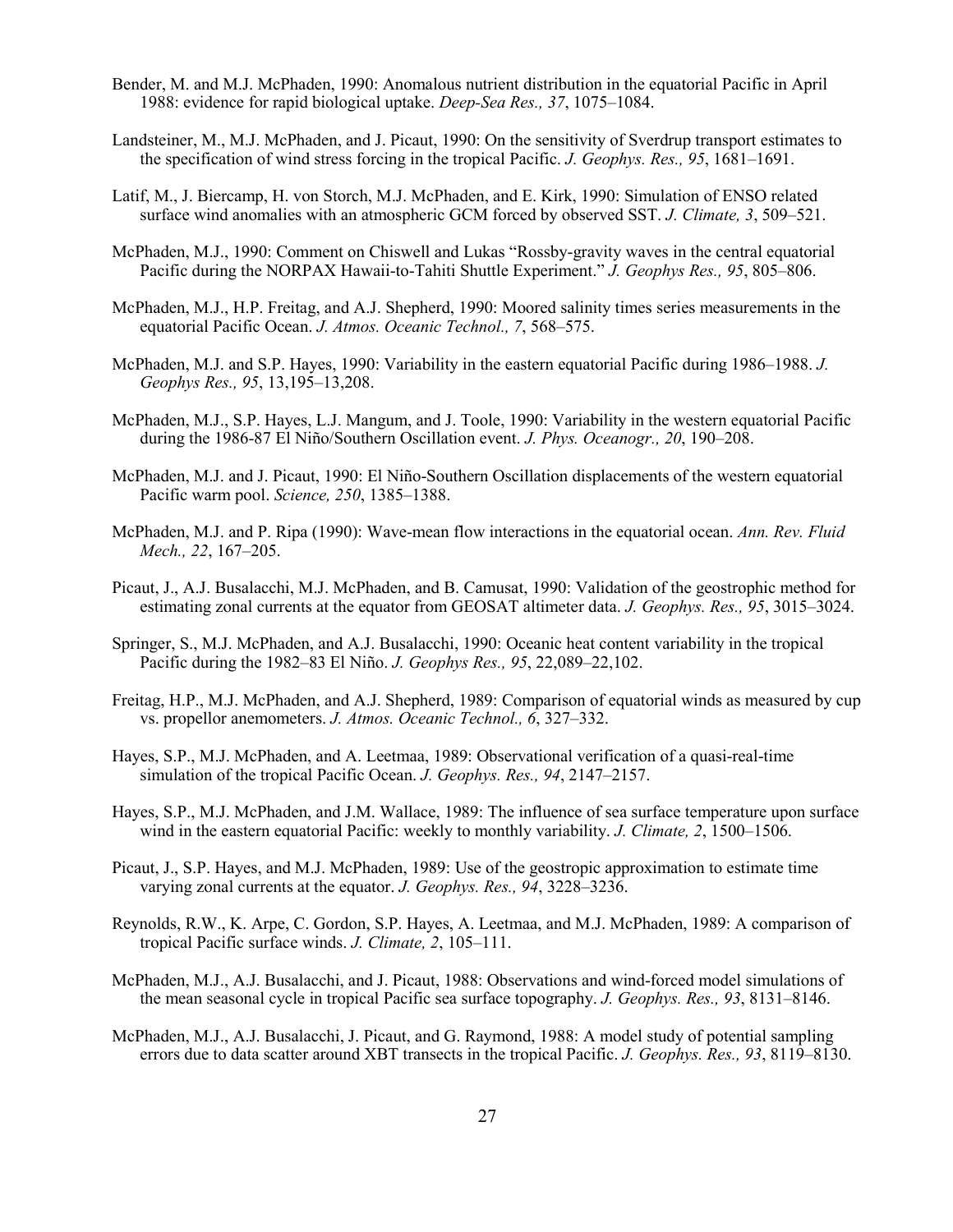- McPhaden, M.J. and R.A. Fine, 1988: A dynamical interpretation of the tritium maximum in the central equatorial Pacific. *J. Phys. Oceanogr., 18*, 1454–1457.
- McPhaden, M.J., H.P. Freitag, S.P. Hayes, B.A. Taft, Z. Chen, and K. Wyrtki, 1988: The response of the equatorial Pacific Ocean to a westerly wind burst in May 1986. *J. Geophys. Res., 93*, 10,589–10, 603.
- McPhaden, M.J., H.P. Freitag, S.P. Hayes, B.A. Taft, Z. Chen, and K. Wyrtki, 1988: Reply to comment by Harrison and Giese. *J. Geophys. Res., 94*, 5027–5028.
- McPhaden, M.J. and B.A. Taft, 1988: On the dynamics of seasonal and intraseasonal variability in the eastern equatorial Pacific. *J. Phys. Oceanogr., 18*, 1713–1732.
- Rothstein, L.M., M.J. McPhaden, and J.A. Proehl, 1988: Wind forced wave-mean flow interactions in the equatorial waveguide, I: The Kelvin wave. *J. Phys. Oceanogr., 18*, 1435-1447.
- McPhaden, M.J. and A.E. Gill, 1987: Topographic scattering of equatorial Kelvin waves. *J. Phys. Oceanogr., 17*, 82–96.
- McPhaden, M.J., J.A. Proehl, and L.M. Rothstein, 1987: Note on the structure of equatorial waves. *J. Phys. Oceanogr., 17*, 1555–1559.
- McPhaden, M.J., 1986: The Equatorial Undercurrent: 100 years of discovery. *Eos Trans. AGU, 67*, 762–765.
- McPhaden, M.J., J.A. Proehl, and L.M. Rothstein, 1986: The interaction of equatorial Kelvin waves with realistically sheared zonal currents. *J. Phys. Oceanogr., 16*, 1499–1516.
- Reverdin, G. and M.J. McPhaden, 1986: Near surface current and temperature variability observed in the equatorial Atlantic from drifting buoys. *J. Geophys. Res., 91*, 6569–6581.
- McPhaden, M.J., 1985: Finestructure variability observed in CTD measurements form the central equatorial Pacific. *J. Geophys. Res., 90*, 11,726–11,740.
- Bretherton, F.P., M.J. McPhaden, and E.B. Kraus, 1984: Design studies for climatological measurements of heat storage. *J. Phys. Oceanogr., 14*, 318–337.
- McPhaden, M.J., 1984: On the dynamics of equatorial subsurface counter currents. *J. Phys. Oceanogr., 14*, 1216–1225.
- McPhaden, M.J., M. Fieux, and J. Gonella, 1984: Meanders observed in surface currents and hydrography during an equatorial Atlantic transect. *Geophys. Res. Lett., 11*, 757–760.
- McPhaden, M.J., G. Reverdin, J. Merle, Y. du Penhoat, and A. Kartavtseff, 1984: Objective analysis of simulated equatorial Atlantic Ocean data on seasonal time scales. *Deep-Sea Res., 31*, 551–569.
- Reverdin, G., J. Gonella, M. Fieux, and M.J. McPhaden, 1984: Temperature variations in the equatorial Atlantic as revealed by drifting buoys. *Geophys. Res. Lett., 11*, 791–794.
- McPhaden, M.J., 1982: Variability in the central equatorial Indian Ocean, Part I: Ocean dynamics. *J. Mar. Res., 40*, 157–176.
- McPhaden, M.J., 1982: Variability in the central equatorial Indian Ocean, Part II: Oceanic heat and turbulent energy balance. *J. Mar. Res., 40*, 403–419.
- McPhaden, M.J. and A.J. Semtner, 1982: The effects of zonal shear flow on equatorial basin modes. *J. Phys. Oceanogr., 12*, 795–804.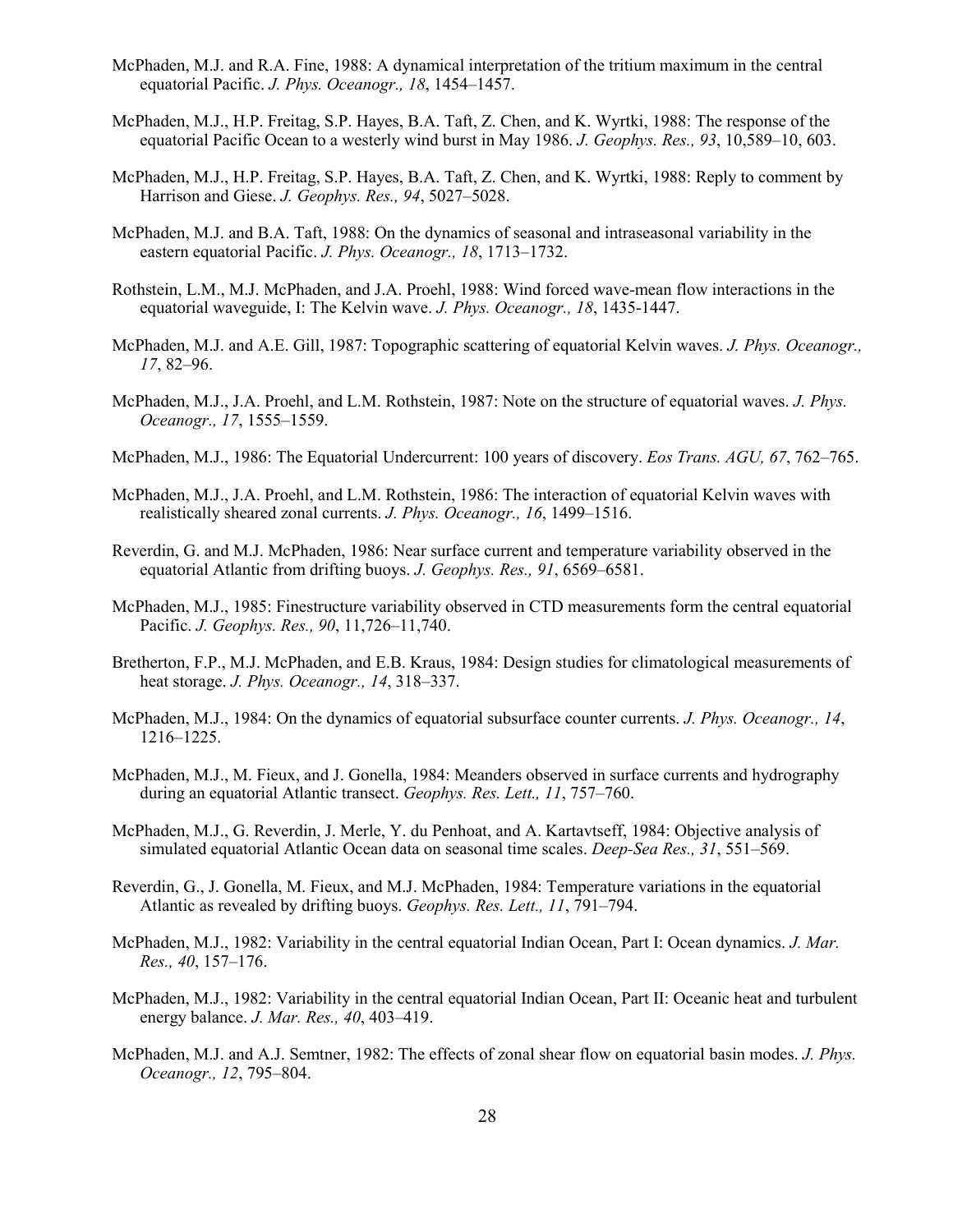- McPhaden, M.J., 1981: Continuously stratified models of the steady state equatorial ocean. *J. Phys. Oceanogr., 11*, 337–354.
- McPhaden, M.J. and R.A. Knox, 1979: Equatorial Kelvin and inertio-gravity waves in zonal shear flow. *J. Phys. Oceanogr., 9*, 263–277.

**OTHER PUBLICATIONS** (Meeting Proceedings, Book Chapters, Technical Reports, Newsletters) Alvera-Azcarate, A., C. Troupin, H. Goosse, M.J. McPhaden, and J.-M. Beckers, 2020: Editorial to the Liege Colloquium Special Issue: Long-term studies in oceanography – a celebration of 50 years of science at the Liege Colloquium (1969-2018). *Ocean Dyn.* https://doi.org/10.1007/s10236-020-01421-0.

- Hermes, J., N. D'Adamo, L. Beal, R. Koll, N. Hardman-Mountford, E. Heslop, Y. Masumoto, and M.J. McPhaden, 2020: IndOOs, the Indian Ocean Region Panel and OceanObs'19. *CLIVAR Exchanges*, No. 78 (February 2020), p. 59-63. DOI:10.36071/clivar.78.2020.
- Johns, W., S. Speich, M. Araujo and lead authors, 2021: Tropical Atlantic Observing System (TAOS) ReviewReport. CLIVAR-01/2021, 218pp.
- McPhaden, M.J., 2020: Reflections on the Origins of the Indian Ocean Observing System (IndOOS). CLIVAR Exchanges, No. 78 (February 2020), p. 64-73. DOI:10.36071/clivar.78.2020.
- McPhaden, M.J., A. Santoso, and W. Cai, 2020: Advancing Knowledge of ENSO in a Changing Climate. *Eos, 101*. https://doi.org/10.1029/2020EO151271.
- Freitag, H.P., M.J. McPhaden, and K.J. Connell, 2019: Global Tropical Moored Buoy Array: Wind Direction Accuracy Revisited. NOAA Tech. Memo OAR PMEL-150. Pacific Marine Environmental Laboratory, Seattle, WA, 17 pp.
- Freitag, H.P., M.J. McPhaden, and K.J. Connell, 2018: Comparison of ATLAS and T-Flex Mooring Data. NOAA Tech Memo. OAR PMEL-149, NOAA/Pacific Marine Environmental Laboratory, Seattle, WA., 60pp.
- Guilyardi, E., A. Wittenberg, M. Balmaseda, W. Cai, M. Collins, M.J. McPhaden, M. Watanabe, S.-W. Yeh, 2016: Fourth CLIVAR Workshop on the Evaluation of ENSO Processes in Climate Models: ENSO in a Changing Climate. *Bull. Am. Meteor. Soc., 97*, 817-820.
- Hood, R.R., H.W. Bange, L. Beal, L.E. Beckley, P. Burkill, G.L. Cowie, N. D'Adamo, G. Ganssen, H. Hendon, J. Hermes, M. Honda, M.J. McPhaden, M. Roberts, S. Singh, E. Urban, and W. Yu., 2015: Science Plan of the Second International Indian Ocean Expedition (IIOE-2): A Basin-Wide Research Program. Scientific Committee on Oceanic Research, Newark, Deleware, USA.
- Santoso A., W. Cai, M. Collins, M.J. McPhaden, F.-F. Jin, E. Guilyardi, G. Vecchi, D. Dommenget, and G. Wang, 2015: ENSO extremes and diversity: dynamics, teleconnections, and impacts. *Bull. Am. Meteor. Soc., 96*, 1969-1972.
- Brandt, P., M. Araujo, Bernard Bourlès, P. Chang, M. Dengler, W.E. Johns, A. Lazar, C.F. Lumpkin, M.J. McPhaden, P. Nobre, and L. Terray, 2013: Tropical Atlantic climate experiment (TACE). CLIVAR Exchanges, 18(1), p. 26-31.
- Praveen Kumar, B.J. Vialard, M. Lengaigne, V.S.N. Murty, M.J. McPhaden, M.F. Cronin, and K. Gopala Reddy, 2012: Evaluation of Air-sea heat and momentum fluxes for the tropical oceans and introduction of TropFlux. *CLIVAR Exchanges, 17 (1)*, p. 21-24, National Oceanography Centre, Southhampton, UK.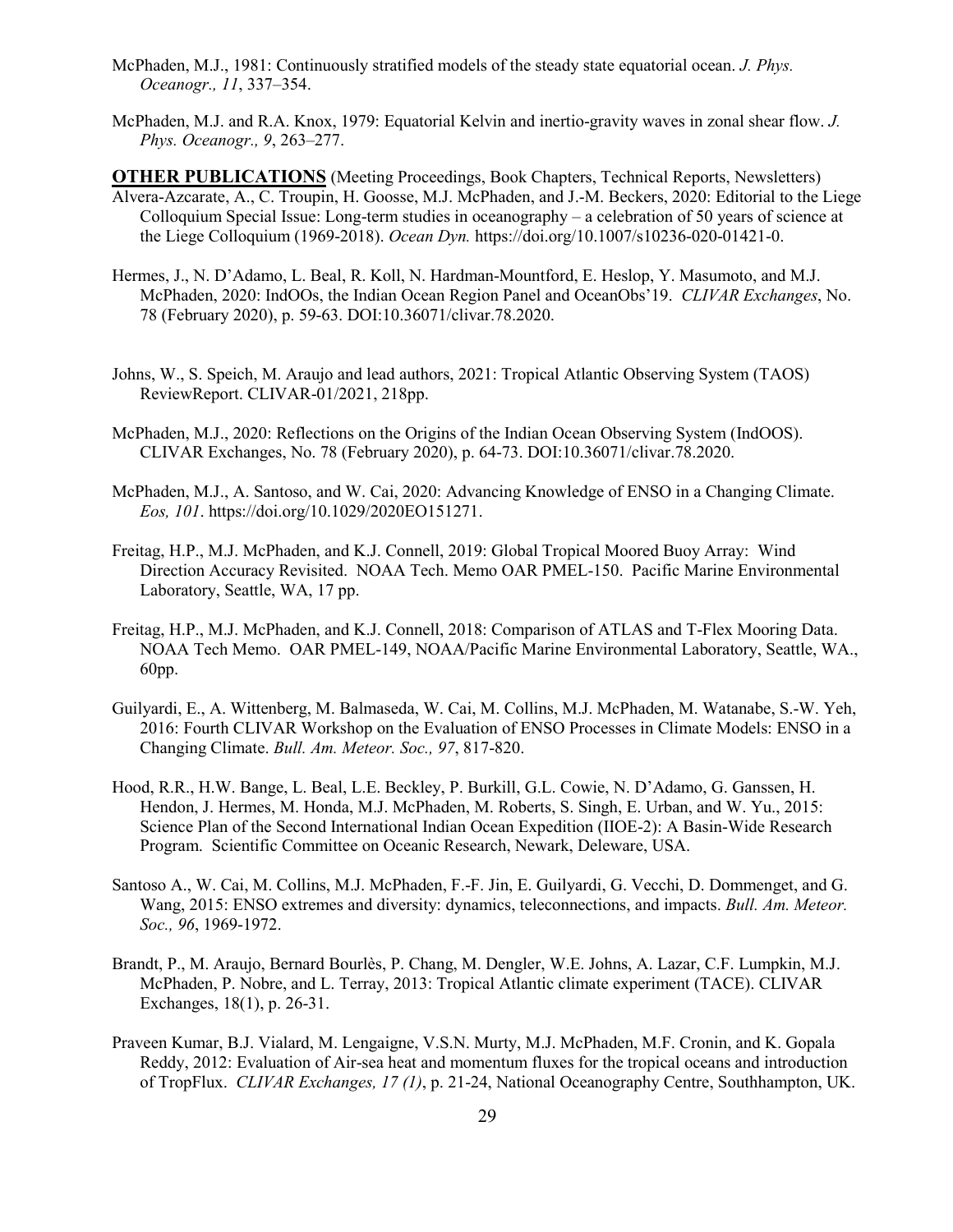- Yu W., M.J. McPhaden, C. Ning, H. Wang, Y. Liu, H.P. Freitag, 2012: Bailong Buoy: A new Chinese contribution to RAMA. *CLIVAR Exchanges, 17 (1)*, p. 25-28, National Oceanography Centre, Southhampton, UK.
- McPhaden, M.J., 2007: El Niño and La Niña: Physical Mechanisms and Climate Impacts. In: The Impact of Environmental Variability on Ecological Systems. D.A. Vasseur and K.S. McCann (Eds.). Springer, New York, p. 1–16.

Smithsonian Institution, 2007: Hidden Depths: Atlas of the Oceans. Harper Collins, New York, 256pp.

- Freitag, H.P., M.J. McPhaden, M.F. Cronin, C.L. Sabine, D.C. McClurg, and P.D. McLain, 2006: PMEL Contributions to the OceanSITES Program. In *Oceans 2006: Revolutionizing Marine Science and Technology*, MTS/IEEE, Boston, MA, 18–21 September 2006, 6 pp.
- McPhaden, M.J., 2006: An Indian Ocean moored buoy array for climate. In: *Annual Report on The State of the Ocean and the Ocean Observing System for Climate*, Annual Report, Fiscal Year 2005, J.M. Levy (ed.), NOAA/Climate Program Office/Office of Climate Observation, 130–133.
- McPhaden, M.J., 2006: El Niño and Ocean Observations: A personal history. In: *Physical Oceanography*, Developments Since 1950. M. Jochum and R. Murtugudde (Eds.), Springer, New York, p. 79-99.
- McPhaden, M.J., 2006: Equatorial Pacific Ocean variability (El Niño). In: *Annual Report on The State of the Ocean and the Ocean Observing System for Climate*, Annual Report, Fiscal Year 2005, J.M. Levy (ed.), NOAA/Climate Program Office/Office of Climate Observation, 85–87.
- McPhaden, M.J., 2006: Pilot Research Moored Array in the Tropical Atlantic. In: *Annual Report on The State of the Ocean and the Ocean Observing System for Climate*, Annual Report, Fiscal Year 2005, J.M. Levy (ed.), NOAA/Climate Program Office/Office of Climate Observation, 133–135.
- McPhaden, M.J., Y. Kuroda, and V.S.N. Murty, 2006: Development of an Indian Ocean moored buoy array for climate studies. *CLIVAR Exchanges, Vol. 11*, No. 4, International CLIVAR Office, Southampton, UK, p. 3–5.
- Molinari, R.L., R. Lumpkin, C. Schmid, and M.J. McPhaden, 2006: NOAA's PIRATA northeast extension. In: *Annual Report on The State of the Ocean and the Ocean Observing System for Climate*, Annual Report, Fiscal Year 2005, J.M. Levy (ed.), NOAA/Climate Program Office/Office of Climate Observation, 136–137.
- Freitag, H.P, T.A. Sawatzky, K.B. Ronnholm, and M.J. McPhaden, 2005: Calibration procedures and instrumental accuracy estimates of next generation water temperature and pressure measurements. NOAA Tech. Memo OAR PMEL-128, NOAA/Pacific Marine Environmental Laboratory, Seattle, WA, 22 pp.
- McPhaden, M.J. (2005): An Indian Ocean moored buoy array for climate. In: *The State of the Ocean and the Ocean Observing System for Climate*, Annual Report, Fiscal Year 2004, NOAA/OGP/Office of Climate Observation, Section 3.22a, 197–200.
- McPhaden, M.J. (2005): Evolution of the 2004 El Niño. In: *The State of the Ocean and the Ocean Observing System for Climate*, Annual Report, Fiscal Year 2004, NOAA/OGP/Office of Climate Observation, Section 2.4, 39–41.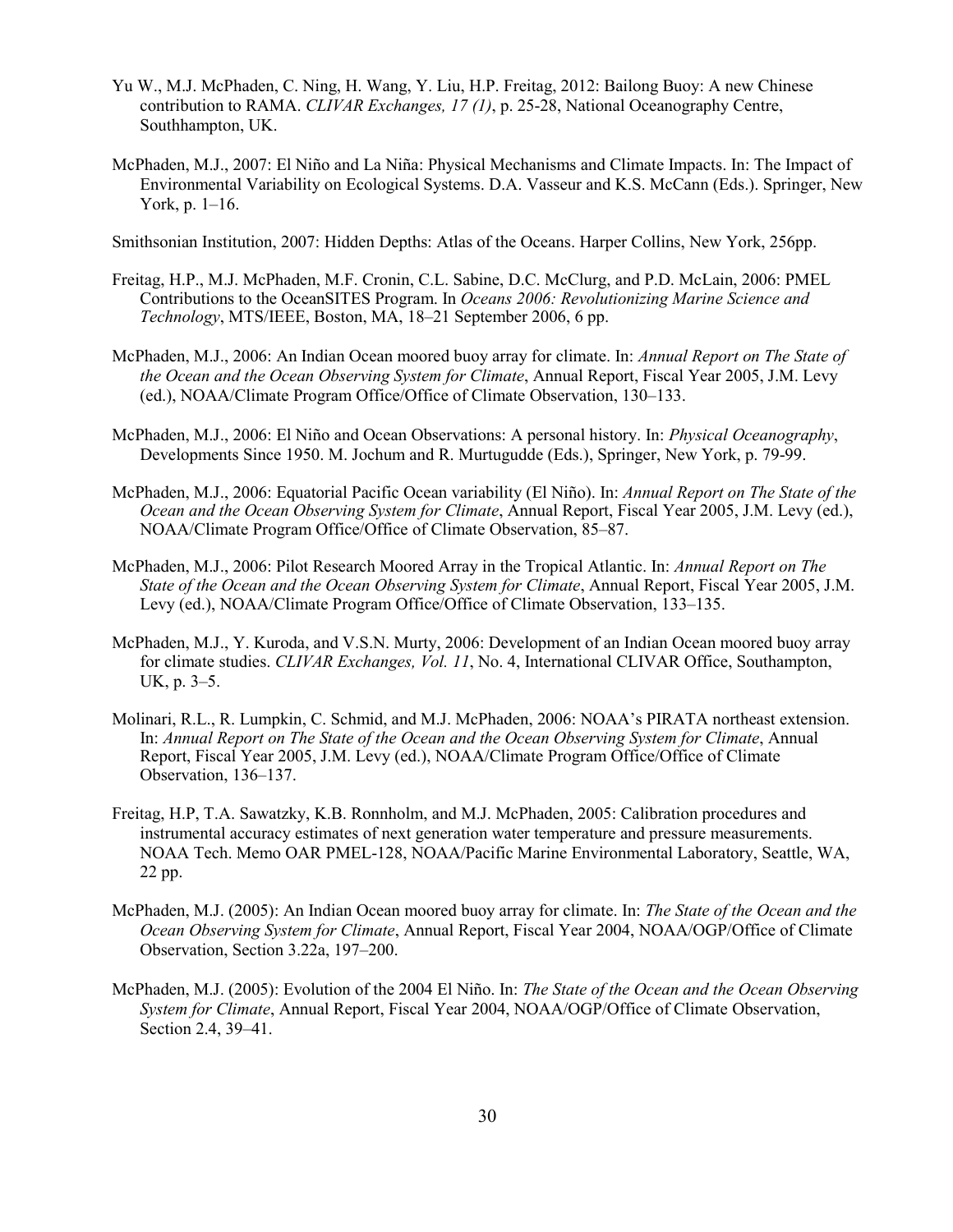- McPhaden, M.J. (2005): Pilot Research Moored Array in the Tropical Atlantic (PIRATA). In: *The State of the Ocean and the Ocean Observing System for Climate*, Annual Report, Fiscal Year 2004, NOAA/OGP/Office of Climate Observation, Section 3.23a, 201–203.
- McPhaden, M.J., 2004: Book review of "Our Affair with El Niño" by S. George Philander, Princeton University Press, 2004. *Nature, 429*, 605–606.
- McPhaden, M.J., A. Hollingsworth, B.P. Kirtman, R.W. Reynolds, F. Vossepoel, and S.E. Wijffels, 2004: Evolution of the observing system for seasonal-to-interannual climate prediction. In: *Conference Program, CLIVAR 2004*, 21–25 June 2004, Baltimore, MD. World Climate Research Program, Geneva, Switzerland, p. 36.
- Plimpton, P.E., H.P. Freitag, and M.J. McPhaden, 2004: Processing of subsurface ADCP data in the equatorial Pacific. NOAA Tech. Memo. OAR PMEL-125, Pacific Marine Environmental Laboratory, Seattle, WA. 41pp.
- Freitag, H.P., M.J. McPhaden, C. Meinig, and P. Plimpton, 2003: Mooring motion bias of point Doppler current meter measurements. In: *Proceedings of the IEEE Seventh Working Conference on Current Measurement Technology*, San Diego, CA, 13–15 March 2003, IEEE, Piscataway, NJ, 155–160.
- Lake, B.J., S.M. Noor, H.P. Freitag, and M.J. McPhaden (2003): Calibration procedures and instrumental accuracy estimates of ATLAS air temperature and relative humidity measurements. NOAA Tech. Memo. OAR PMEL-123, NTIS: PB2003-104619, NOAA/Pacific Marine Environmental Laboratory, Seattle, WA, 23 pp.
- A'Hearn, P.N., H.P. Freitag, and M.J. McPhaden, 2002: ATLAS module temperature bias due to solar heating. NOAA Tech. Memo OAR PMEL-121, 24 pp.
- Ando, K., D. Behringer, M.J. McPhaden, J. Picaut, and J. Sudre, 2002: Vertical salinity estimates and derived parameters in the equatorial Pacific for GODAE. In: *En Route to GODAE*, 13–15 June 2002, Biarritz, France, CNES, Toulouse, France, 275–276.
- Delcroix, T., Y. Gouriou, and M.J. McPhaden, 2002: Monitoring and analysing sea surface salinity changes in the tropical Pacfic. In: *En Route to GODAE*, 13–15 June 2002, Biarritz, France, CNES, Toulouse, France, 217–218.
- McPhaden, M.J., 2002: El Niño, La Niña, and the Climate Swings of 1997–98. In: *La Niña and its Impacts*, M. Glantz (Editor). United Nations University Press, Tokyo, Japan, 25–30.
- McPhaden, M.J., 2002: Ocean Sciences After September 11. *Eos Trans. AGU, 83*, 209.
- McPhaden, M.J., 2002: TAO/TRITON tracks Pacific Ocean warming in early 2002. CLIVAR Exchanges, 7(2), International CLIVAR Project Office, Southampton Oceanography Centre, Southampton, UK, p. 7–9.
- McPhaden, M.J., 2002: El Niño and La Niña: Causes and Global Consequences. In: Encyclopedia of Global Environmental Change, Vol 1, John Wiley and Sons, Ltd., Chicester, UK, 353–370.
- Payne, R.E., K. Huang, R.A. Weller, H.P. Freitag, M.F. Cronin, M.J. McPhaden, C. Meinig, Y. Kuroda, N. Ushijima, R.M. Reynolds, 2002: A comparison of buoy meteorological systems. WHOI Technical Report WHOI-2002-10. Woods Hole Oceanographic Institution, December 2002, 67 pp.
- Busalacchi, A.J., J. Picaut, R. Murtugudde, M.J. McPhaden, T. Delcroix, L. Gourdeau, Y. Du Penhoat, and J. Verron, 2001: Application of altimetry measurements to observations and modeling studies of lowfrequency upper ocean mass and heat circulation in the tropical Pacific. In: *AVISO Altimetry Newsletter, No. 8*, October 2001. CNES, Toulouse, France, p. 24.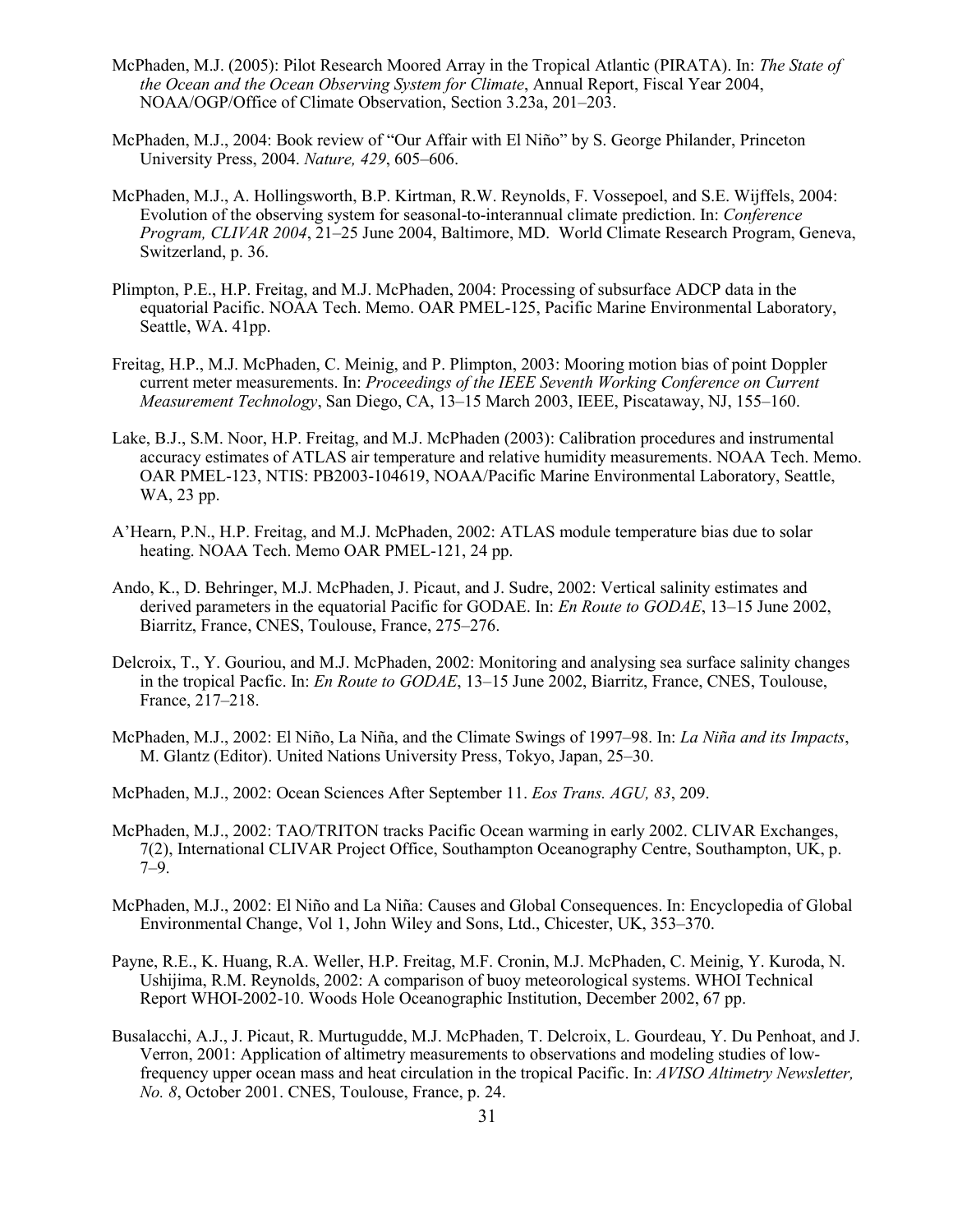- Freitag, H.P., M. O'Haleck, G.C. Thomas, and M.J. McPhaden, 2001: Calibration procedures and instrumental accuracies for ATLAS wind measurements. NOAA. Tech. Memo. OAR PMEL-119, 20 pp.
- Kuroda, Y., K. Sono, K. Ando, H.P. Freitag, and M.J. McPhaden, 2001: In-situ buoy data intercomparison between TRITON and TAO in the western tropical Pacific Ocean. Report of Japan Marine Science and Technology Center (JAMSTEC), 43, 93–105.
- McPhaden, M.J., 2001: Moored buoy observations for seasonal-to-interannual climate prediction. In: *Proceedings of the Symposium on Climate Variability, the Oceans, and Societal Impacts,* 14–18 January 2001, Albuquerque, NM. Am. Meteorol. Soc., Boston, MA, p.94.
- Nystuen, J.A. and M.J. McPhaden, 2001: The beginnings of operational marine weather observations using underwater ambient sound. In: *Proceedings of the Institute of Acoustics.* 9–12 April 2001, University of Southampton, Southampton, England, *23*, 135–141.
- Picaut, J., A.J. Busalacchi, T. Delcroix, L. Gourdeau, M.J. McPhaden, R. Murtugudde, Y. Du Penhoat, and J. Verron, 2001: Testing a theory of El Niño with altimetry data: Recharge/discharge of the upper layer of the tropical Pacific Ocean. In: *AVISO Altimetry Newsletter, No. 8*, October 2001. CNES, Toulouse, France, p. 99–100.
- Davis, R.E., W.S. Kessler, R. Lukas, R.A. Weller, D.W. Behringer, D.R. Cayan, D.B. Chelton, C. Eriksen, S. Esbensen, R.A. Fine, I. Fukumori, M.C. Gregg, E. Harrison, G.C. Johnson, T. Lee, N.J. Mantua, J.P. McCreary, M.J. McPhaden, J.C. McWilliams, A.J. Miller, H. Mitsudera, P.P. Niiler, B. Qiu, D. Raymond, D. Roemmich, D.L. Rudnick, N. Schneider, P.S. Schopf, D. Stammer, L. Thompson, and W.B. White, 2000: Implementing the Pacific Basin Extended Climate Study (PBECS). U.S. CLIVAR Office Report, Version 2000.2, 123 pp.
- Delcroix, T., C. Henin, M. Ioualalen, M. McPhaden, J. Picaut, K. Ando, and L. Gourdeau, 2000: Monitoring and understanding sea surface salinity changes in the tropical Pacific during the 1992–99 ENSO period. In: *Proceedings of the International Conference on the Ocean Observing System for Climate*, 18–22 October 1999, Saint-Raphael, France, Poster Session A, 4 pp.
- Feely, R.A., F.P. Chavez, G. Friedrich, M.J. McPhaden, and R. Wanninkhof, 2000: The effect of El Niño events on variability of CO<sub>2</sub> fluxes in the equatorial Pacific. *US JGOFS Newsletter, 10*(3), 1–4.
- Freitag, H.P. and M.J. McPhaden, 2000: TAO and PIRATA buoy networks in the tropical Pacific and Atlantic. In: *Proceedings of the 16th International Conference on IIPS for Meteorology, Oceanography, and Hydrology*, 9–14 January 2000, Long Beach, CA, 225–226.
- Freitag, H.P., N.N. Soreide, D.W. Denbo, and M.J. McPhaden, 2000: Data and information management for the TAO and PIRATA moored buoy arrays. In: P*roceedings of the International Conference on The Ocean Observing System for Climate*, 18–22 October 1999, Saint-Raphael, France, Poster Session B, 2 pp.
- McPhaden, M.J., 2000: El Niño. McGraw-Hill 2000 Yearbook of Science and Technology Encyclopedia, McGraw-Hill, New York, 131–135.
- McPhaden, M.J., 2000: Monitoring the North Pacific for improved ocean, weather, and climate forecasts. In: *Proceedings of the International Symposium TRIANGLE '98*, Kyoto, Japan, 29 September–2 October 1998, 8–9.
- McPhaden, M.J., 2000: Getting the Science Right. In Sources, No. 127, October 2000. UNESCO, Paris, France, p. 5.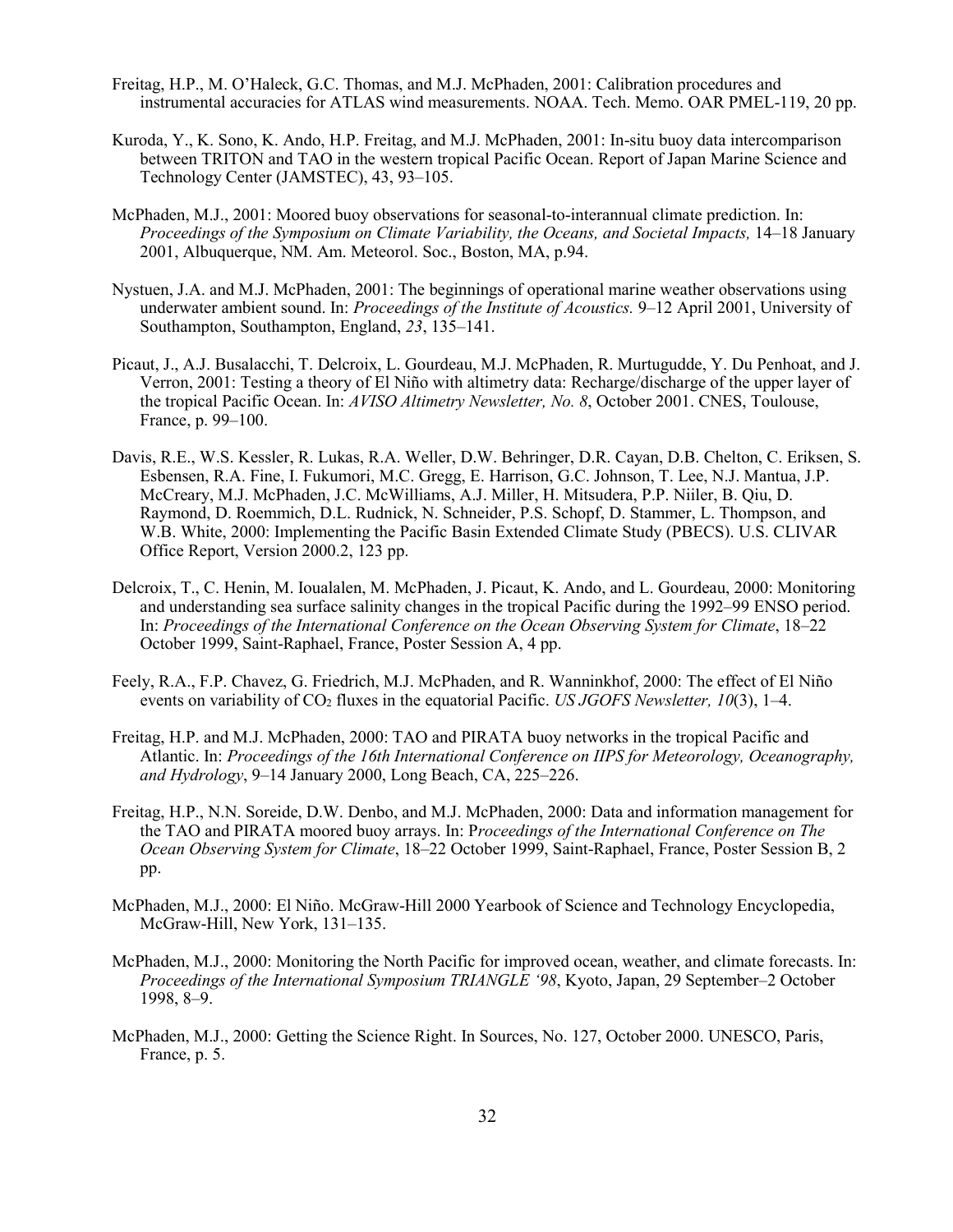- McPhaden, M.J., T. Delcroix, K. Hanawa, Y. Kuroda, G. Meyers, J. Picaut, and M. Swanson, 2000: The ENSO observing system. In: *Proceedings of the International Conference on the Ocean Observing System for Climate*, 18–22 October 1999, Saint-Raphael, France, Session 2A, 14 pp.
- McPhaden, M.J., H.P. Freitag, J. Servain, and E. Josse, 2000: Effects of fishing activity on tropical moored buoy arrays. In: *Peche Thoniere et Dispostifs de Concentration de Possions*, J.-Y. Gall, P. Cayre, and M. Taquet (eds.), IFREMER, Plouzane, France, p. 683.
- Plimpton, P.E., H.P. Freitag, and M.J. McPhaden, 2000: Correcting moored ADCP data for fish-bias errors at  $0^{\circ}$ , 110° W and  $0^{\circ}$ , 140° W from 1993–1995. NOAA Tech. Memo. OAR PMEL-117 (NTIS PB2000-106363), 35 pp.
- Fairall, C.W., P. Hacker, E.F. Bradley, S. Anderson, Y. du Penhoat, C. Eriksen, K.S. Gage, S. Kennan, M. LeMone, M. McPhaden, C. Ohlmann, D. Parsons, C. Paulson, R. Pinkel, S. Rutledge, A. Soloviev, R. Weller, E. Westwater, and E. Zipser, 1999: The legacy of COARE for technology and ocean-atmosphere observing capability. COARE98. In: *Proceedings of a Conference on the TOGA Coupled Ocean-Atmosphere Response Experiment*, Boulder, CO, 7–14 July 1998, WCRP-107, WMO/TD-No. 940, 116–138.
- Freitag, H.P., M.E. McCarty, C. Nosse, R. Lukas, M.J. McPhaden, and M.F. Cronin, 1999: COARE Seacat data: Calibrations and quality control procedures. NOAA Tech. Memo. ERL PMEL-115, 89 pp.
- McPhaden, M.J., 1999: El Niño: The child prodigy of 1997–98. *Nature, 398*, 559–562.
- McPhaden, M.J., 1999: The ENSO Observing System. In: *Proceedings of the Second Hayes Symposium on Seasonal to Interannual Variability - the 1997/1998 ENSO Cycle*. Am Met. Soc., Annual Meeting, 10–15 January 1999, Dallas, TX, 1.
- McPhaden, M. J., 1999: TAO Implementation Panel-Report of the 7th Session. CLIVAR Exchanges, Vol. 4, No. 1, March 1999, International CLIVAR Project Office, Southampton, UK, 10–11.
- McPhaden, M.J., 1999: The 1997–98 El Niño. In The Twenty-Third Annual Climate Diagnostics and Prediction Workshop, Miami, FL, 26–30 October, NCEP, NOAA, Washington, DC, 4–7.
- McPhaden, M.J. and X. Yu, 1999: Genesis and evolution of the 1997–98 El Niño. In: *Proceedings of the International Symposium TRIANGLE '98,* Kyoto, Japan, 29 September–2 October 1998, JAMSTEC, Yokosuka, Japan, 3–8.
- McPhaden, M.J. and X. Yu, 1999: Genesis and evolution of the 1997-98 El Niño. In: *Proceedings of the Second Hayes Symposium on Seasonal to Interannual Climate Variability - The 1997/1998 ENSO Cycle*, AMS, Dallas, TX, 10–15 January 1999, 38–42.
- Cronin, M.F. and M.J. McPhaden, 1998: Comparison of the upper ocean heat and freshwater balances in the western Pacific warm-fresh pool. In: *Proceedings of the Ninth Conference of the Interaction of the Sea and Atmosphere*. January 11–16, 1998, Phoenix, AZ. Am. Met. Soc., Boston, MA, 157–158.
- Dickinson, S., S. Singh, K.A. Kelly, M. Spillane, and M.J. McPhaden, 1998: Establishing a mapping methodology for NSCAT winds. Technical Report, APL-UW TR 9801, 23 pp.
- Intergovernmental Oceanographic Commission, 1998: *Proceedings of the Sixth Workshop of the TAO Implementation Panel*, Reading, England, 4–6 November 1997. Intergov. Oceanogr. Comm., Paris, France, GOOS Report No. 36, 35 pp.
- McPhaden, M.J., 1998: The 1997–98 El Niño. In: *Proceedings of the Twenty-Third Annual Climate Diagnostics and Prediction Workshop*, Miami, FL, 26–30 October 1998, NCEP, NOAA, Washington, DC, 4–7.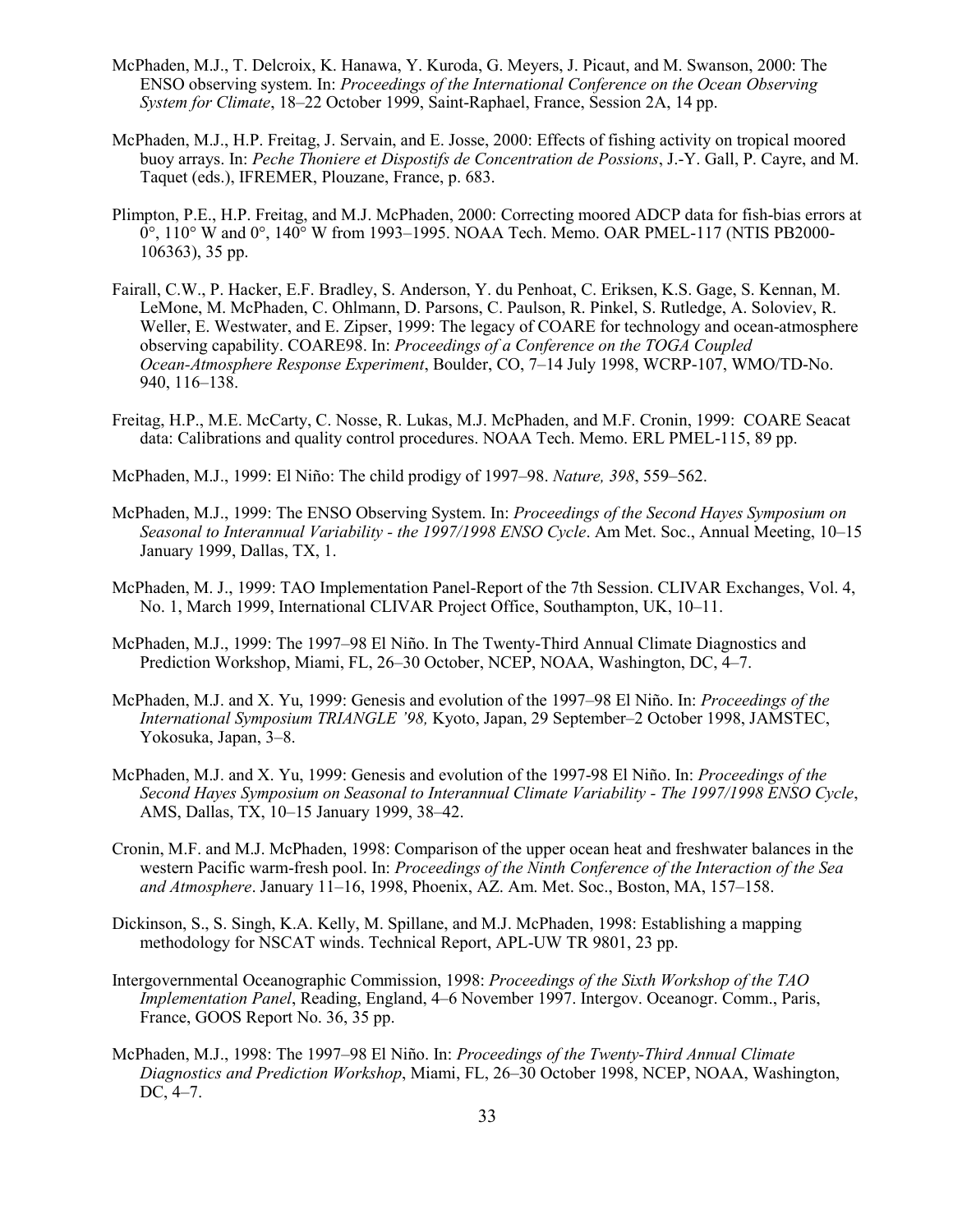- Soreide, N.N., D.C. McClurg, W.H. Zhu, D.W. Denbo, and M.J. McPhaden, 1998: Web access to realtime data from the TAO buoy network in the Tropical Pacific Ocean. In: *Proceedings of the Ocean Community Conference '98*, Marine Technology Society, 16–19 November 1998, Baltimore, MD, published on CD-ROM by the Marine Technology Society.
- Howe, B. and M.J. McPhaden, 1997: The tropical Pacific and ENSO: The TAO Array and tomography. In: *Proceedings of International Workshop on Ocean Acoustic Tomography*, JAMSTEC, Yokosuka, Japan, 13–14 March 1997, 76–83.
- Mangum, L.J., T.B. Wright, and M.J. McPhaden, (Editors), 1997: *Proceedings of the Fifth Workshop of the TAO Implementation Panel*. Goa, India, November 18-21, 1996. GCOS Report No. 31, ICPO Publication Series No. 5, and GOOS Report No. 97/1. Published on behalf of the directorates of the Global Climate Observing System, the Global Ocean Observing System, and the Climate Variability and Predictability Program by NOAA/Pacific Marine Environmental Laboratory, Seattle, WA, 52 pp.
- McCarty, M.E., L.J. Mangum, and M.J. McPhaden, 1997: Temperature errors in TAO data induced by mooring motion. NOAA Tech. Memo. ERL PMEL-108, (NTIS PB97-146492), Pacific Marine Environmental Laboratory, Seattle, WA, 68 pp.
- McClurg, D.C., W.H. Zhu, S. Zube, N.N. Soreide, and M.J. McPhaden, 1997: World Wide Web access to data from the TAO buoy network expanded to include sensor time series. In: Proceedings of the 13th International Conference on Interactive Information and Processing Systems for Meteorology, Oceanography and Hydrology, AMS, 2–7 February 1997, Long Beach, CA, 178–181.
- Plimpton, P.E., H.P. Freitag, M.J. McPhaden, and R.H. Weisberg, 1997: Using echo intensity to correct moored ADCP data for fish-bias errors at 0°, 170°W. NOAA Tech. Memo. ERL PMEL-111 (NTIS PB97-20137), 163 pp.
- Freitag, H.P., L.J. Mangum, and M.J. McPhaden, 1996: The Tropical Atmosphere Ocean Array provides real-time monitoring of the tropical ocean. Argos Newsletter, 50, 5–7.
- Koehn, M.P., L.J. Mangum, and M.J. McPhaden, (Editors), 1996: *Proceedings of the Fourth Workshop of the TAO Implementation Panel*. Fortaleza, Brazil, September 12–14, 1995. WCRP Informal Report 1/1996. Published on behalf of the directorates of the Global Climate Observing System, the Global Ocean Observing System, and the Climate Variability and Predictability Program by NOAA/Pacific Marine Environmental Laboratory, Seattle, WA, 61 pp.
- McPhaden, M.J., 1996: Moored time series measurements in support of climate studies. In: *Proceedings of the International Workshop on Ocean Climate variations from Seasons to Decades with Special Emphasis on Pacific Ocean Buoy Network*. Mutsu, Japan, May 29–31, 1996. JAMSTEC, Yokosuka, Japan, 18–21.
- Smull, B.F. and M.J. McPhaden, 1996: Comparison of NCEP/NCAR reanalyzed fields and surface observations over the TOGA-TAO Array. In: *Proceedings of the 21st Annual NOAA Climate Diagnostics Workshop*, Huntsville, Alabama, 28 October–1 November 1996, 57–60.
- Soreide, N.N. and M.J. McPhaden, 1996: Real-time distribution of data from the TAO moored buoy array in the tropical Pacific. In: *Proceedings of the ECO-INFORMA 96*, Global Networks for Environmental Information, Lake Buena Vista, FL, November 4–7, 1996, 359–365.
- Soreide, N.N., D.C. McClurg, W.H. Zhu, M.J. McPhaden, D.W. Denbo, and M.W. Renton, 1996: World Wide Web access to real-time and historical data from the TAO array of moored buoys in the tropical Pacific Ocean: Updates for 1996. In: *Proceedings of the OCEANS 96 MTS/IEEE*, Ft. Lauderdale, FL, September 23–26, 1996, 1354–1359.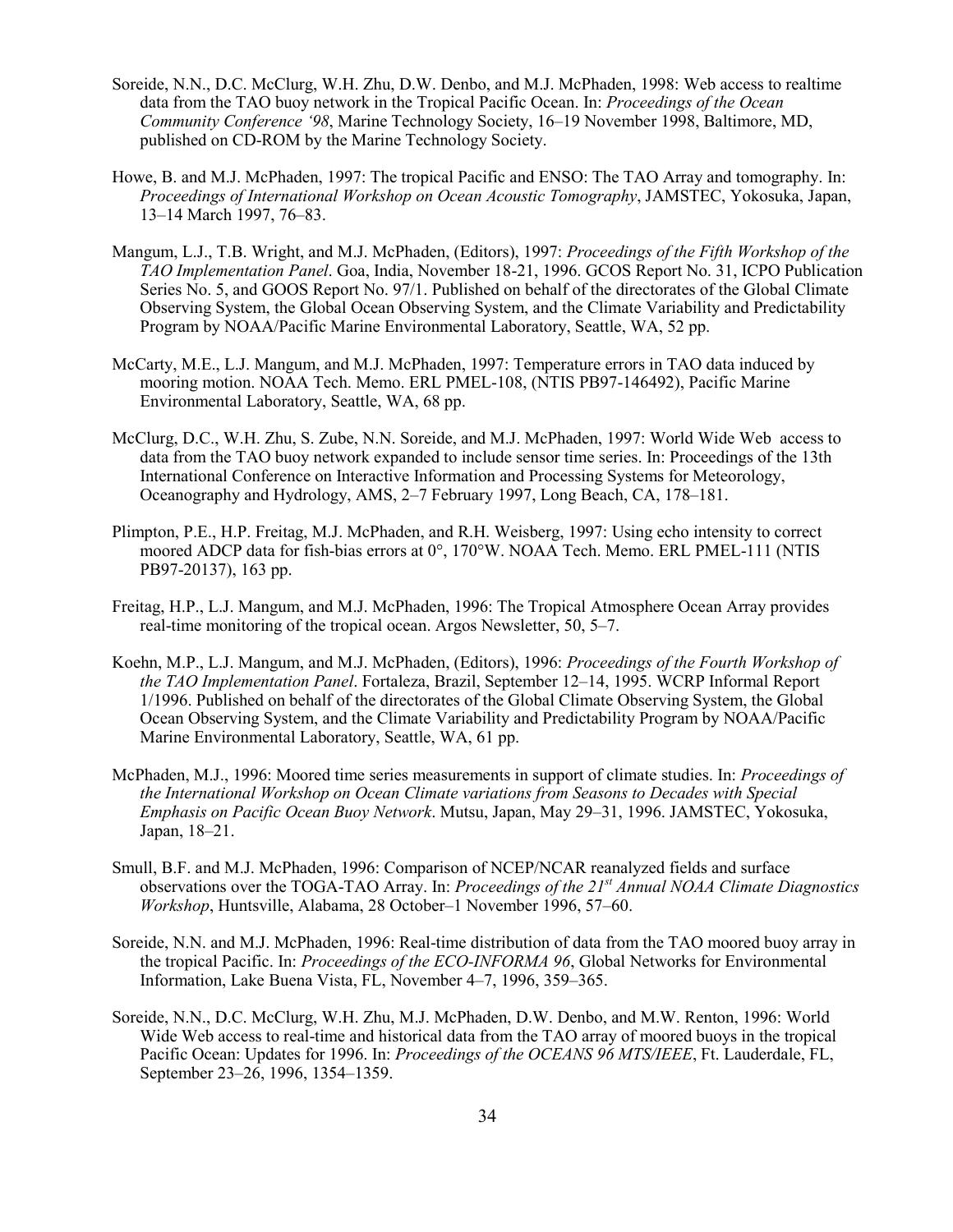- Freitag, H.P., Y. Feng, L.J. Mangum, M.J. McPhaden, J. Neander, and L.D. Stratton, 1995: Calibration procedures and instrumental accuracy estimates of TAO temperature, relative humidity, and radiation measurements. NOAA Tech. Memo., ERL PMEL-104, U.S. Dept. of Commerce, Washington, D.C., 32 pp.
- Freitag, H.P., L.J. Mangum, and M.J. McPhaden, 1995: Tropical Atmosphere Ocean Array Update. *Sea Technol., 36*(10), 47–50.
- Gourdeau, L., J. Picaut, M.-J. Langlade, A. Busalacchi, M.J. McPhaden, P. Freitag, F. González, M. Eble, and R. Weller, 1995: Data preparation for the open-ocean validation of TOPEX/POSEIDON sea level in the western equatorial Pacific. Notes Techniques, Sciences de la Mer, Océanographie Physique, ORSTOM, No. 12, 43 pp.
- Kessler, W.S. and M.J. McPhaden, 1995: Oceanic equatorial waves and the 1991–93 El Niño. In: *Proceedings of the TOGA95 Symposium*, 2–7 April 1995, Melbourne, Australia, WCRP-91, WMO/TD No. 717, December 1995, 333–337.
- Kessler, W.S., M.C. Spillane, D.E. Harrison, and M.J. McPhaden, 1995: Scales of variability in the equatorial Pacific inferred from the TOGA-TAO buoy array. In: *Proceedings of the TOGA95 Symposium*, 2–7 April 1995, Melbourne, Australia, WCRP-91, WMO/TD No. 717, December 1995, 210–214.
- Koehn, M.P., L.J. Mangum, and M.J. McPhaden, (Editors), 1995: In: *Proceedings of the Third Workshop of the TOGA-TAO Implementation Panel*. Seoul, South Korea, October 18–20, 1994. ITPO Publication, No. 12. Published on behalf of the International TOGA Project Office by NOAA/Pacific Marine Environmental Laboratory, Seattle, WA, 61 pp.
- Mangum, L.J., H.P. Freitag, and M.J. McPhaden, 1995: TOGA TAO array sampling schemes and sensor evaluations. In: *Proceedings, Oceans '94 OSATES*, 13–16 September 1994, Parc de Penfeld, Brest, France, II-402–II-406.
- McPhaden, M.J., 1995: Moored buoys used for El Niño prediction. *Fisheries Newsletter, 74*, 38–40.
- McPhaden, M.J., 1995: Report of TOGA-TAO Implementation Panel Meeting. Seoul, Korea, October 18– 20, 1994. TOGA Notes, No 18, p. 19.
- McPhaden, M.J., 1995: Ocean-atmosphere variability observed from the TOGA-TAO Array. In: *Proceedings of the TOGA95 Symposium*, 2–7 April 1995, Melbourne, Australia, 181–185.
- McPhaden, M.J., 1995: The Tropical Atmosphere-Ocean Array is completed. *Bull. Am. Meteorol. Soc., 76*, 739–741.
- McPhaden, M.J., W.S. Kessler, N.N. Soreide, and D.C. McClurg, 1995: What is an El Niño? *Mariner Weather Log, 39*(2), 34–37.
- McPhaden, M.J., L. Merlivat, G. Needler, W.D., Jr. Nowlin, R.W. Schmitt, N. Smith, P.K. Taylor, A.F. Vézina, M. Wakatsuchi, R. Weller, and A. Alexiou, 1995: Scientific design for the common module of the Global Ocean Observing System and the Global Climate Observing System: An ocean observing system for climate. Final Report of the Ocean Observing System Development Panel, Department of Oceanography, Texas A&M University, College Station, TX, 265 pp.
- McPhaden, M.J., W. Wang, and C. Zhang, 1995: On the relationship between sea surface temperature, pressure, and zonal winds in the equatorial Pacific. In: *Proceedings of the 20th Annual Climate Diagnostics Workshop*, University of Washington, Seattle, Washington, 23–27 October 1995. Climate Prediction Center, Washington, D.C., 97–100.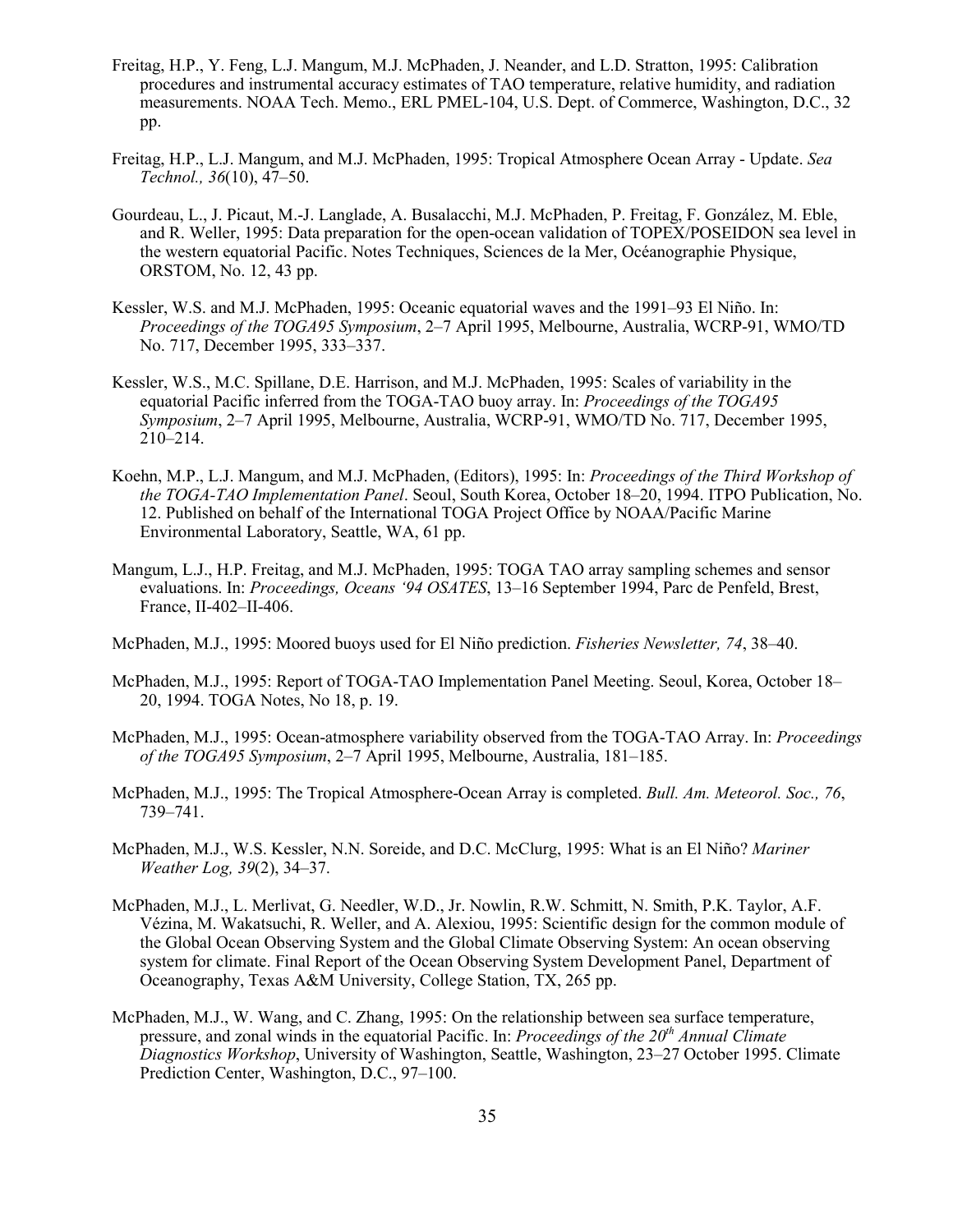- Picaut, J. J.-P. Boulanger, A.J. Busalacchi, T. Delcroix, L. Gourdeau, M.J. McPhaden, C. Menkes, and Y. Du Penhoat, 1995: ENSO and altimetry. In: *Proceedings of the TOGA95 Symposium*, 2–7 April 1995, Melbourne, Australia, 74–78.
- Picaut, J., A.J. Busalacchi, M.J. McPhaden, E.J. Katz, L. Gourdeau, F.I. Gonzalez, E.C. Hackert, and M. Bushnell, 1995: Open-ocean validation of TOPEX/POSEIDON sea level in the western equatorial Pacifique. L'Institut Français de Recherche Scientifique pour le Developpement en Cooperation, Centre de Nouméa. Conventions Sciences de la mer, Océanographie Physique No. 5, 76 pp.
- Plimpton, P.E., H.P. Freitag, and M.J. McPhaden, 1995: Correcting moored ADCP data for fish-bias errors at  $0^{\circ},110^{\circ}$ W and  $0^{\circ},140^{\circ}$ W from 1990–1993. NOAA Tech. Memo. ERL PMEL-107, 49 pp.
- Soreide, N.N., D.C. McClurg, W.H. Zhu, D.W. Denbo, and M.J. McPhaden, 1995: TAO display software for TOGA-TAO buoy data. In: *Proceedings of the 11th International Conference on Interactive Information and Processing Systems for Meteorology, Oceanography, and Hydrology*, Dallas, TX, January 15–20, 1995, 322–326.
- Soreide, N.N., D.C. McClurg, W.H. Zhu, M.J. McPhaden, L.J. Mangum, and D.W. Denbo, 1995: Distribution and display of TOGA-TAO buoy data. In: *Proceedings, Oceans '94 OSATES*, 13–16 September 1994, Parc de Penfeld, Brest, France, I-444–I-448.
- Soreide, N.N., W.H. Zhu, D.C. McClurg, M.J. McPhaden, and M.W. Renton, 1995: Access to realtime data from the TAO array of moored buoys via UNIX/X-WINDOWS or the World Wide Web and Mosaic. In: *Proceedings of OCEANS '95*, San Diego, CA, October 9–12, 1995, Vol. 1, 360–365.
- Thiele, O.W., M.J. McPhaden, and D.A. Short, 1995: *Optical Rain Gauge Performance: Proceedings of the Second Workshop on Optical Rain Gauge Measurements*, held at NASA Goddard Space Flight Center, Greenbelt, Maryland April 21–22, 1994. NASA Conference Publication 3288, 76 pp.
- Freitag, H.P., Y. Feng, L.J. Mangum, M.J. McPhaden, J. Neander, and L.D. Stratton, 1994: Calibration procedures and instrumental accuracy estimates of TAO temperature, relative humidity and radiation measurements. NOAA Tech. Memo. ERL PMEL-104 (PB95-174827), 32 pp.
- Brainard, R.E., 1994: The diurnal cycle of high-frequency temperature variability at 0°,140°W on seasonal and interannual time scales. Naval Postgraduate School, Monterey, CA, June 1994. Ph.D. Dissertation, 156 pp.
- McPhaden, M.J. (Editor), 1994: *Proceedings of the Second Workshop of the TOGA-TAO Implementation Panel*. Bali, Indonesia, October 18–20, 1993. ITPO Publication, No. 10. Published on behalf of the International TOGA Project Office by NOAA/Pacific Marine Environmental Laboratory, Seattle, WA, 53 pp.
- Soreide, N.N., D.C. McClurg, W.H. Zhu, D.W. Denbo, and M.J. McPhaden, 1994: TAO software for realtime and historical TOGA-TAO data display and analysis. In: *Proceedings of the Tenth International Conference on Interactive Information and Processing Systems for Meteorology, Oceanography, and Hydrology*, Nashville, TN, January 23–28, 1994, 285–290.
- Thiele, O.W., D.A. Short, J.C. Gerlach, D.B. Wolff, M.J. McPhaden, and J.C. Wilkerson, 1994: TOGA-COARE ocean precipitation morphology. In: *Proceedings of the Sixth Conference on Climate Variations; 74th AMS Annual Meeting*, Nashville, TN, January 23–28, 1994, 96–100.
- Freitag, H.P., P.E. Plimpton, and M.J. McPhaden, 1993: Evaluation of an ADCP Fish-Bias Rejection Algorithm. In: *Proceedings of the Oceans '93*, October 18–21, 1993, Victoria B.C. Canada, II-394–397.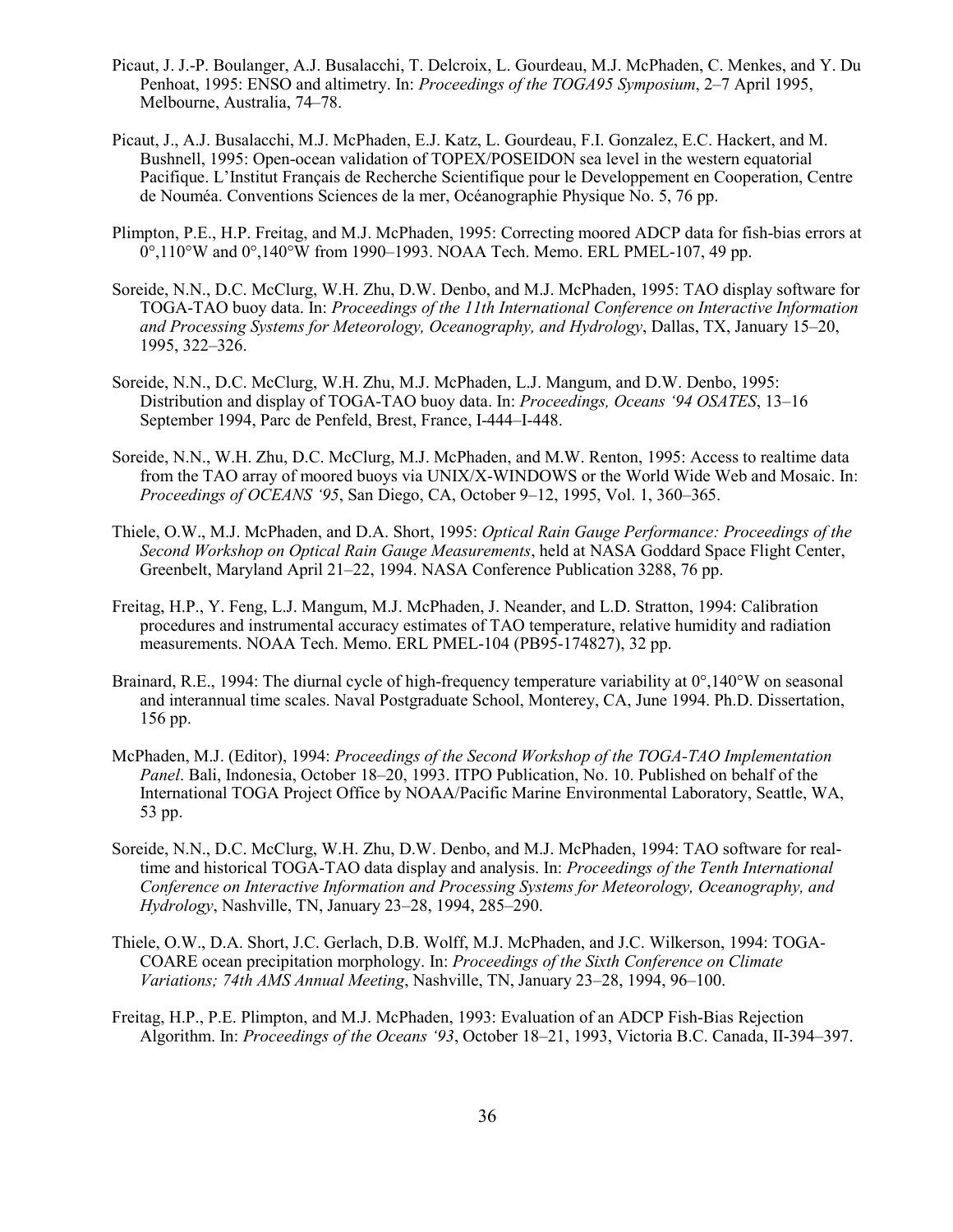- Kessler, W.S., D.E. Harrison, and M.J. McPhaden, 1993: Design and assessment of the Tropical Pacific Thermal Monitoring System using the GFDL OGCM. In: *Proceedings of the Workshop on the Use of Sub-Surface Thermal Data for Climate Studies*, Brest, France, 13–16 September 1993. ITPO Report No. 9, WOCE Report No. 110/93, 47–49.
- McCarty, M.E. and M.J. McPhaden, 1993: Mean seasonal cycles and interannual variations at 0°,165° during 1986–1992. NOAA Tech. Memo. ERL PMEL-98 (PB93-186195), 64 pp.
- McPhaden, M.J, 1993: Stanley P. Hayes (1944–1992), in memoriam. *Bull. Am. Meteorol. Soc., 74*, 1396– 1398.
- McPhaden, M.J., 1993: TOGA-COARE Optical Rain Gauge Measurements. Workshop Report, Seattle, Washington, 31 March–1 April 1993, TOGA Notes, No. 13, 18–19.
- McPhaden, M.J. (Editor), 1993: Proceedings of the First Workshop of the TOGA-TAO Implementation Panel. Joint Institute for Marine and Atmospheric Research, East-West Center, University of Hawaii, Honolulu, HI, November 9–10, 1992, JIMAR Tech. Rep., 26 pp.
- McPhaden, M.J., H.B. Milburn, P.A. Arkin, O.W. Thiele, J. Wilkerson, and W.F. Krajewski, 1993: Moored optical rain gage measurements from the equatorial Pacific Ocean. In: *Proceedings of the Fourth International Conference on Precipitation*, Iowa City, Iowa, April 26–28, 1993, Iowa Institute for Hydraulic Research, Iowa City, 32–33.
- The Ocean Observing System Development Panel, 1993: Interim design for the ocean component of a global climate observing system. Department of Oceanography, Texas A&M, College Station, Texas, 105 pp.
- Soreide, N.N. and M.J. McPhaden, 1993: The TAO workstation software: Display real-time data from the TOGA-TAO array. *Earth System Monitor*, No. 3, 4ff.
- Soreide, N.N., D.C. McClurg, W.H. Zhu, D.W. Denbo, and M.J. McPhaden, 1993: The TAO workstation display software for real-time data from the TOGA-TAO array of moored buoys. Oceans '93, Engineering in Harmony with the Ocean, Proceedings, Vol. III, 18–21 October 1993, Victoria, Canada, 340–343.
- Soreide, N.N. and M.J. McPhaden, 1993: The TAO workstation display software for real-time data from the TOGA TAO array. In: *Proceedings, Fourth International Conference on Southern Hemisphere Meterology and Oceanography*, 29 March–2 April 1993, Hobart, Australia, 422–423.
- Sprintall, J. and M.J. McPhaden (1993): Hydrodynamic regimes in the western equatorial Pacific warm pool. In: *Proceedings of the Fourth International Conference on Southern Hemisphere Meteorology and Oceanography*, Hobart, Australia, March 29–April 2, 1993, 390–391.
- Freitag, H.P., M.J. McPhaden, and P.E. Pullen, 1992: Fish-induced bias in acoustic Doppler current profiler data. In: *Proceedings of the Oceans '92 Conference*, Newport, R.I., 26–29 October 1992, p. 712–717.
- Hayes, S.P. and M.J. McPhaden, 1992: ENSO Update: winds, temperature and currents in the equatorial Pacific. U.S. JGOFS News, No. 3, p. 4.
- Hayes, S.P. and M.J. McPhaden, 1992: Temporal sampling requirements for low frequency temperature variability in the eastern equatorial Pacific Ocean. NOAA Tech. Memo. ERL PMEL-96, 17 pp.
- Kuroda, Y., K. Ando, K. Muneyama, and M.J. McPhaden, 1992: Current structures in the western equatorial Pacific during JAPACS cruises. In: *Proceedings of the PORSEC '92 Conference*, 25–31 August 1992, Okinawa, Japan, Vol 1, 100–105.
- McPhaden, M.J., 1992: Stan Hayes, in memoriam. TOGA-NOTES, No. 9, p. 21–22.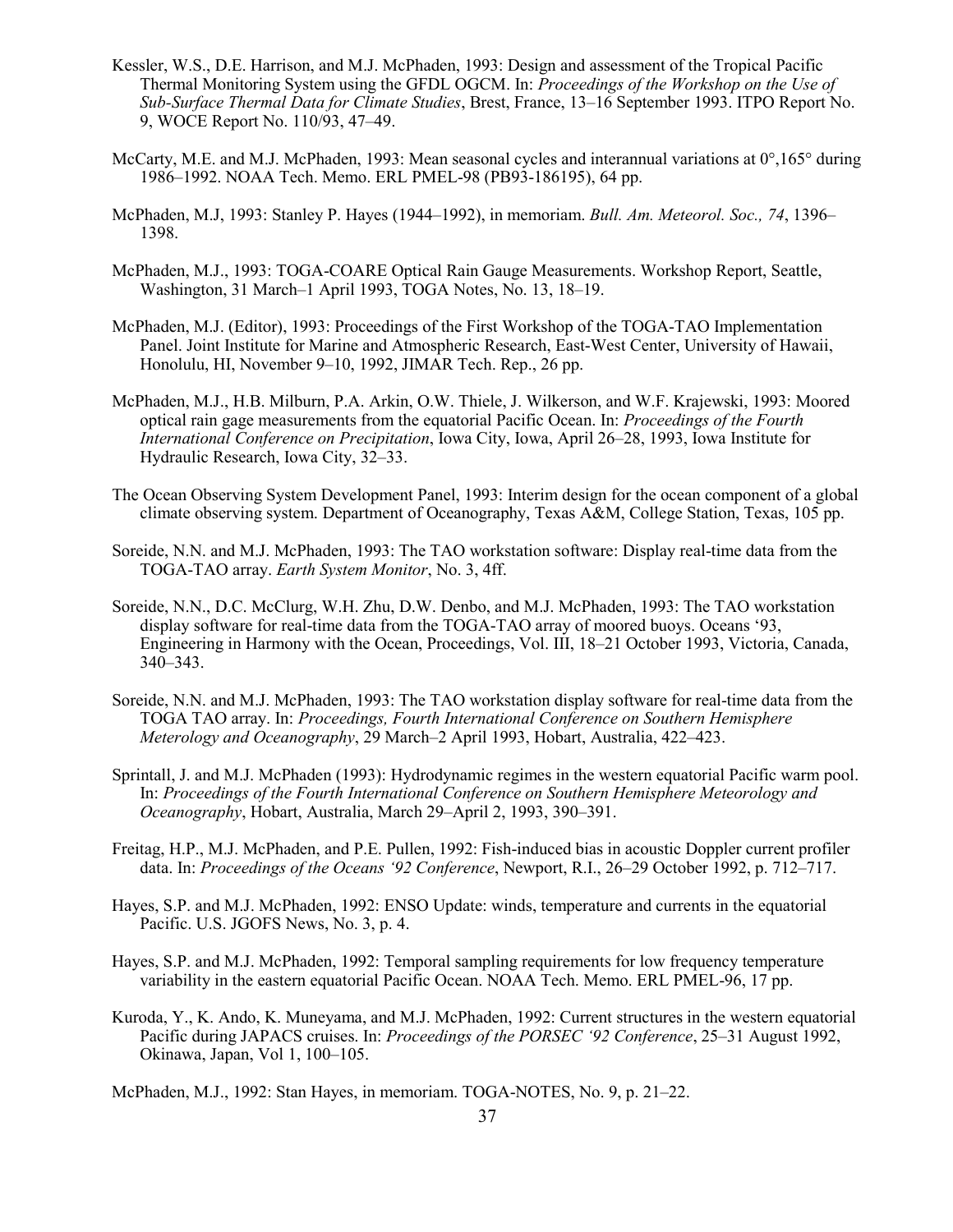- McPhaden, M.J. and M.E. McCarty, 1992: Mean seasonal cycles and interannual variations at 0°,110°W and 0°,140°W during 1980–1991. NOAA Tech. Memo. ERL PMEL-95 (PB93-114726), 118 pp.
- McPhaden, M.J. and H.B. Milburn, 1992: Moored precipitation measurements for TOGA. TOGA Notes, No. 7, p. 1-5.
- Picaut, J., A.J. Busalacchi, T. Delcroix, and M.J. McPhaden, 1992: Rigorous open-ocean validation of TOPEX/POSEIDON sea level in the western equatorial Pacific. TOPEX/POSEIDON Joint Verification Plan, NASA, Jet Propulsion Laboratory. *JPL*, 92-2, V14–V16.
- Pullen, P.E., McPhaden, M.J., H.P. Freitag, and J. Gast, 1992: Skew errors in acoustic Doppler current profiler data from near-surface high vertical shear flow regimes. In: *Proceedings of the Oceans '92 Conference*, Newport, R.I., 26–29 October 1992, 706–711.
- Steffin, O. and M.J. McPhaden, 1992: The TOGA-TAO Array. Argos Newsletter, Special Issue on Operational Program, pp. 8–11.
- Freitag, H.P., M.J. McPhaden, C.S. Coho, and A.J. Shepherd, 1991: Equatorial wind, current, and temperature data: 108°W to 140°W; April 1983–October 1987. NOAA Data Report ERL PMEL-35 (PB92-119817), 116 pp.
- McPhaden, M.J., H.B. Milburn, A.I. Nakamura, and A.J. Shepherd, 1991: PROTEUS Profile Telemetry of Upper Ocean Currents. *Sea Technol. Mag., 32*, February 1991, 10–19.
- McPhaden, M.J., A.J. Shepherd, W.G. Large, and P.P. Niiler, 1991: A TOGA array of drifting thermistor chains in the western equatorial Pacific Ocean: October 1989–January 1990. NOAA Data Report ERL PMEL-34 (PB91-224535), 171 pp.
- Picaut, J., T. Delcroix, Y. du Penhoat, A.J. Busalacchi, Jr., G. Gautier, S.P. Hayes, and M.J. McPhaden, 1991: Application of TOPEX/POSEIDON altimetry measurements to observational and modeling studies of the low-frequency upper ocean mass and heat circulation in the tropical Pacific. TOPEX/POSEIDON Science Investigations Plan, NASA, Jet Propulsion Laboratory, *JPL*, 91-27, 114– 117.
- Yue, F., H.P. Freitag, M.J. McPhaden, and A.J. Shepherd, 1991: Wind, current, and temperature data at 0°,165°E; January 1986–March 1991. NOAA Data Report ERL PMEL-36, 54 pp.
- Hayes, S.P., L.J. Mangum, M.J. McPhaden, and J. Picaut, 1990: Thermal structure variability along 165°E. In: *Proceedings of the Symposium on US/PRC Bilateral Air-Sea Interaction Program*, Beijing, PRC, 101–111.
- McPhaden, M.J., 1990: Moored time series measurements. *Eos Trans. AGU, 71*, p. 760.
- McPhaden, M.J., 1990: A TOGA moored observing array for equatorial currents, 1990–1994. In: *Proceedings of the 9th Session of the JSC/CCCO TOGA Scientific Steering Group*, Kona, HI, July 23– 25, 1990, World Climate Research Programme Publication, WCRP-47, 23 pp.
- McPhaden, M.J. and S.P. Hayes, 1990: Moored velocity, temperature and wind measurements in the equatorial Pacific Ocean: A review of scientific results, 1985–1990. In: *Proceedings of the International TOGA Scientific Conference*, Honolulu, HI, July 16–20, 1990. Report WCRP-43, World Meteorological Organization, Geneva, Switzerland, 59–69.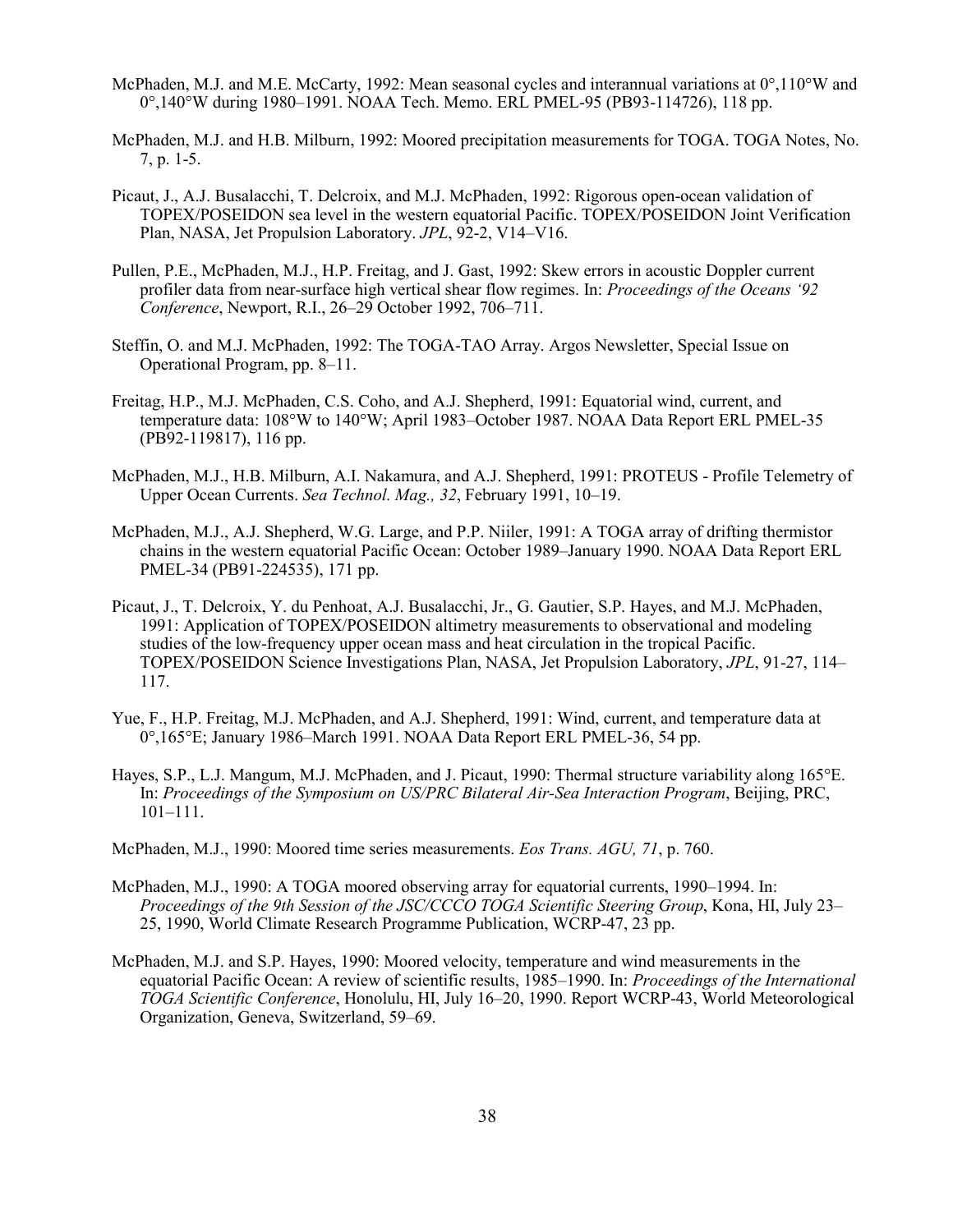- McPhaden, M.J., S.P. Hayes, L.J. Mangum, and J. Toole (1990): Variability in the western equatorial Pacific Ocean during the 1986–87 El Niño/Southern Oscillation event. Air-Sea Interaction in Tropical Western Pacific. In: *Proceedings of the US-PRC International TOGA Symposium.* 1988, Beijing, PRC, 41–58.
- McPhaden, M.J., H.B. Milburn, A.I. Nakamura, and A.J. Shepherd, 1990: PROTEUS--Profile Telemetry of Upper Ocean Currents. In: *Proceedings of the Marine Tech. Soc. Conference*, 25–28 September 1990, The Marine Technology Society, Washington, D.C., 353–357.
- Shuzhen, P., Y. Huiling, J. Toole, B. Millard, M.J. McPhaden, and L.J. Mangum, 1990: Comparison among autoregression models for forecasting El Niño events. Air-Sea Interaction in Tropical Western Pacific, In: *Proceedings of the US-PRC International TOGA Symposium*, 1988, Beijing, China Ocean Press, 59– 66.
- Taft, B.A. and M.J. McPhaden, 1990: Diurnal cycle of sea-surface temperature in the western tropical Pacific. In: *Proceedings of the Symposium on US-PRC Bilateral Air-Sea Interaction Program*, Beijing, PRC, 343–352.
- Busalacchi, A.J., M.J. McPhaden, J. Picaut, and S. Springer, 1989: Uncertainties in tropical Pacific Ocean simulations: the seasonal and interannual sea level response to three analyses of the surface wind field. In: *Proceedings of the TOGA-COARE Workshop*, May 24–30, 1989, Noumea, New Caledonia, 367–377.
- Freitag, H.P., L.J. Mangum, M.J. McPhaden, and S.P. Hayes, 1989: Tropical ocean climate studies. *Argos Newsletter, 37*, 3–7.
- Freitag, H.P., M.J. McPhaden, and A.J. Shepherd, 1989: Real-time surface currents from moored buoys. In: *Proceedings of the North American Argos User's Conference*, May 15–17, 1989, San Diego, Service Argos Inc., Landover, MD, 85–100.
- Hayes, S.P., M.J McPhaden, J.M. Wallace, and J. Picaut, 1989: The influence of sea-surface temperature on the surface wind in the equatorial Pacific Ocean. In: *Proceedings of the TOGA-COARE Workshop*, May 24–30, 1989, Noumea, New Caledonia, 543–547.
- Latif, M., J. Biercamp, H. von Storch, M.J. McPhaden, and E. Kirk, 1989: Analyses of tropical anomalies simulated by an AGCM. Max-Planck-Institut für Meteorologie, Hamburg, Germany, No. 27.
- McPhaden, M.J., 1989: On the relationship between winds and upper ocean temperature variability in the western equatorial Pacific. In: *Proceedings of the TOGA-COARE Workshop*, May 24–30, 1989, Noumea, New Caledonia, 283–290.
- McPhaden, M.J., 1989: Moored equatorial current measurements in the Pacific Ocean. In: *Proceedings of the International Symposium on Japanese Pacific Climate Studies (JAPACS)*, October 19–20, 1989, Tsukuba Center for Institutes, Tsukuba Science City, Japan, 57:1–57:5.
- Picaut, J., B. Camusat, T. Delcroix, M.J. McPhaden, and A.J. Busalacchi, 1989: Surface equatorial flow anomalies in the Pacific Ocean during the 1986–87 ENSO using GEOSAT altimeter data. In: *Proceedings of the TOGA-COARE Workshop*, May 24–30, 1989, Noumea, New Caledonia, 301–309.
- Freitag, H.P. and M.J. McPhaden, 1988: EPOCS moored temperature, current and wind measurements at  $0^{\circ}$ ,140°W: May–June, 1987. NOAA Data Report ERL PMEL-23 (B88-19415), 31 pp.
- McPhaden, M.J., 1988: PMEL current meter mooring program in the tropical Pacific. In U.S. Global Ocean Flux Study Pacific Planning Report, U.S. GOFS Planning Report No. 9, Woods Hole Oceanographic Institution, Woods Hole, MA, 91–94.